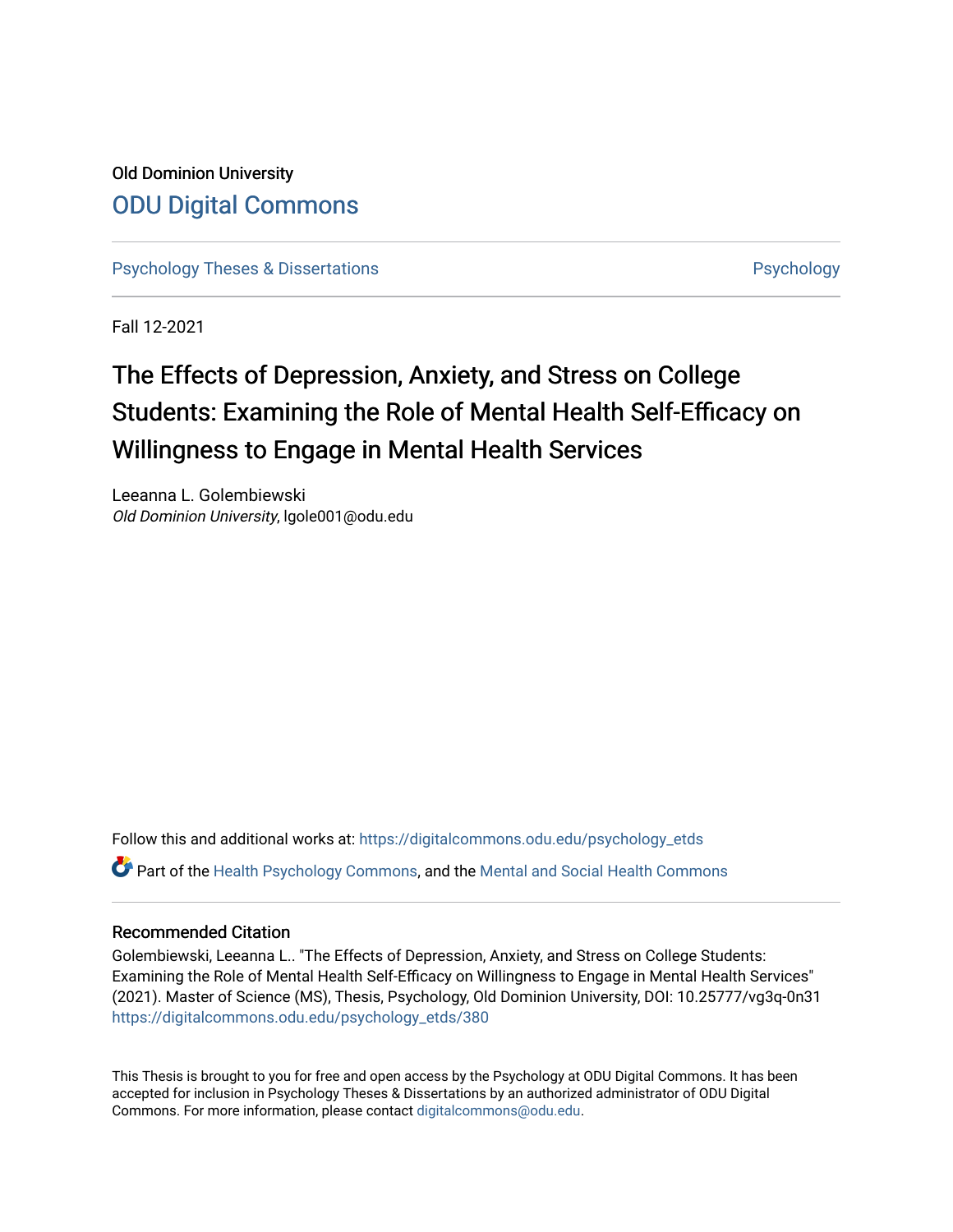# THE EFFECTS OF DEPRESSION, ANXIETY, AND STRESS ON COLLEGE STUDENTS: EXAMINING THE ROLE OF MENTAL HEALTH SELF-EFFICACY ON WILLINGNESS

# TO ENGAGE IN MENTAL HEALTH SERVICES

by

Leeanna L. Golembiewski B.S. May 2015, Edinboro University of Pennsylvania M.S. May 2017, University of Pittsburgh

A Thesis Submitted to the Faculty of Old Dominion University in Partial Fulfillment of the Requirements for the Degree of

# MASTER OF SCIENCE

# **PSYCHOLOGY**

# OLD DOMINION UNIVERSITY December 2021

Approved by:

Michelle L. Kelley (Director)

Tony Perez (Member)

Ivan K. Ash (Member)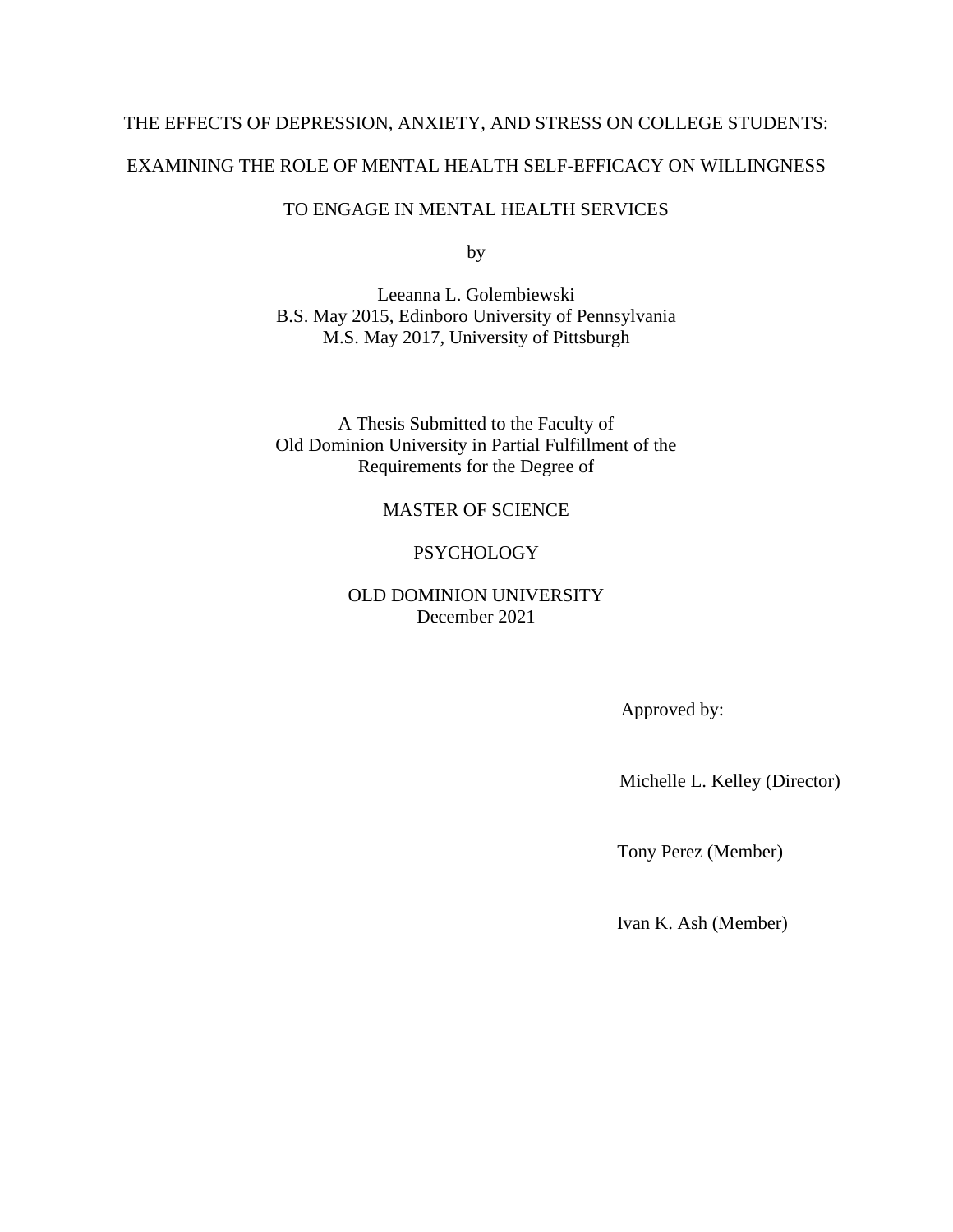#### **ABSTRACT**

# THE EFFECTS OF DEPRESSION, ANXIETY, AND STRESS IN COLLEGE STUDENTS: EXAMINING THE ROLE OF MENTAL HEALTH SELF-EFFICACY ON WILLINGNESS TO ENGAGE IN MENTAL HEALTH SERVICES

Leeanna L. Golembiewski Old Dominion University, 2021 Director: Michelle L. Kelley

Relative to younger ages, mental health problems are more prevalent among college students (Pedrelli et al., 2015) and nearly 20% of U.S college students are diagnosed each year with a mental health problem (Blanco et al., 2008). College students' self-efficacy may influence mental health outcomes by impacting an individual's decision to change their behavior and execute a course of action (Bresó et al., 2011). Mental health may also be influenced by the degree of willingness that an individual possesses, such that those who are more willing to seek mental health treatment are also more likely to follow through and seek help (Segal et al., 2005). Participants in the present study were first-year freshman college students who completed an online survey. Specifically, it was predicted that mental health symptoms would be negatively associated with mental health self-efficacy, and that higher mental health self-efficacy would be associated with greater willingness to engage in mental health services. Additionally, it was hypothesized that mental health self-efficacy would mediate the relationship between mental health problems and willingness to engage in mental health services. Mental health symptoms were negatively associated with mental health self-efficacy; however, mental health self-efficacy was not significantly associated with willingness to engage in mental health services. Lastly, mental health self-efficacy did not significantly mediate the relationship between mental health symptoms and willingness to engage in mental health services. Results from this study highlight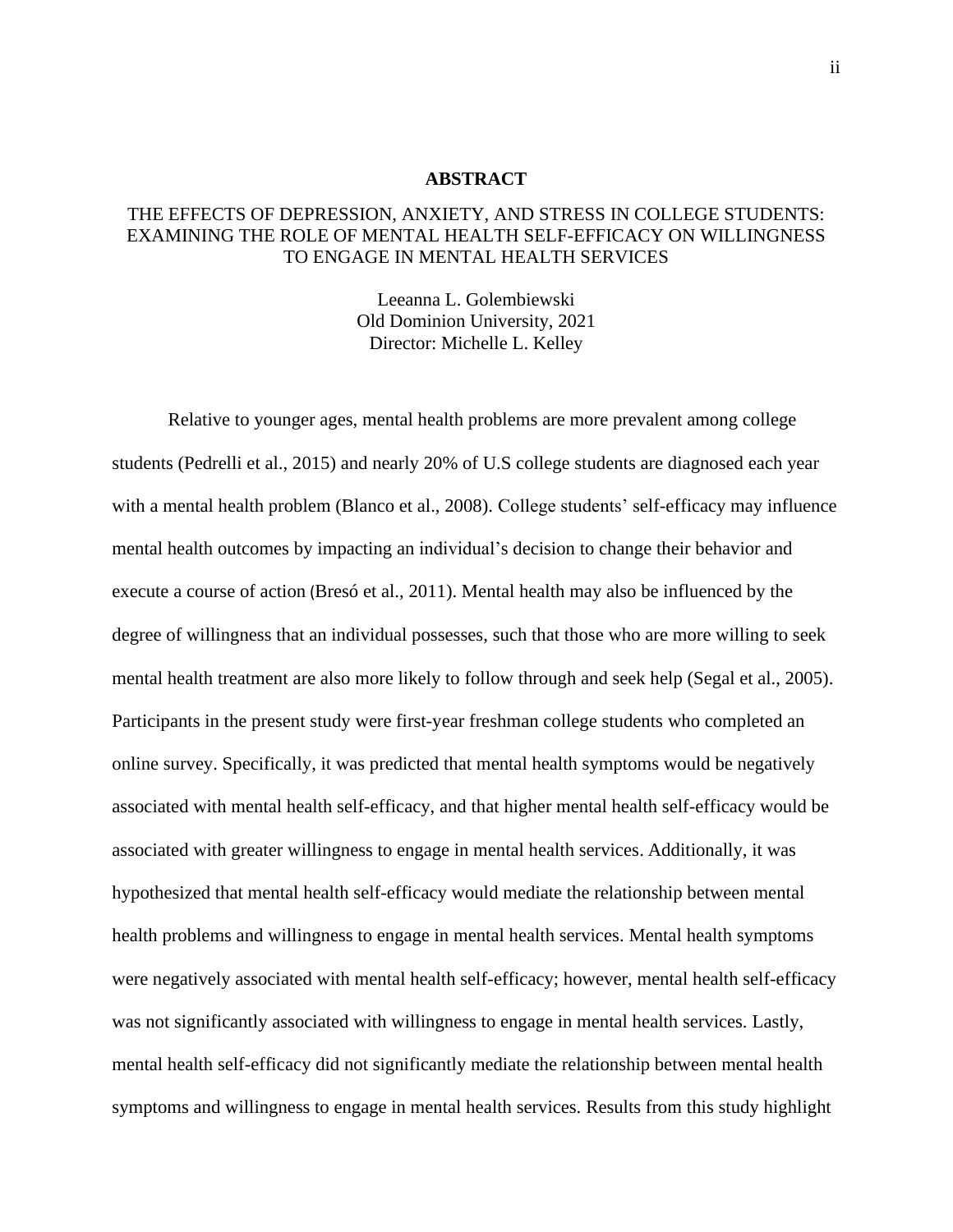the importance of increasing access to mental health prevention and intervention programs to assist college students with mental health problems who may be hesitant to seek services.

iii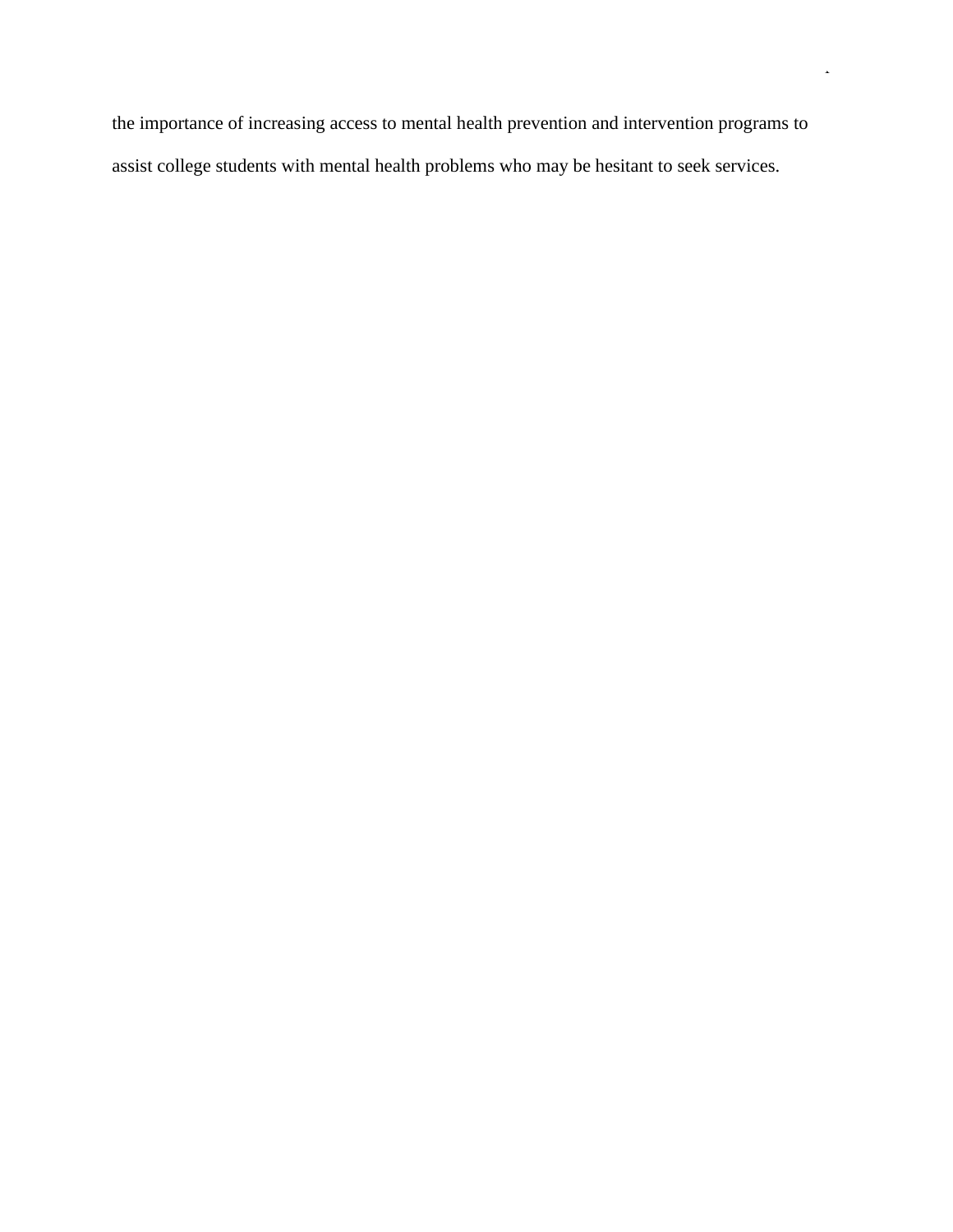Copyright, 2021, by Leeanna L. Golembiewski, All Rights Reserved.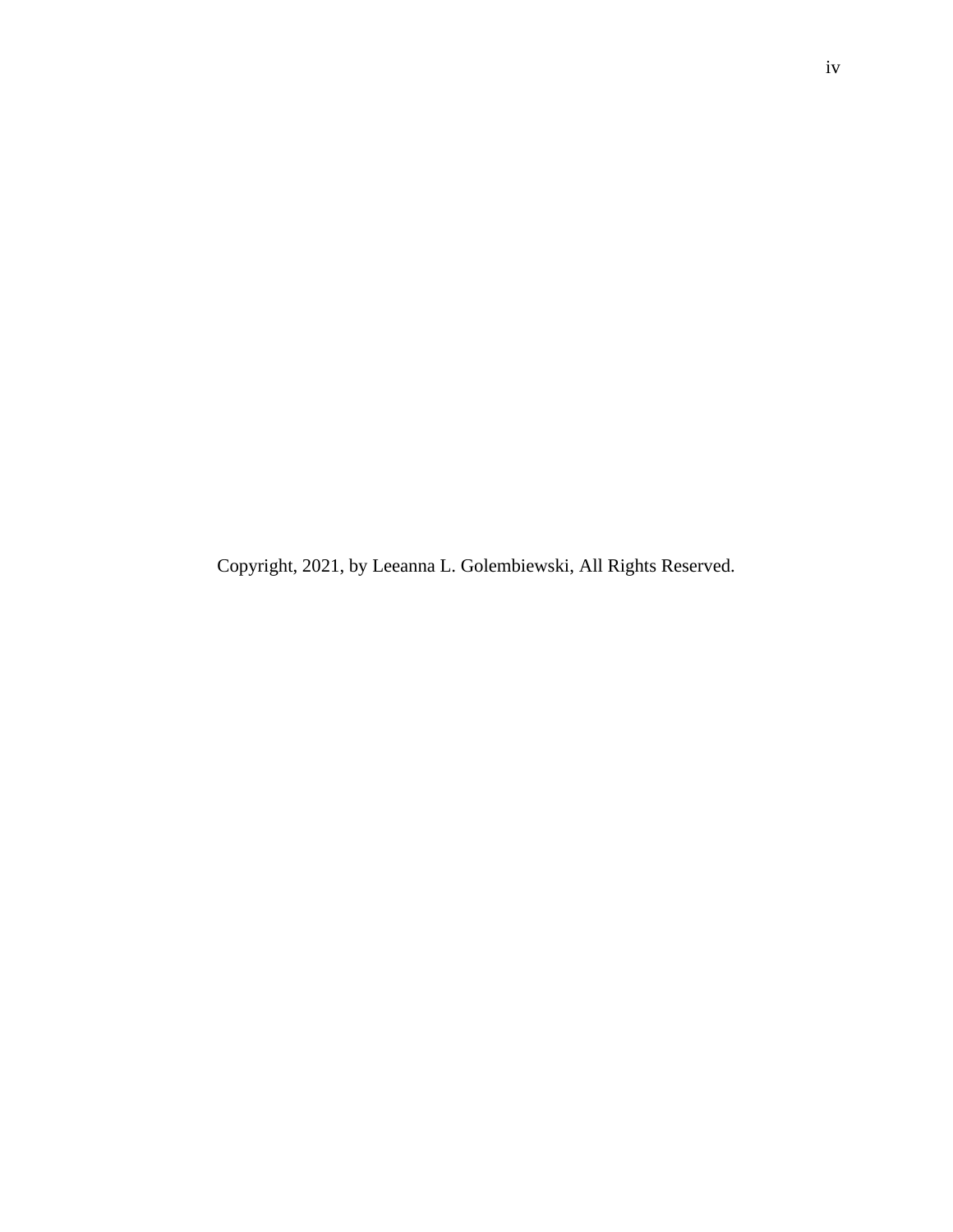This thesis is dedicated to my mother, Dr. Gae Anderson-Miller. To the woman who loved me, raised me, and missed her own Doctoral hooding ceremony just to give birth to me. I have lived my entire life watching you, adoring you, and aspiring to be you. As a professor and lifelong educator, you raised me in the classroom…maybe that's why I never left. I lo lo.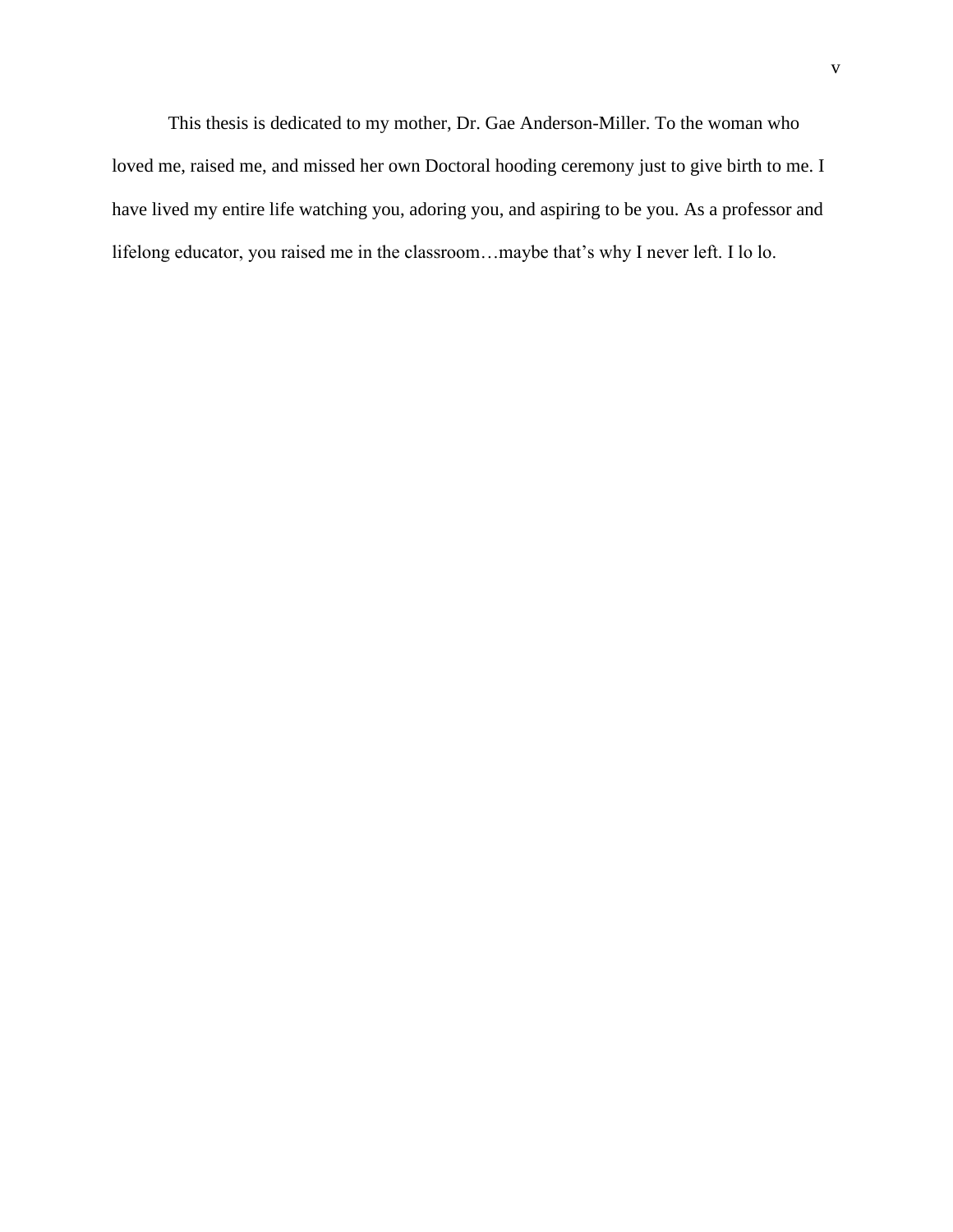#### **ACKNOWLEDGEMENTS**

I would like to thank my primary mentor and advisor, Dr. Michelle Kelley for her endless support and guidance. During my time at ODU, she has accepted me into her lab, provided professional connections, edited countless documents, and held late-night advising phone calls. Her academic supervision and expertise have been especially appreciated.

I would also like to thank my mentor and co-advisor, Dr. Tony Perez. His experience and knowledge in educational psychology has been an incredible asset to me. He also accepted me into his lab without hesitation and has provided immeasurable advice.

Finally, I would like to thank my lab-mates from both departments for their unending encouragement along the way. They have become my role models and dearest friends. I hope one day to follow in their footsteps and strive to pursue a career in academia.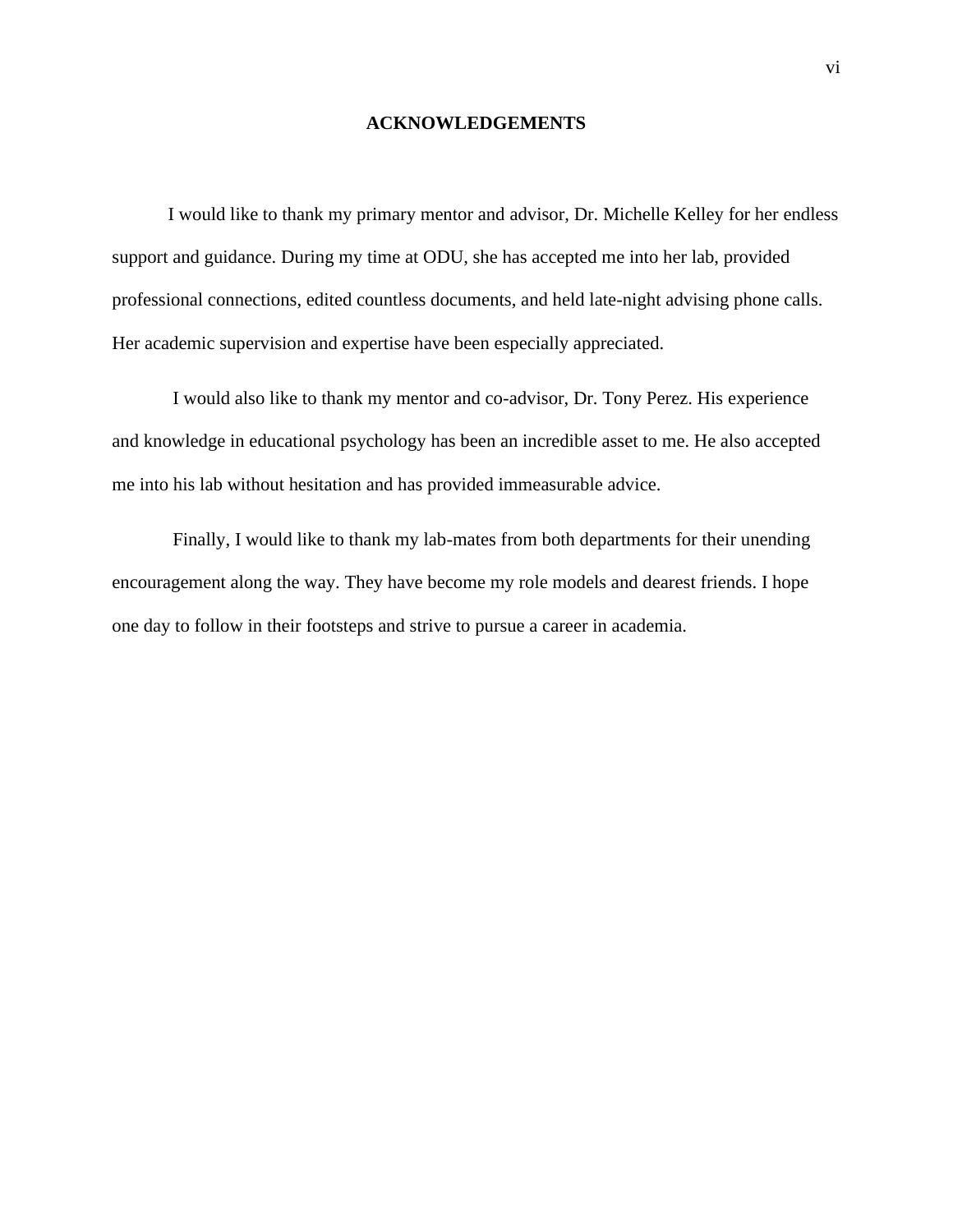# **TABLE OF CONTENTS**

# Chapter

# **II. BACKGROUND**

| WILLINGNESS TO ENGAGE IN MENTAL HEALTH SERVICES  24    |  |
|--------------------------------------------------------|--|
| OTHER VARIABLES THAT MAY CONTRIBUTE TO WILLINGNESS  27 |  |
|                                                        |  |
|                                                        |  |
|                                                        |  |

|--|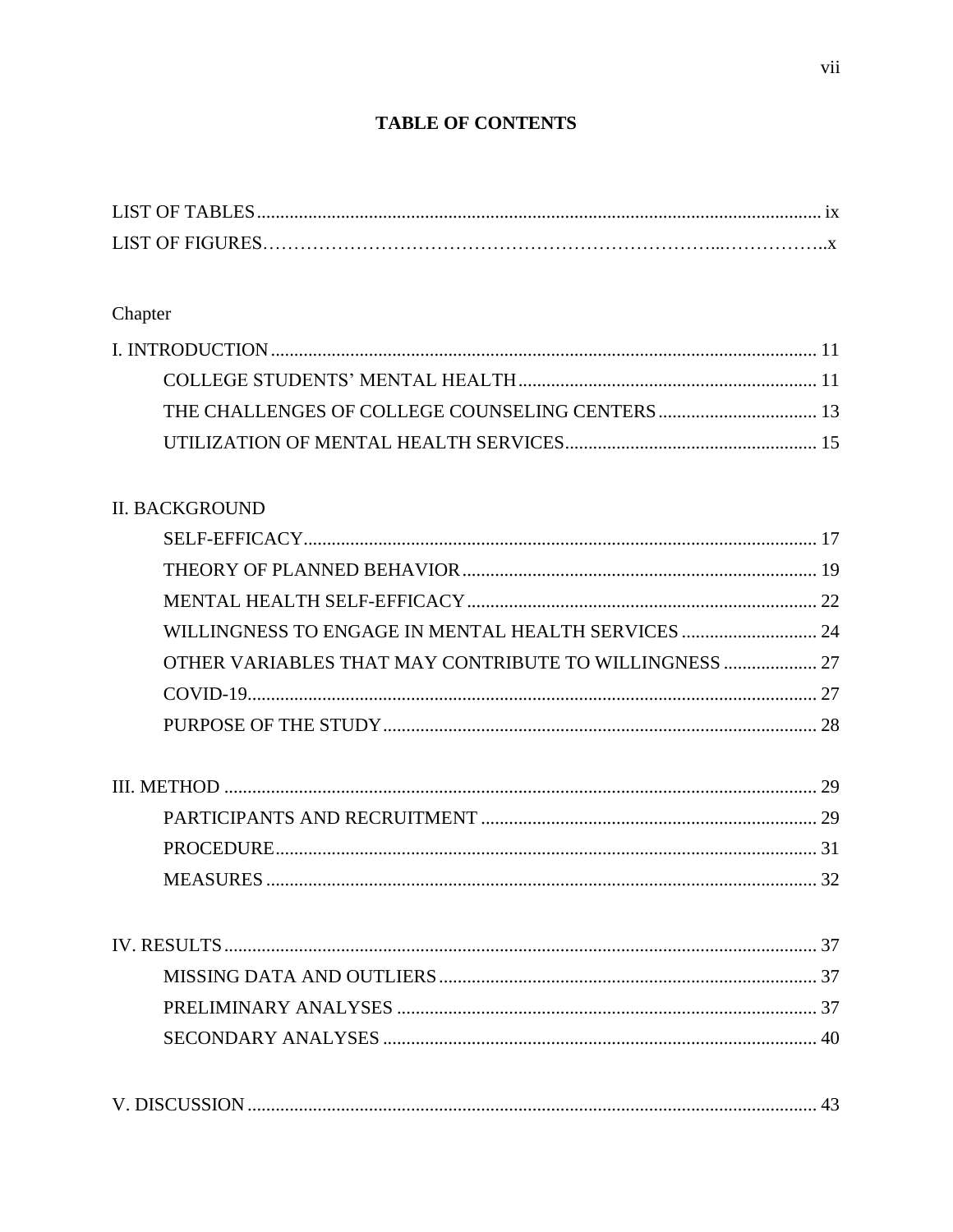| D. WILLINGNESS TO ENGAGE IN MENTAL HEALTH SERVICES |  |
|----------------------------------------------------|--|
|                                                    |  |
|                                                    |  |
|                                                    |  |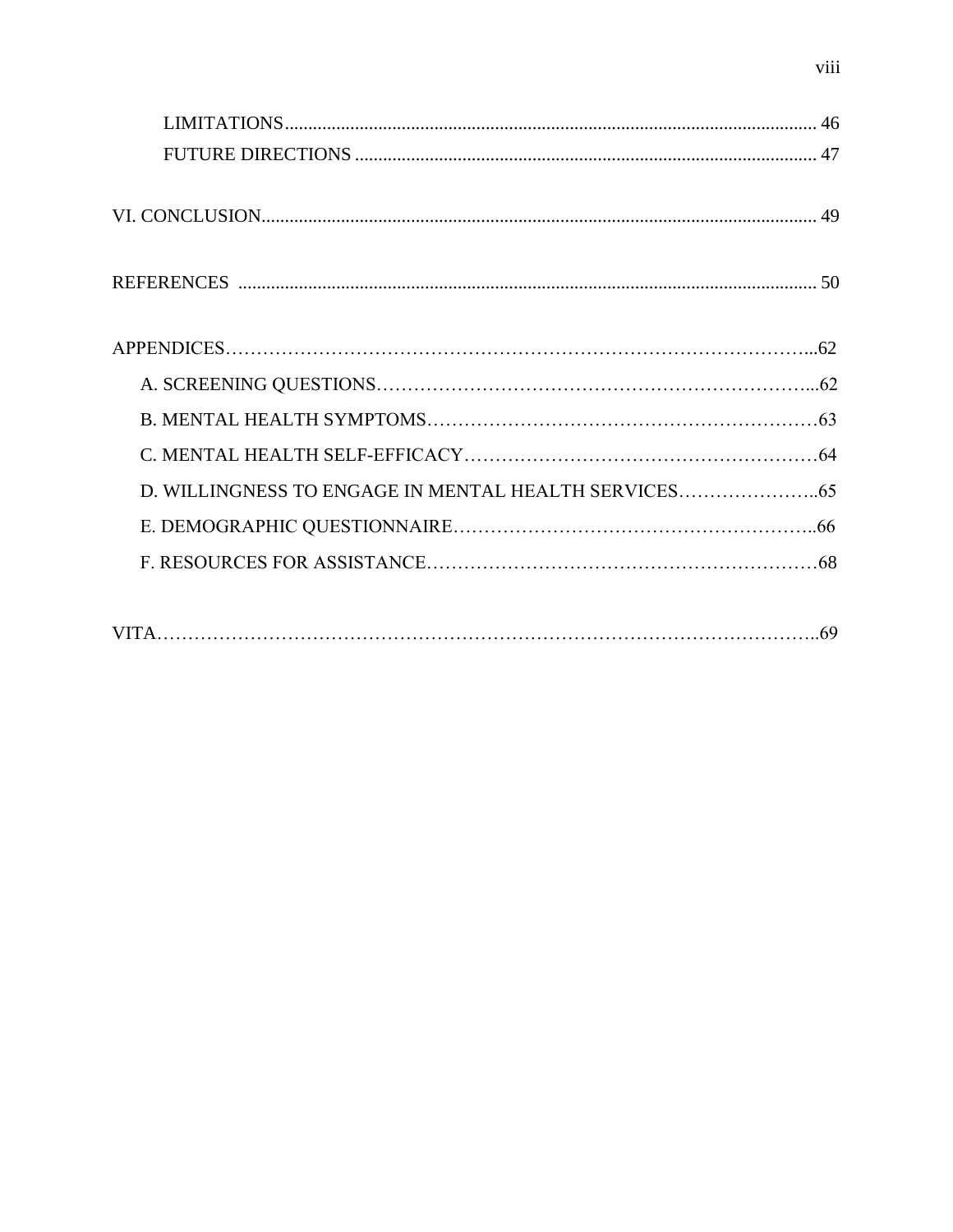# **LIST OF TABLES**

<span id="page-9-0"></span>

| Table                                                                        | Page |
|------------------------------------------------------------------------------|------|
|                                                                              |      |
|                                                                              |      |
| 3. Bivariate Correlations and Descriptive Statistics Among Study Variables41 |      |

 $\backslash$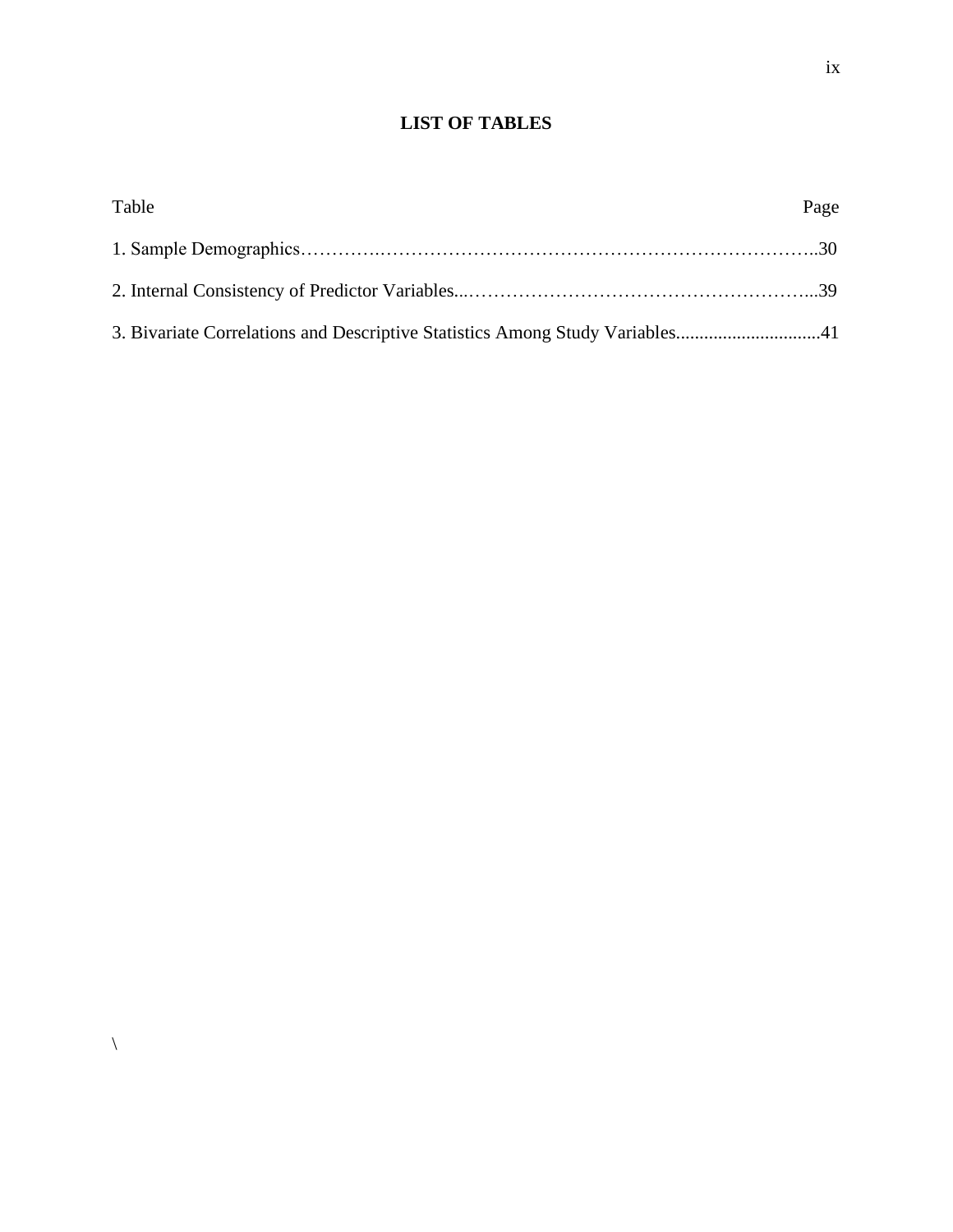# **LIST OF FIGURES**

| Figure | Page |
|--------|------|
|        |      |
|        |      |
|        |      |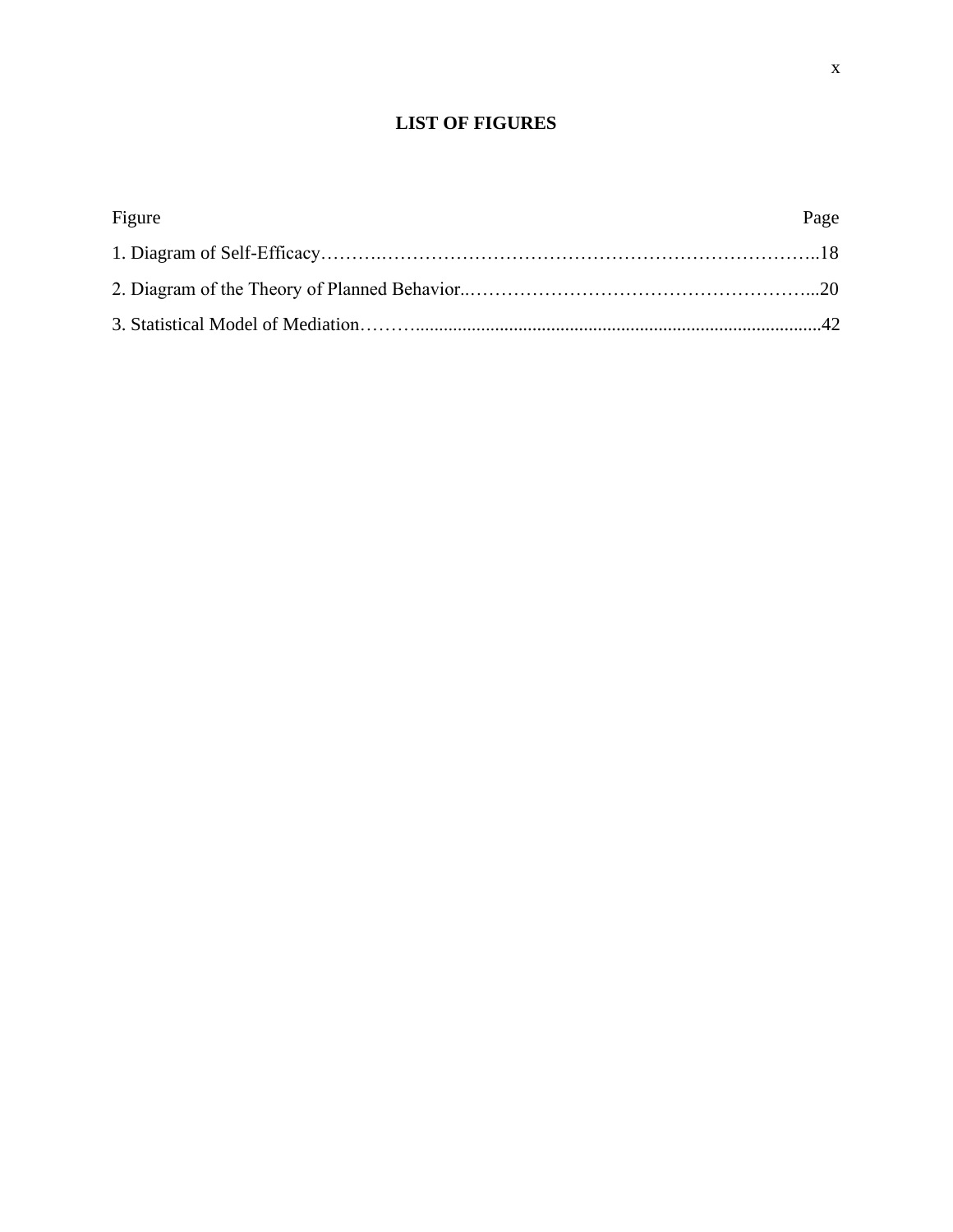#### **CHAPTER I**

### **INTRODUCTION**

<span id="page-11-0"></span>Self-efficacy refers to "an individual's belief in their capacity to execute behaviors necessary to produce specific performance attainments" (Bandura, 1977). Theory and empirical research suggest that perceived self-efficacy pertaining to mental health is related to individuals' psychological well-being (David et al., 2009). Further, self-efficacy is used frequently with college students to predict health behaviors, determine whether health behavior change will be initiated, and influence individual mental health outcomes (Bresó et al. 2011). Mental health selfefficacy has been identified as specific type of self-efficacy which may influence students' attitudes and willingness to seek treatment. Understanding factors that impact college students' willingness to engage in mental health services is critical as 39% of college students in the United States struggle annually with at least one mental health problem (Network, 2016). Therefore, the present study examines associations between mental health symptoms, mental health self-efficacy, and willingness to engage in mental health services.

#### <span id="page-11-1"></span>**College Students' Mental Health**

Nearly 100 years after G. Stanley Hall (1904) proposed that adolescence is inherently a time of storm and stress, his view continues to be recognized in psychological research (Arnett, 1999). The developmental period which occurs between ages 18-25 is known as emerging adulthood (Arnett, 2000). Essentially, this is when individuals tend to consider themselves too old to be adolescents, but do not yet identify as fully matured adults (Reifman et al., 2007). According to Arnett (2000), individuals are gaining independence, but have not yet entered the enduring responsibilities that are normative in adulthood. There are five characteristics which distinguish emerging adulthood from other life stages including: the age of identity explorations,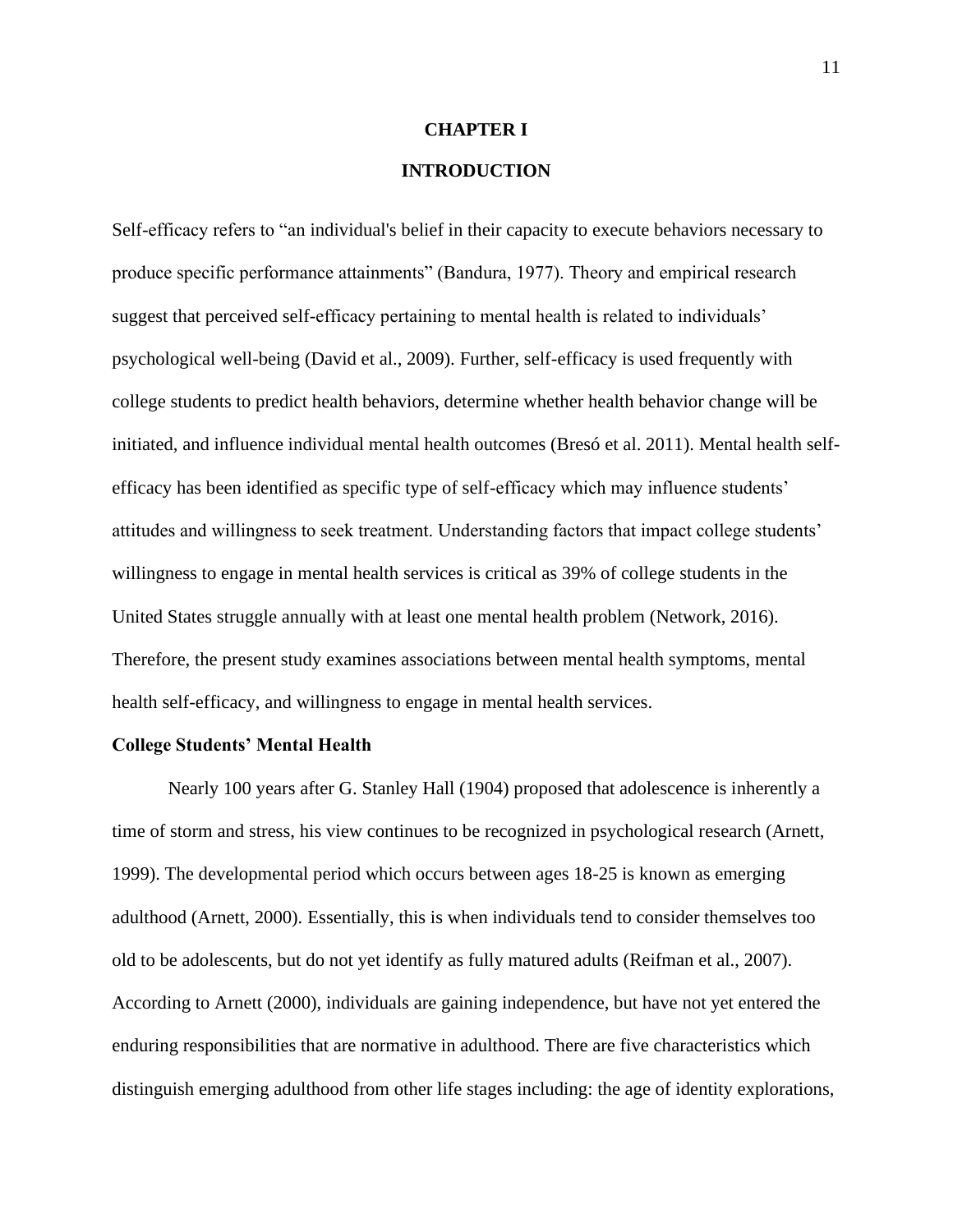the age of instability, the self-focused age, the age of feeling in-between, and the age of possibilities (Reifman et al., 2007).

Four of these dimensions refer to emerging adulthood in a relatively favorable light. However, these positive dimensions may also be joined with feelings of tension and uncertainty. There are a number of challenges and changes that occur during this period which could make individuals feel overwhelmed (Robbins & Wilner, 2001). Among these changes, many emerging adults experience the transition from home to college. In fact, of the 2.9 million students who completed high school in 2017, roughly 1.9 million or 67%, were enrolled in college by the following October (McFarland et al., 2019). Despite feelings of enthusiasm, many students entering college also experience greater stress and as a result, mental health problems are increasingly identified in this population (Pedrelli et al., 2015).

According to the U.S Census report, there are currently 16 million students attending colleges across the country (Sullivan, 2020). Approximately three-quarters of lifetime mental disorders have their first onset by age 24 (Kessler et al., 2005), and nearly 20% of U.S college students are diagnosed annually with a mental health problem (Blanco et al., 2008). Within this population, the most common mental health problems are stress, anxiety, and depression (Beiter et al., 2015). Of these three problems, approximately 11.9 % of college students have an anxiety disorder (Pedrelli et al., 2015) and on average, 1 in 4 college students have experienced symptoms of depression (Woodhead et al., 2020). College students treated for depression have reported significantly more stress than students without a diagnosis (Aselton, 2012). Rates of suicide are also prevalent in this population, with studies indicating that 1 in 10 college students with depression have endorsed suicidal thoughts (Woodhead et al., 2020). Pedrelli et al. (2015)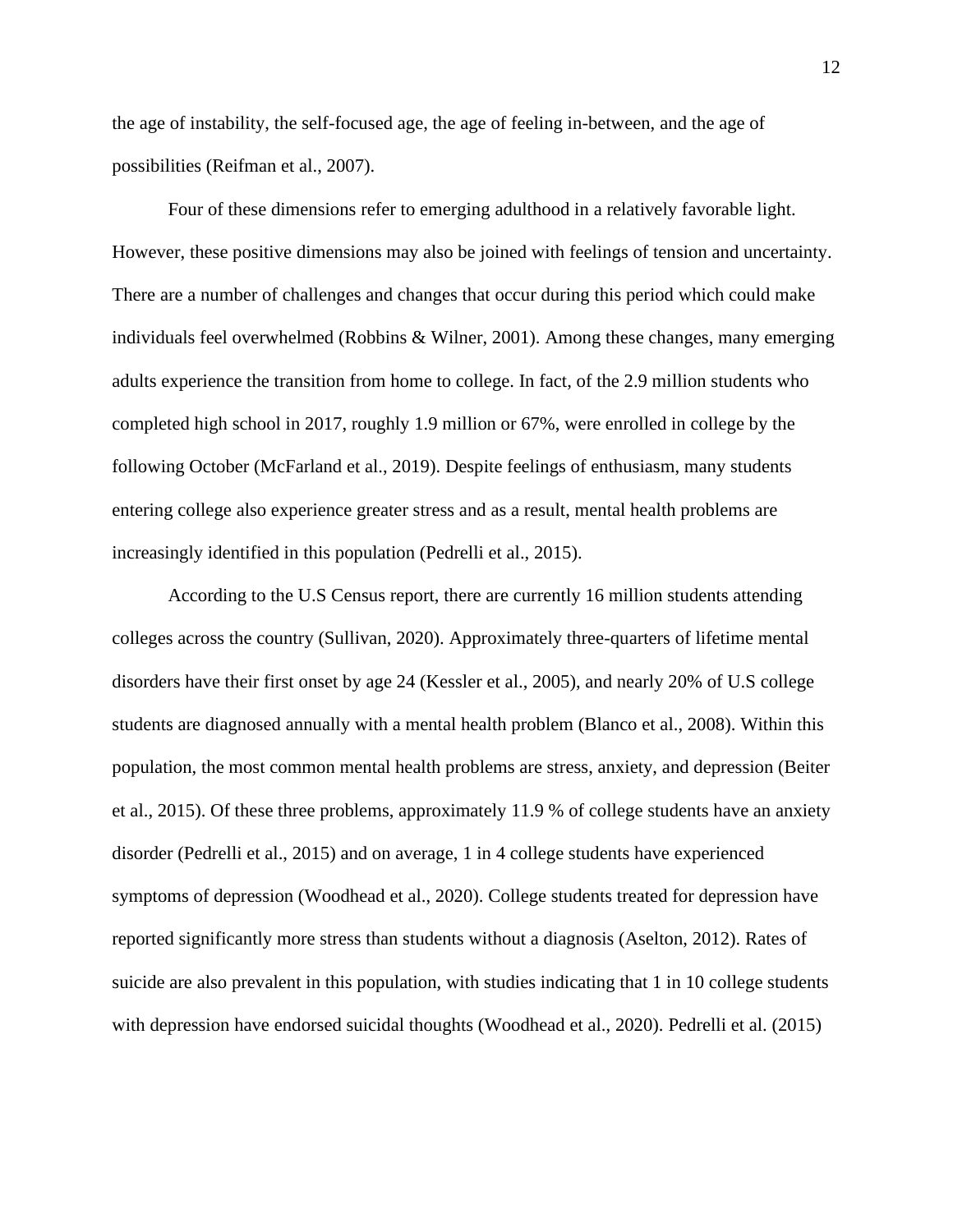report that the number of university students with mental health problems has steadily increased, particularly among those who experience symptoms of depression.

The consequences of mental health problems for college students are apparent both academically and in other domains (Hunt & Eisenberg, 2010). Bruffaerts et al. (2018) found that a diagnosis of either depression or anxiety disorder among college students was associated with lower GPA and higher probability of dropping out. Storrie et al. (2010) found 53% of college students with diagnosed mental health problems displayed decreased emotional and behavioral relations with peers, and 31% engaged in social isolation. These students also reported increased conflict with others. Given the global prevalence and burden of mental illness, there is a need to address variables that may influence mental health treatment among those who endorse symptoms of stress, anxiety, and depression (Woodhead et al., 2020).

#### <span id="page-13-0"></span>**The Challenges of College Counseling Centers**

College campuses contain many channels through which they may be able to address mental health problems and have a positive impact on student mental health. Universities are unique in that in a single place, students are able to engage in nearly all of their activities. For instance, college campuses offer counseling centers equipped with knowledgeable and professional staff trained to provide treatment, and conduct specific mental health therapies (Blanco et al., 2008). Services offered at these counseling centers may include outreach programs, group therapy, one-on-one counseling, health education training, and other sources of support (Balon et al., 2015).

At the same time, many campus counseling centers are underequipped to address the magnitude and seriousness of students' mental illness (Pledge et al., 1998). In fact, 51% of college students with some form of mental illness reported onset prior to beginning college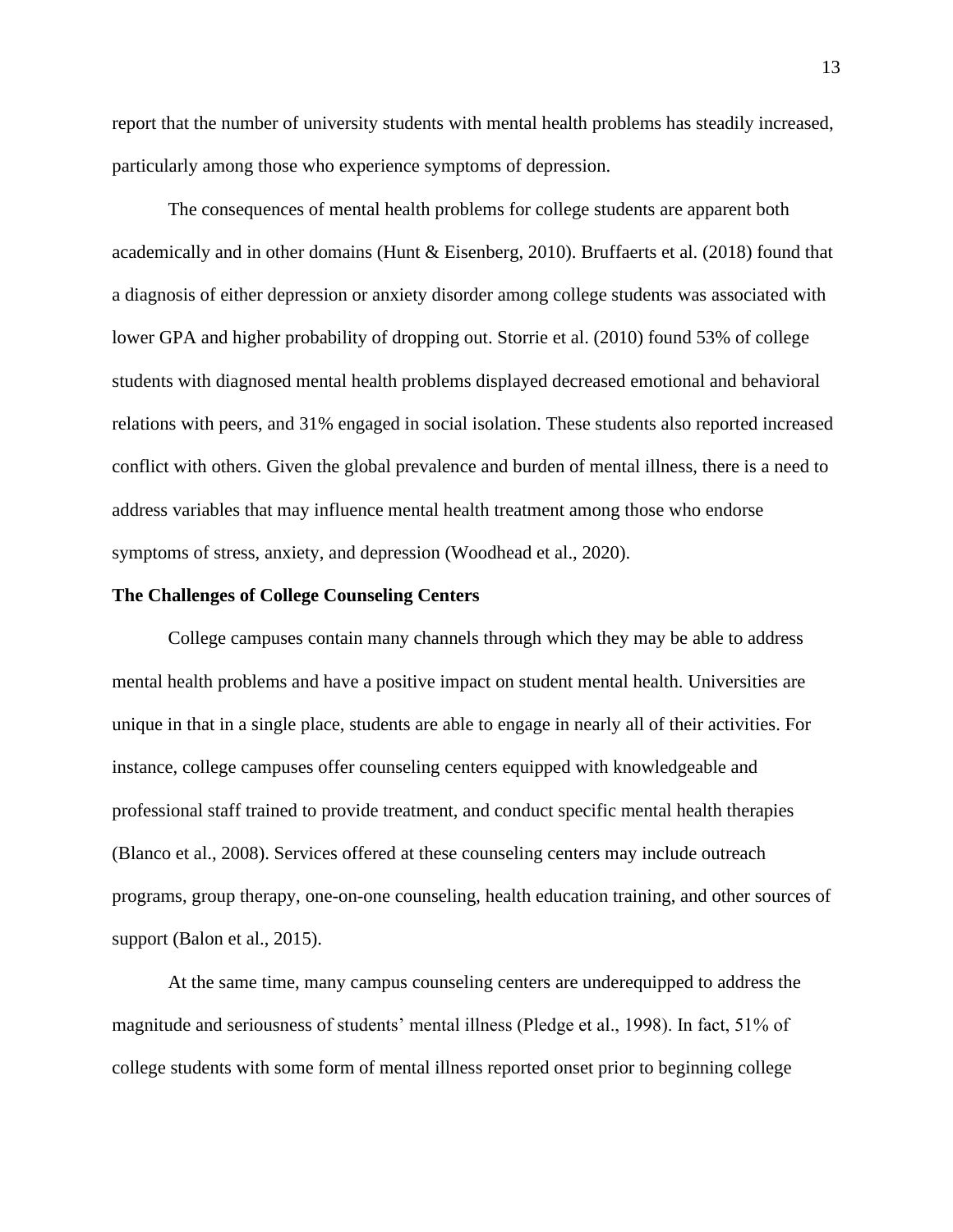(Storrie et al., 2010). In a survey of college counseling centers, 86% reported a steady increase of students arriving on campuses who are already taking prescribed psychiatric medications and 94% reported an increase in students arriving on campus with serious mental health problems (Gallagher, 2015). In a longitudinal study, Balon et al. (2015) found student visits to college counseling centers increased 40–55% over a five-year period. Of note, the most substantial increases were in visits for anxiety, stress, and depression. Despite these alarming increases, the number of new mental health professional positions in college counseling centers has not been proportional to the need (Gallagher, 2013).

The American School Counselor Association recommends a student-to-counselor ratio of 250 to 1 (Gallagher, 2013). However, according to the International Accreditation of Counseling Services (IACS), the average number of full-time equivalent mental health professionals providing services on college campuses were 6.2, and the typical student-to-counselor ratio was 1,600 to 1 (Gallagher, 2013). IACS suggests that there are likely consequences when this ratio increases, such as longer waiting lists, especially given that many students qualify for mental health services. As a result, counselors must address and offer services to students with more severe psychological problems first. Further, liability increases for the staff and the university more broadly with delays in treatment and so forth. Moreover, the difficulty in treating students with mental health concerns may have negative implications for student academic success and may impact the university as a whole (Boyd et al., 2003).

There are additional challenges by students who seek mental health counseling on campus. Mental health professionals contend that providing consistent care for college students is difficult due to holiday and summer breaks (Blanco et al., 2008). While away from campus, students may not receive necessary treatment which may delay their treatment progress. Further,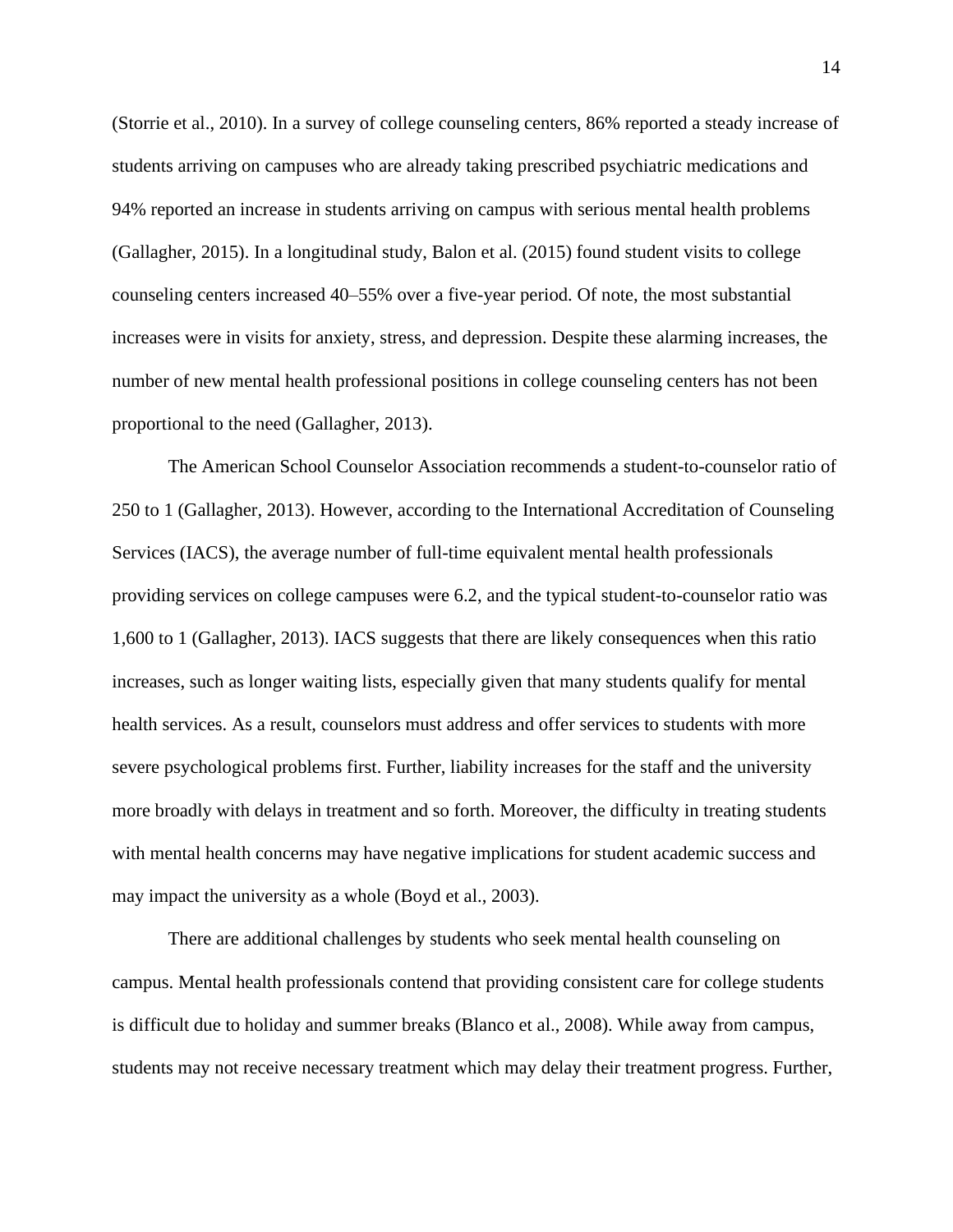many college students must rely solely on mental health services offered on campuses, and most of these counseling centers are limited in the number of sessions they can provide (Blanco et al., 2008).

#### <span id="page-15-0"></span>**Utilization of Mental Health Services**

In the face of the economic and staffing challenges, mental health professionals are also concerned that many students who experience mental health symptoms who may benefit from counseling, do not seek help (Oswalt et al., 2020). Among a national sample of college students between the years of 2009-2015, the diagnosis/treatment rose to 15% for anxiety disorders and 12% for depression (Oswalt et al., 2020). Yet it is estimated that only 10% of all U.S college students use campus mental health facilities each year (Rosenthal & Wilson, 2008). In the Oswalt et al. (2020) sample, 50-80% of students reported that they were diagnosed with a mental health problem but never received treatment.

In a more comprehensive review, the American College Health Association (ACHA) administers the National College Health Assessment (NCHA) annually, which includes a comprehensive section devoted to mental health. The survey consists of data from the directors of 575 U.S college counseling centers and is chiefly used to evaluate the needs of universities and centers across the country (Gallagher et al., 2001). The NCHA survey found that fewer than 25% of individuals with a mental health problem sought treatment in general the year before, and only a handful of students with psychiatric needs brought their concerns to the attention of professionals within their college-based systems of care (Balon et al., 2015). Further, the NCHA survey noted that 125 of the counseling centers surveyed reported at least one student suicide in the year prior to the survey. Among those who died by suicide, 61% had been diagnosed with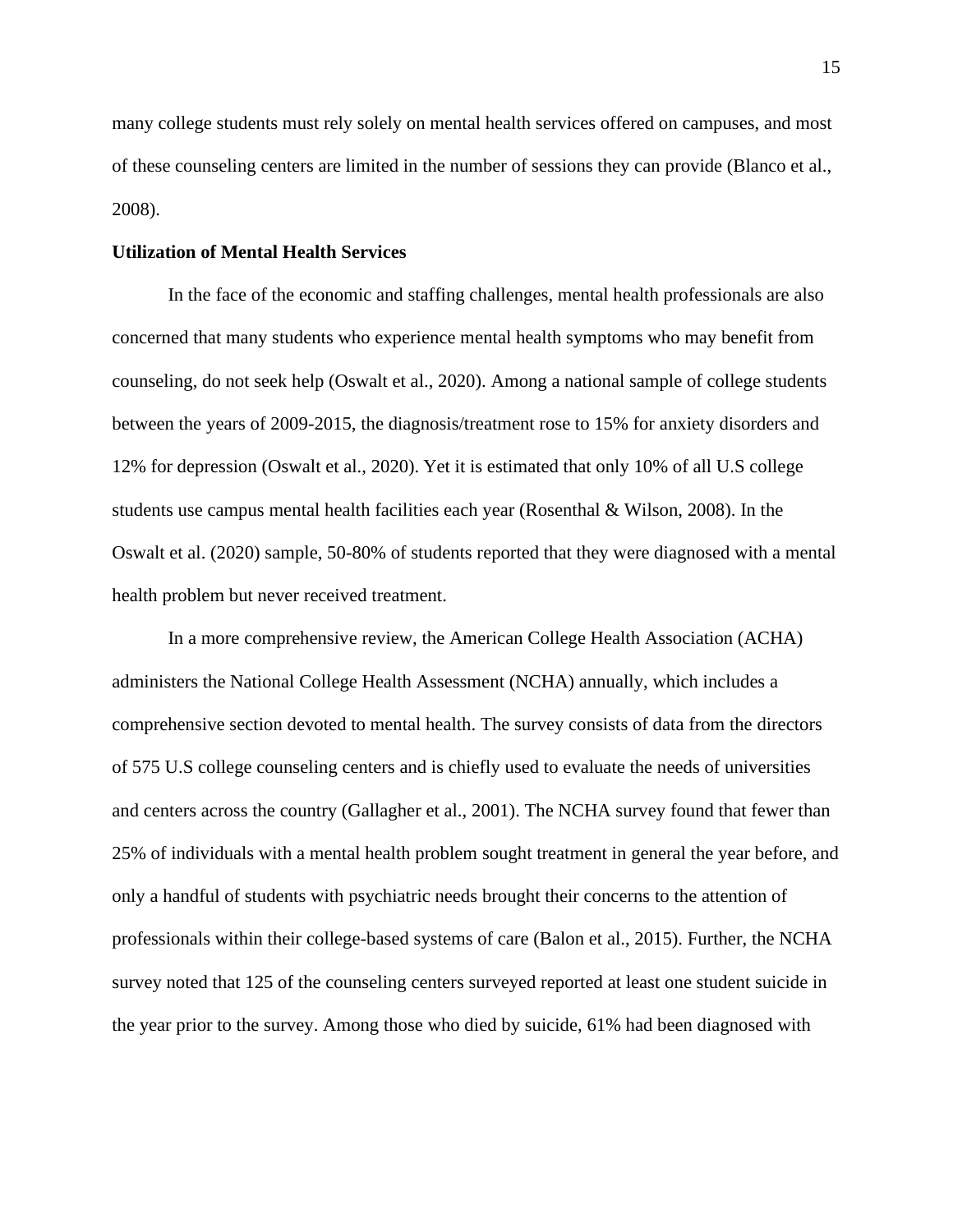major depression. This same study found that 80% of the college students who died by suicide the year before the study had no contact with on-campus counseling services (Gallagher, 2015).

Similar to the NCHA, the National Alliance on Mental Illness (NAMI) surveyed college students living with mental health conditions. Results demonstrated that almost half of college students with mental health problems who dropped out of college did not seek or utilize mental health services and supports on campus while students (Gruttadaro & Crudo, 2012). The NAMI survey found the top five reasons as to why students do not disclose a mental health condition: (1) they fear the impact disclosing would have on how other students, faculty and staff perceive them; (2) there is no opportunity to disclose; (3) the diagnosis does not impact academic performance; (4) they do not know that disclosing could help secure accommodations; and (5) they do not trust that their medical information will remain confidential (Gruttadardo & Crudo, 2012). The NAMI findings also note that 35% of college students with a diagnosis responded that their college did not know of their mental health problems. Both the NCHA and NAMI surveys verify that prevalence rates are underrepresented, as significantly more students who experience mental health problems do not choose to seek help on campus. This begs the question, why are students so hesitant to seek mental health services?

Various theoretical frameworks have been applied to understand college students' reluctance to seek services, considering the magnitude and consequences of mental health problems. In particular, behavior change theories have been applied to the field of mental health and are often used to interpret health behaviors. For example, behavioral theories often drive specific mental health intervention strategies used to promote health behavior change (Gwaltney et al., 2009). The present study utilized two behavior change theories and related constructs to describe college students' willingness to engage in mental health services.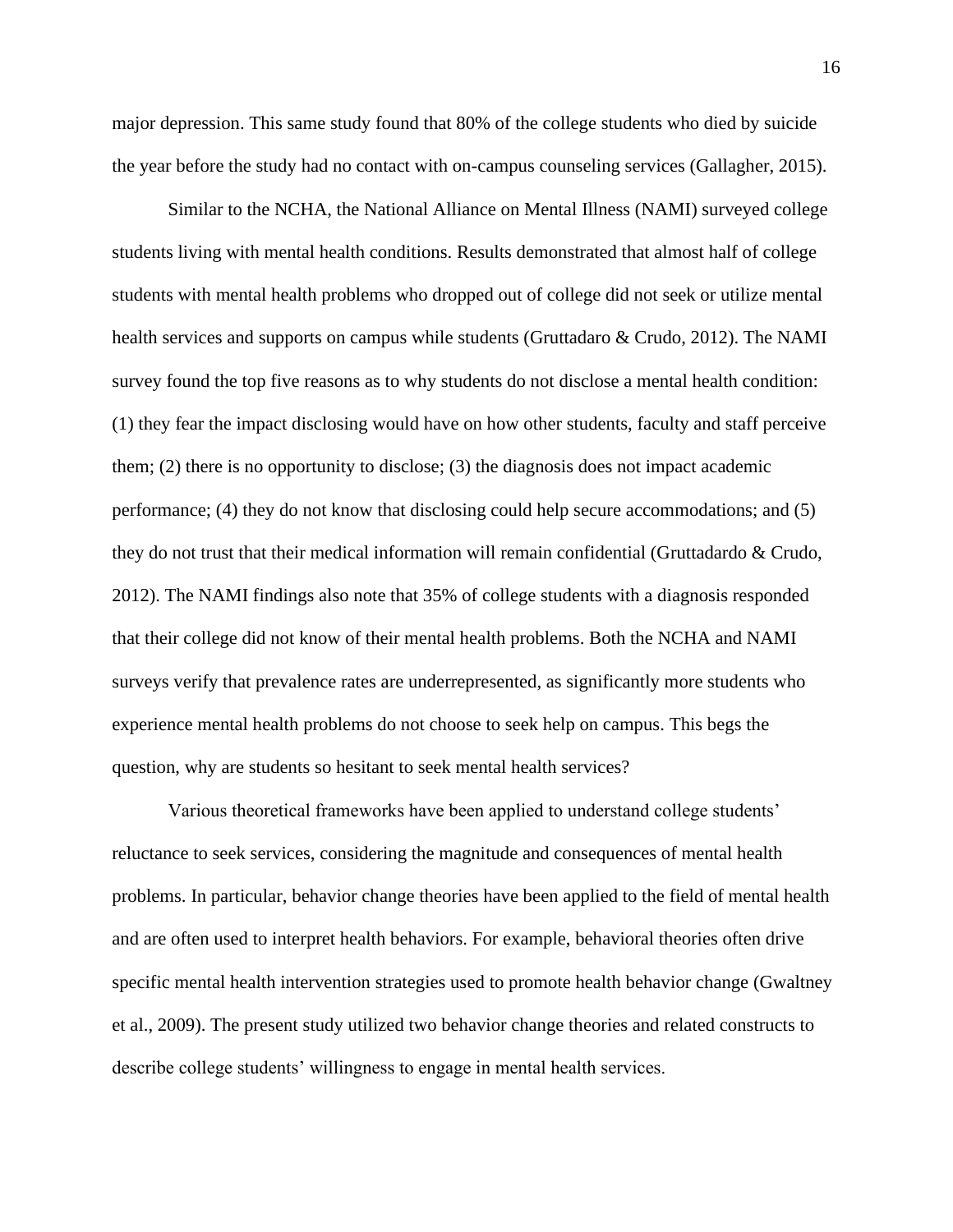#### **CHAPTER II**

#### **BACKGROUND**

#### <span id="page-17-0"></span>**Self Efficacy**

Social cognitive theory serves as a prominent theoretical foundation for explaining behavioral change (Clark et al., 2014). The construct of self-efficacy (SE) is a central construct in Bandura's (1986) Social Cognitive Theory (SCT) and has been related to change in mental health behaviors. General self-efficacy (GSE) has been applied to a range of disciplines as it refers to a personal judgment of how well one can execute courses of action required to deal with prospective situations (Bandura, 1977). This concept reflects confidence in the ability to exert control over one's own motivation, behavior, and surrounding environment (Bandura, 1977). Research has consistently recognized that a strong sense of self-efficacy fosters interest and engagement in activities (Bandura, 1997). Self-efficacy beliefs can be high or low, and when individuals feel efficacious, they interpret potentially threatening expectations as manageable challenges and feel less stress (Bavojdan et al., 2011).

Self-efficacy was first introduced into social cognitive theory to address behaviors in the context of behavior modification (Bandura, 1977). Similar to the clinical strategy of successive approximation to the desired goal, a behavior is broken down into its successive elements, and self-efficacy is analyzed in terms of perceived ability to perform each step in the sequence (Azjen, 2002). Not only can perceived self-efficacy have directive influence on choice of activities and settings, but it can affect coping efforts through expectations of eventual success (Bandura, 1977). Efficacy expectations determine how much effort an individual will expend and how long they will persist in the face of obstacles and aversive experiences (Bandura, 1977).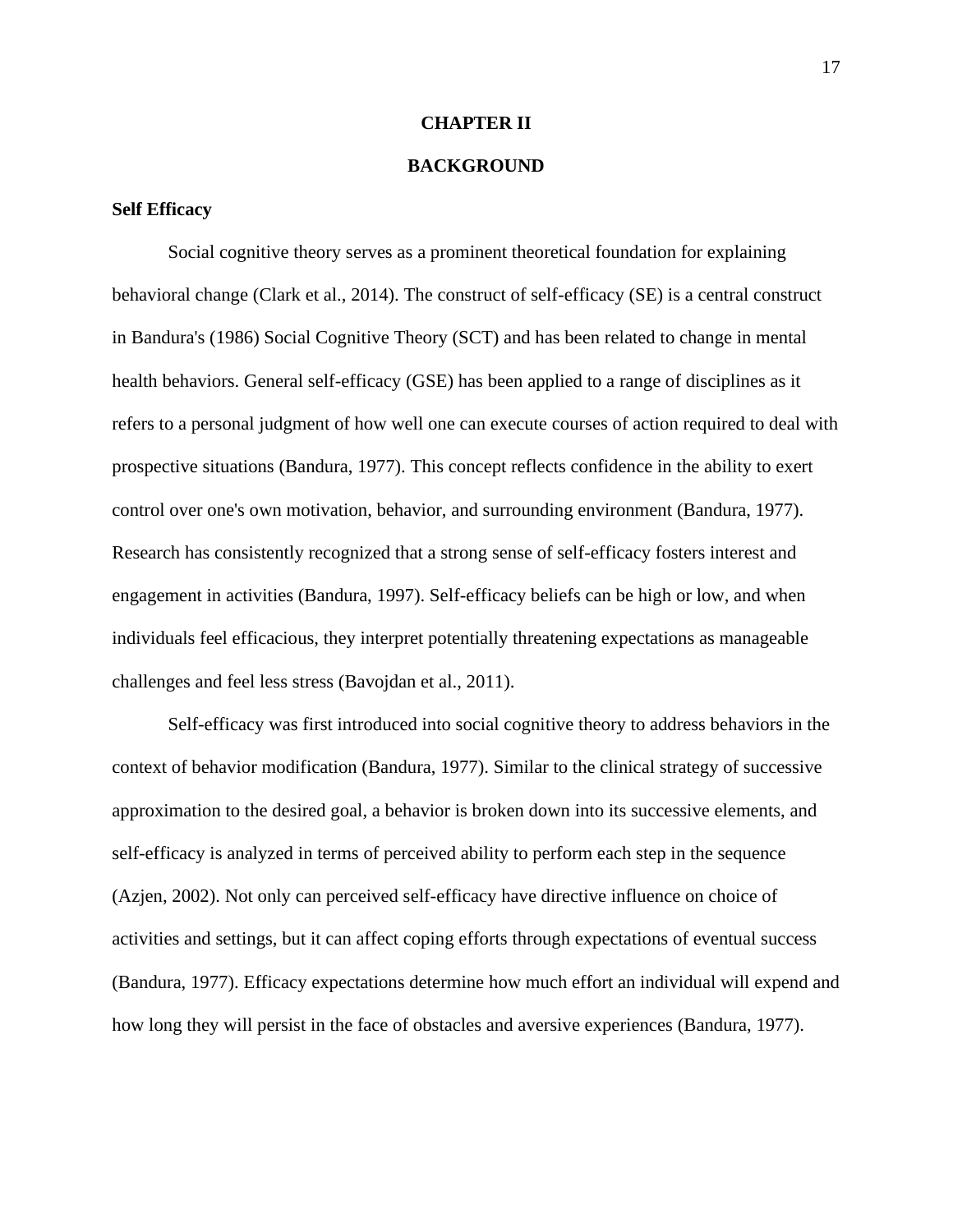The construct of self-efficacy has been particularly relevant to the field of health education (Strecher et al., 1986). Self-efficacy is often used to predict specific health behaviors and determine whether health behavior change will be initiated (Bresó et al. 2011). According to Bandura's self-efficacy framework displayed in *Figure 1*, behavior change and maintenance are a function of (1) expectations about the outcomes that will result from one's engaging in the behavior; and (2) expectations about one's ability to engage in the behavior. Outcome expectations consist of beliefs about whether a behavior will lead to given outcomes, whereas efficacy expectations consist of beliefs about how capable one is of performing the behavior that leads to those outcomes. It should be emphasized that both outcome and efficacy expectations reflect a person's beliefs about capabilities and the behavior-outcome link. As a result, it is these perceptions, not necessarily true capabilities, that influence behavior. It is also important to understand that the concept of self-efficacy relates to beliefs of capabilities of performing specific behaviors; self-efficacy does not refer to a personality characteristic or a trait that operates separately from contextual factors. Therefore, it is only suitable to characterize a person as having high or low self-efficacy in reference to the specific health behavior and circumstance with which self-efficacy is associated.



*Figure 1*. This figure demonstrates the construct of self-efficacy (Bandura, 1977).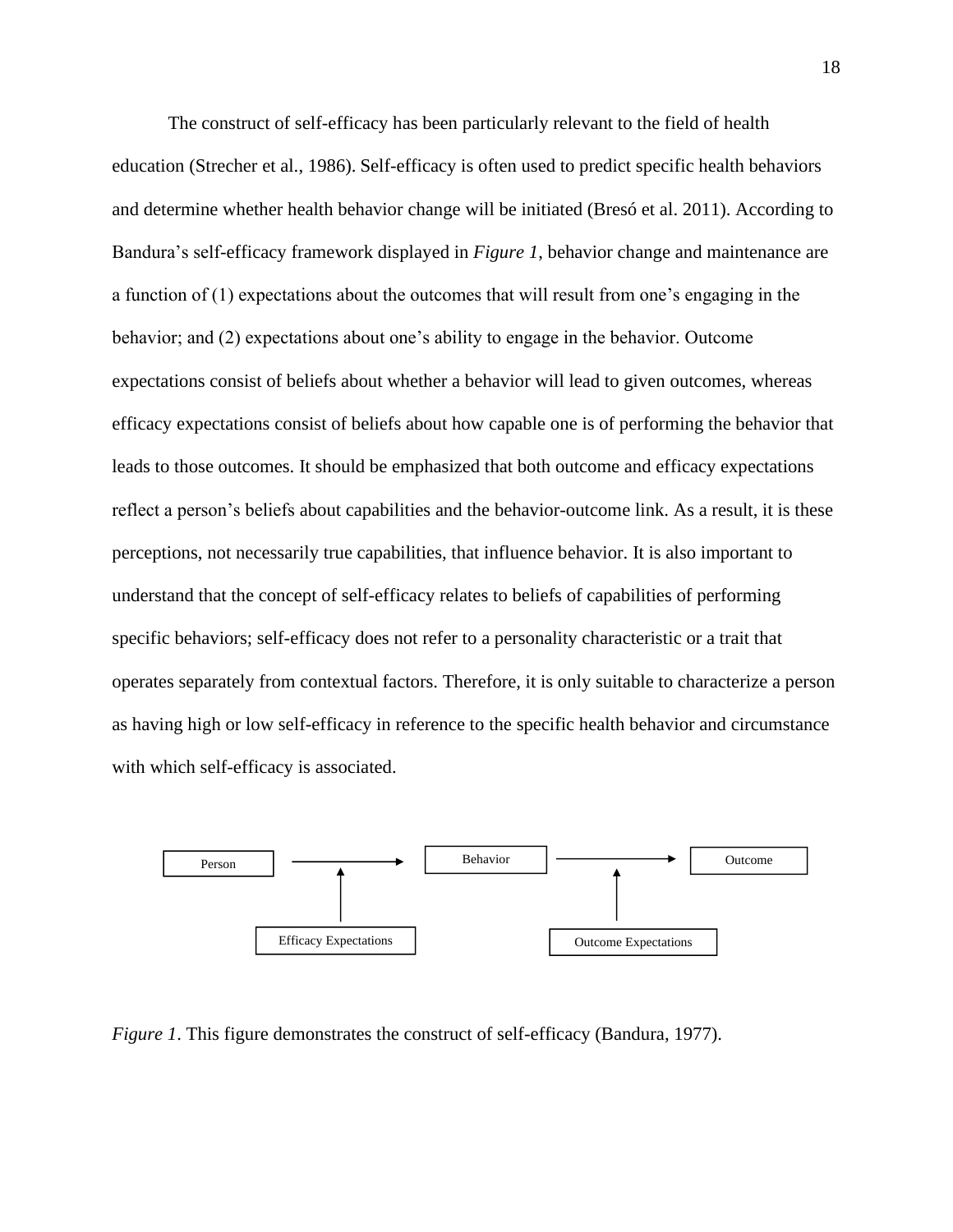Results of current studies also indicate that self-efficacy is a valuable and useful construct for exploring successful change in addictive behaviors (DiClemente, 1986). In particular, selfefficacy has been employed to understand the cessation, modification, and maintenance of these behaviors. However, most of the past self-efficacy research has focused exclusively on behaviors related to physical health such as: cigarette smoking, contraceptive use, and exercise (Baldwin et al., 2006; McAuley, 1993; Olander et al., 2013). In one of these studies which utilized a formal exercise program among a group of adults, self-efficacy significantly predicted exercise behavior at follow-up, when controlling for biological and behavioral influences (McAuley, 1993). Specifically, efficacy cognitions were shown to be significant predictors of exercise frequency and intensity over the first three months of the exercise program. Likewise, self-efficacy is assumed to play a central role in smoking cessation, as self-efficacy has been used in treating tobacco use (Gwaltney et al., 2009). In a more recent study, self-efficacy was found to enhance an individual's success in quitting tobacco use and preventing relapse (Elshatarat et al., 2016). Moreover, including self-efficacy as a component within a cognitive behavioral intervention has shown various degrees of success for treating tobacco use and nicotine dependence. Given the distinct link between self-efficacy and physical health behaviors, there is a need to examine the utility of this construct for engagement in mental health treatment seeking as well.

#### <span id="page-19-0"></span>**Theory of Planned Behavior**

The theory of planned behavior (TPB; Ajzen, 1985, 1987) may also be used to explain willingness to engage in mental health services (see Figure 2). TPB has emerged as one of the most influential and popular conceptual frameworks for the study of human action (Ajzen, 2002). The theory of planned behavior postulates that behaviors are a function of information and beliefs persons have about the behavior (Aegisdottir & Gerstein, 2009). TPB is an extension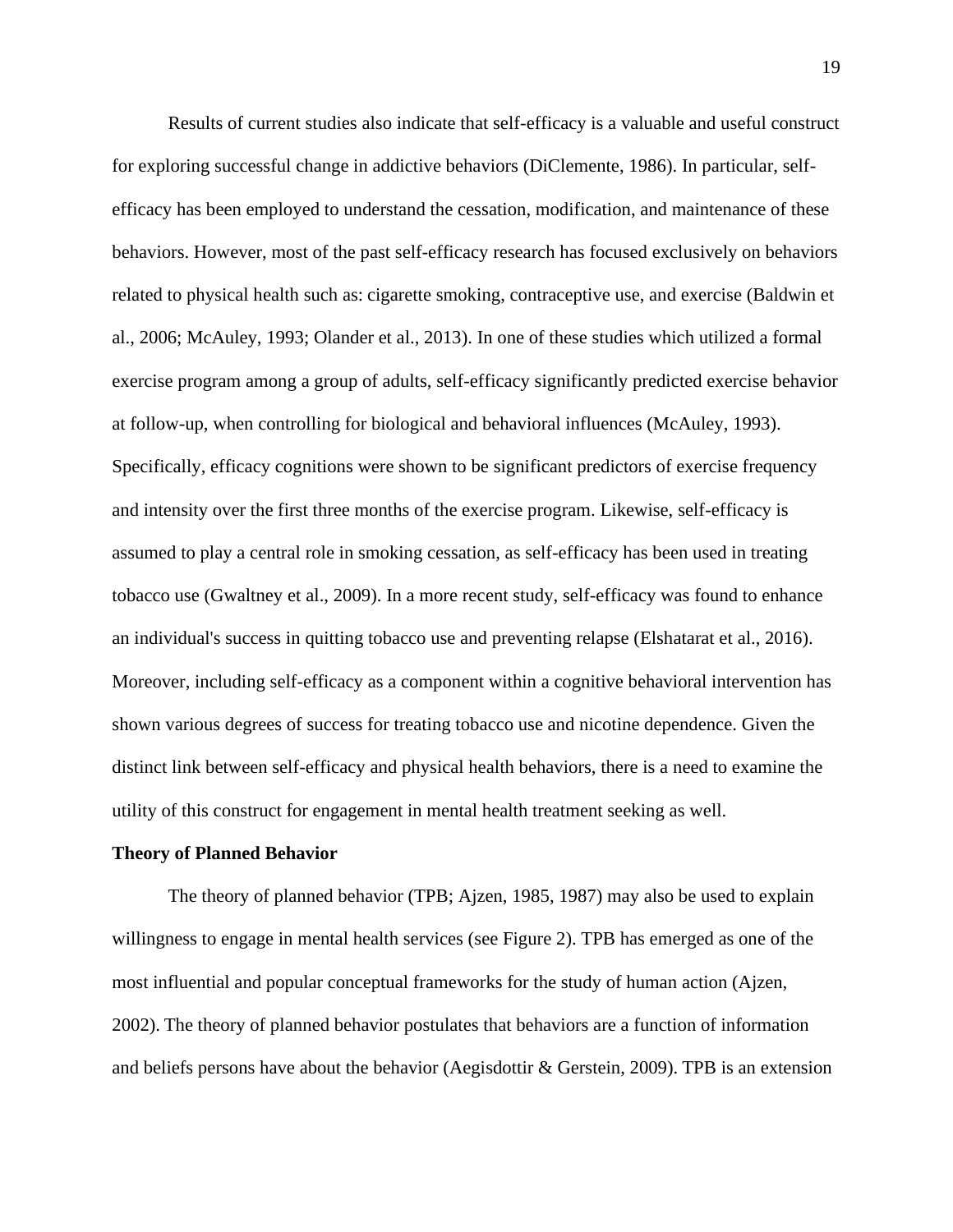of the theory of reasoned action (Ajzen & Fishbein, 1980; Fishbein & Ajzen, 1975) and includes Bandura's concept of self-efficacy described at length above. However, the theory of planned behavior places the construct of self-efficacy within a more general framework of the relations among beliefs, attitudes, intentions, and behavior (Azjen, 1991).

As such, Azjen uses the term perceived behavior control in place of self-efficacy. Behavioral control is similar to self-efficacy, and is defined as an individual's perception of the ease or difficulty of performing the particular behavior (Ajzen, 1987). Further, TPB explains how concepts such as attitudes, which refer to feelings about the behavior, normative beliefs, which refer to societal stigma and the labeling regarding the behavior, and perceived behavior control, influence intentions to perform a behavior. Therefore, how strong an attempt the individual makes to engage in the behavior and how much control that individual has over the behavior are key to whether they actually engage in the behavior (Azjen, 1991).



*Figure 2*. This figure demonstrates the theory of planned behavior (Azjen, 1991).

According to the model, attitude or beliefs about a behavior influence an individual's intention preceding the behavior itself. Most contemporary social psychologists recognize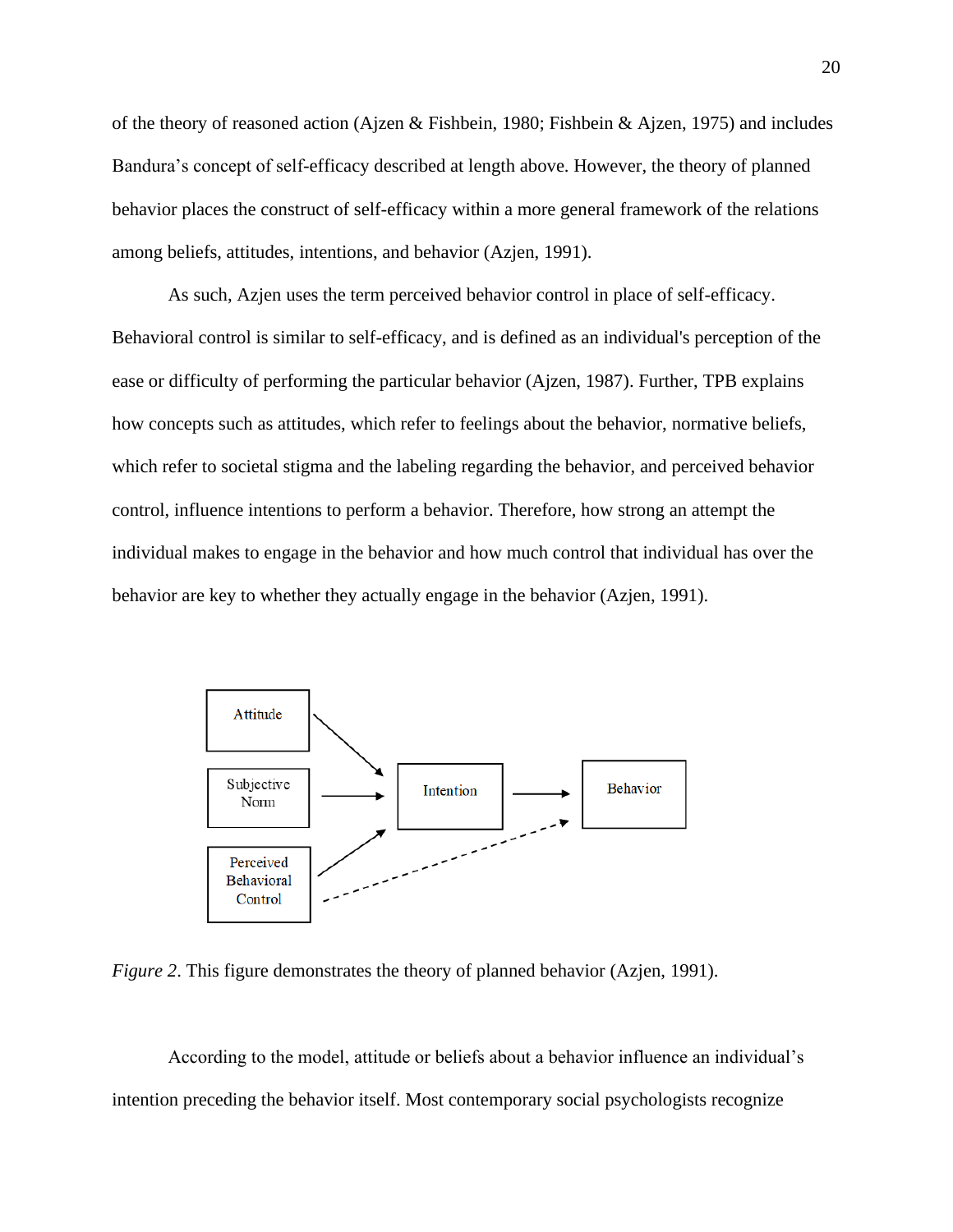frameworks similar to this, and take a cognitive or information-processing approach to attitude formation (Azjen, 1991). According to Fishbein and Azjen (1975), individuals form beliefs about an object by associating it with certain attributes, or associating it with other objects, characteristics, or events (Azjen, 1991). In the case of attitudes toward a behavior, each belief links the behavior to a certain outcome, or to some other attribute, such as the cost sustained by performing the behavior (Azjen, 1991; 2002). Often these attributes linked to the behavior are already valued positively or negatively, so we automatically and simultaneously acquire an attitude toward the behavior (Azjen, 1991). In this fashion, we learn to favor behaviors we believe have largely desirable consequences and we form unfavorable attitudes toward behaviors we associate with mostly undesirable consequences (Azjen, 1991).

The various components (i.e., intention, perception of behavioral control, attitude toward the behavior, and subjective norm) of the theory of planned behavior each reveal a different aspect of the behavior, and can serve as a point of attack in attempts to change behavior. The underlying foundation of attitude about the behavior itself provides substantive information about the cause of behavior (Azjen, 1991). Through these components and the application of the theory of planned behavior, it is possible to learn about the unique factors that induce one person to engage in a behavior, including one's specific willingness to seek mental health counseling.

Similar to self-efficacy, TPB has been used to predict change in physical health behaviors. In one study, similar to ones mentioned above, the theory of planned behavior was used as a framework for understanding exercise adherence during rehabilitation. Hierarchical regression analyses demonstrated that attitude, subjective norm, and perceived behavioral control explained 30% of the variance in exercise intention (Blanchard et al., 2003). Furthermore, exercise intention explained 12% of the variance in exercise adherence. Another study utilizing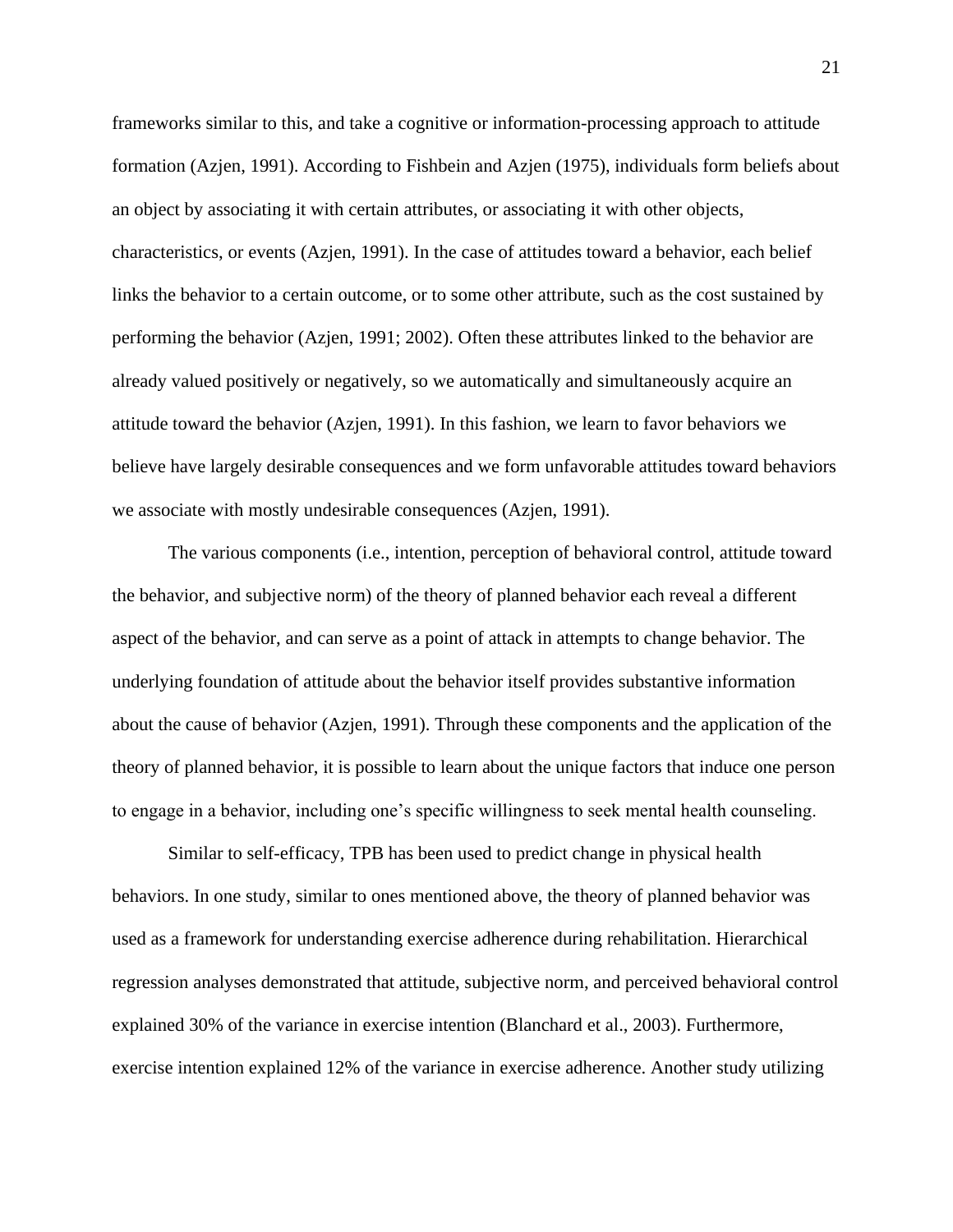the theory of planned behavior surveyed college-aged smokers on the key predictive components of the theory of planned behavior. Perceived behavioral control and subjective norms were significantly related to intention to quit smoking, which suggests that the components of TPB are suitable for predicting behavior change (Lee et al., 2006).

#### <span id="page-22-0"></span>**Mental Health Self-Efficacy**

General self-efficacy has been widely examined alongside particular health behaviors; however, there is a lack in current research to identify self-efficacy in relation to college students' mental health. The term now known as mental health self-efficacy (MHSE) is suggested as a specific type of self-efficacy referring to behaviors influencing mental health outcomes. Although research with mental health self-efficacy has just begun, results are promising and warrant further exploration. Mental health self-efficacy has been used as a component of interventions and university health programs for students across the country. One study found that engagement and performance increased with participants who were engaged in a cognitive-behavioral intervention program to reduce stress that included self-efficacy when compared to those without a self-efficacy-based intervention program (Bresó et al. 2011). Further, participants in the self-efficacy intervention group expressed less burnout and lower levels of emotional stress when compared to the control group. In addition, Bresó et al. contend that one of the most important sources of efficacy beliefs apart from mastery experience, which refers to past success in comparable tasks, are psychological states. For this reason, it is believed that more symptoms of stress, anxiety, and depression will cause lower levels of mental health self-efficacy, illustrating a negative association.

Measures of mental health self-efficacy have recently been applied to college students expressing symptoms of stress, anxiety, and depression. Clarke et al. (2014) were the first to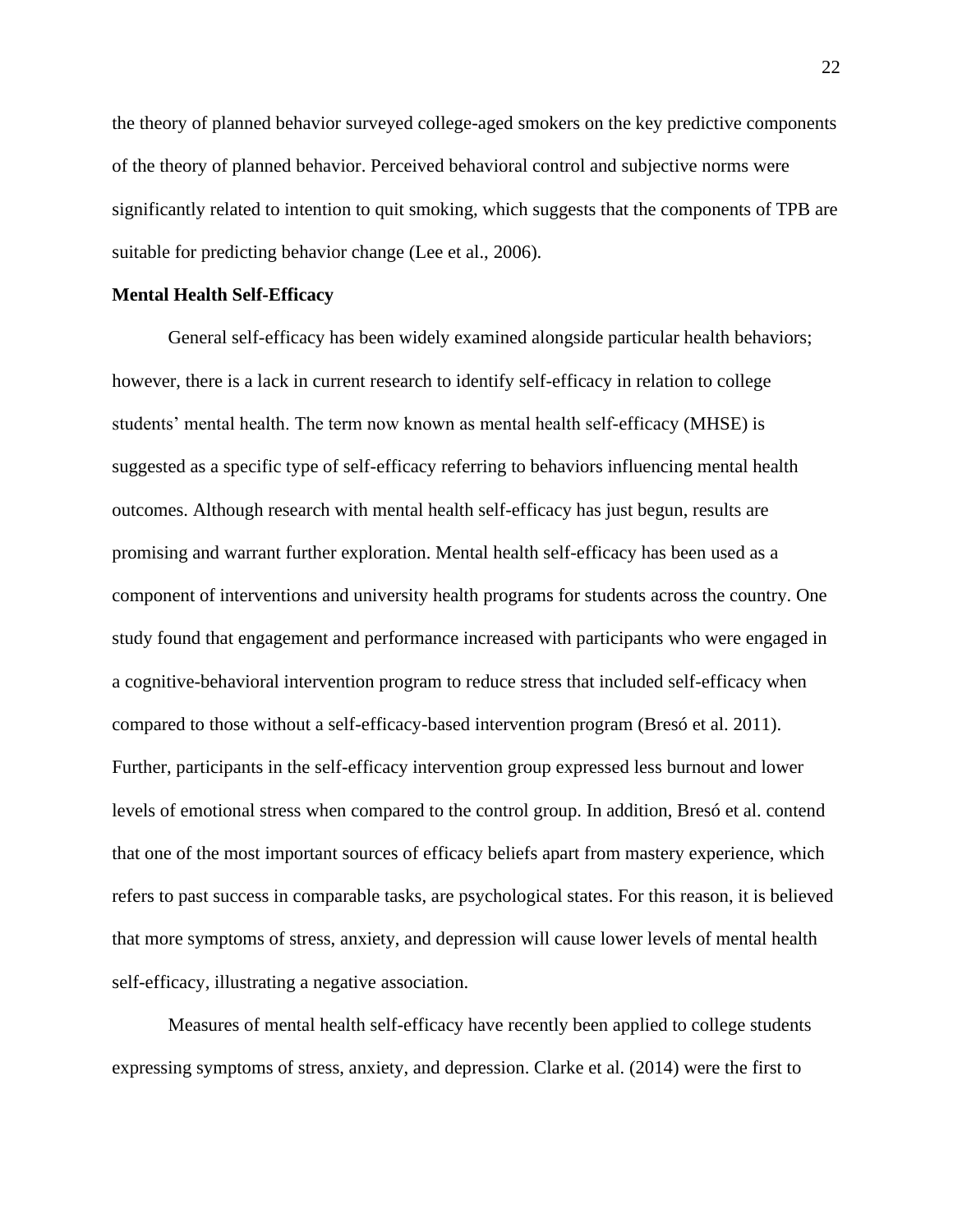apply the Mental Health Self-Efficacy Scale (MHSES) to mental health outcomes among college students. In the study, participants in the treatment group were given mobile and web interventions for mild-to-moderate depression, anxiety and stress with specific self-efficacy components. The control group also received a mobile and web intervention for mild-tomoderate depression, anxiety, and stress, but without any self-efficacy components or therapeutic strategies. Mental health self-efficacy, as determined by MHSES scores, mediated the effects of the intervention on depression, anxiety, and stress symptoms (Clarke et al., 2014). Specifically, participants in the treatment group with the self-efficacy-based intervention reported a greater decrease in symptom burden. This suggests that incorporating self-efficacy into treatment approaches for depression, anxiety, and stress are beneficial to college students, and should also be examined in face-to-face interventions.

Jackson et al. (2007) also explored the role of self-efficacy and other factors in the healthpromoting lifestyles of undergraduate students. This study used the Health Promotion Model (Pender, 1996) as a theoretical framework to explain the necessary steps to insure a positive mental health outcome. According to this model, performing health-promoting behaviors can be achieved through the direct and indirect effects of a combination of individual cognitiveperceptual factors, modifying factors, and cues to action (Pender, 2011). These factors may include personal definitions of health, health value, perceived health status, perceived control, perceived self-efficacy, perceived benefits, and perceived barriers (Jackson et al., 2007). Analyses from the study demonstrated that health self-efficacy was significantly associated with engagement in a health-promoting lifestyle. Bray et al. (2007) also conducted research which further illustrates self-efficacy theory within the context of treatment-seeking during times of stress. Researchers found that higher levels of self-efficacy were reported for individuals who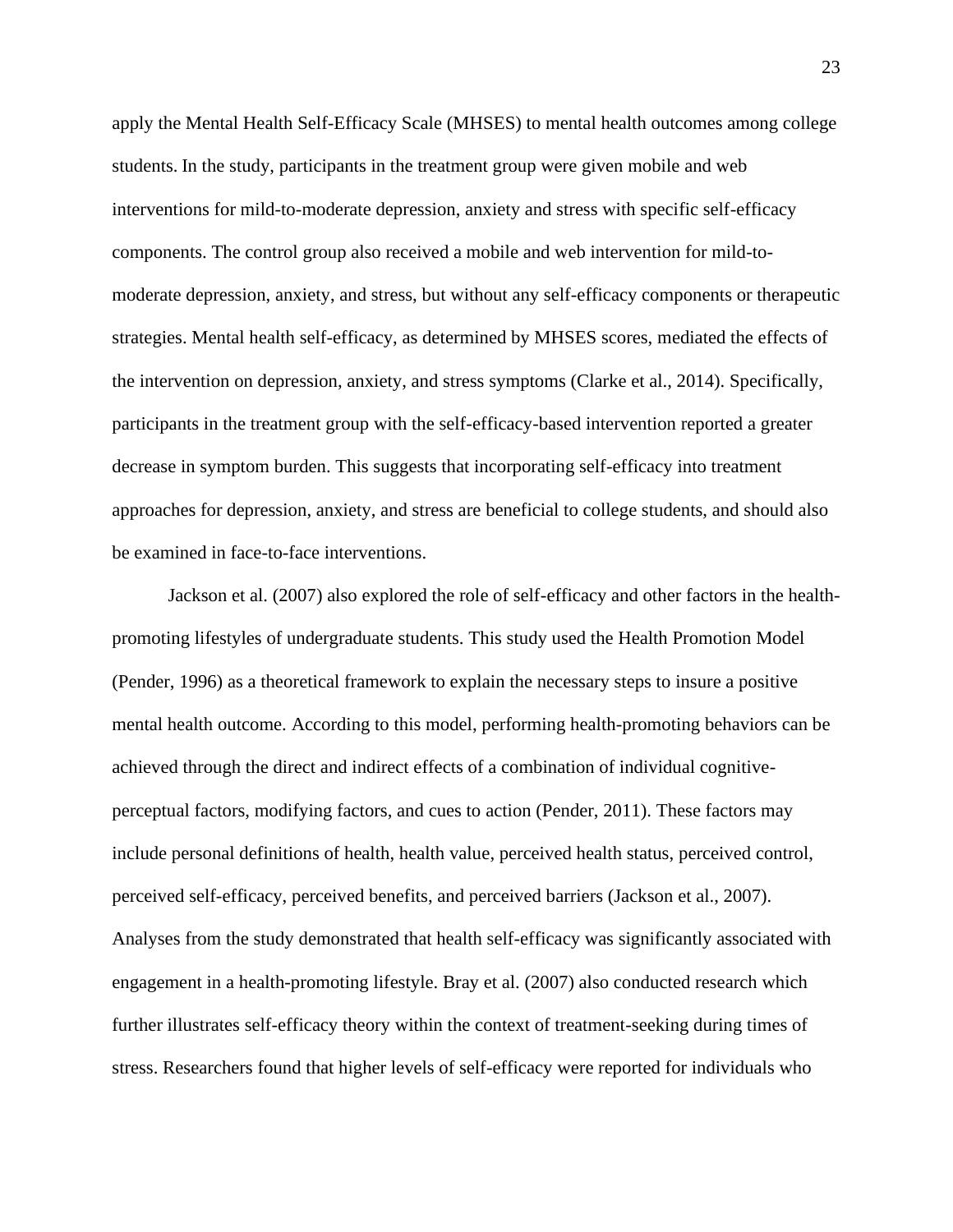displayed a history of seeking treatment for emotional stress, compared to individuals who did not seek care when emotionally distressed. Thus, current research suggests that higher levels of self-efficacy among college students are positively associated with help-seeking. Based on previous research, it was believed that higher self-efficacy would cause greater willingness to engage in mental health treatment, and a positive association would be illustrated.

#### <span id="page-24-0"></span>**Willingness to Engage in Mental Health Services**

Much of the research surrounding mental health behaviors has been conducted to understand the utilization of mental health services. As stated, the factor most often investigated and associated with willingness to seek psychological services is an individual's attitude toward seeking psychological services (Aegisdottir & Gerstein, 2009). Previous studies suggest that not only is willingness to seek help an attitudinal set, but it is present in varying degrees in different persons (Cohen et a., 1998). Further, the degree of willingness is largely predicative of mental health service use, such that those who are more willing are more likely to seek help, and to engage in mental health services (Segal et al., 2005)

Keith-Lucas's (1994) theory of help seeking proposes four conditions that must be fulfilled for an individual to seek help. First, the individual must acknowledge that something is so wrong that it cannot be fixed by the person's own efforts (Cohen et al., 1998). Second, the individual must have the cognitive capacity to know where and how to get help (Rickwood et al., 2005). Next, the individual must be willing to reveal their situation to another person, exposing one's vulnerability, and allow other person some measure of control over one's life (Segal et al., 2015). Finally, and arguably most importantly, the individual must be willing to change (Cohen et al., 1998). Segal et al. (2015) identified that the final component of willingness to seek help is dependent upon the previous conditions and often requires that the individual relinquish control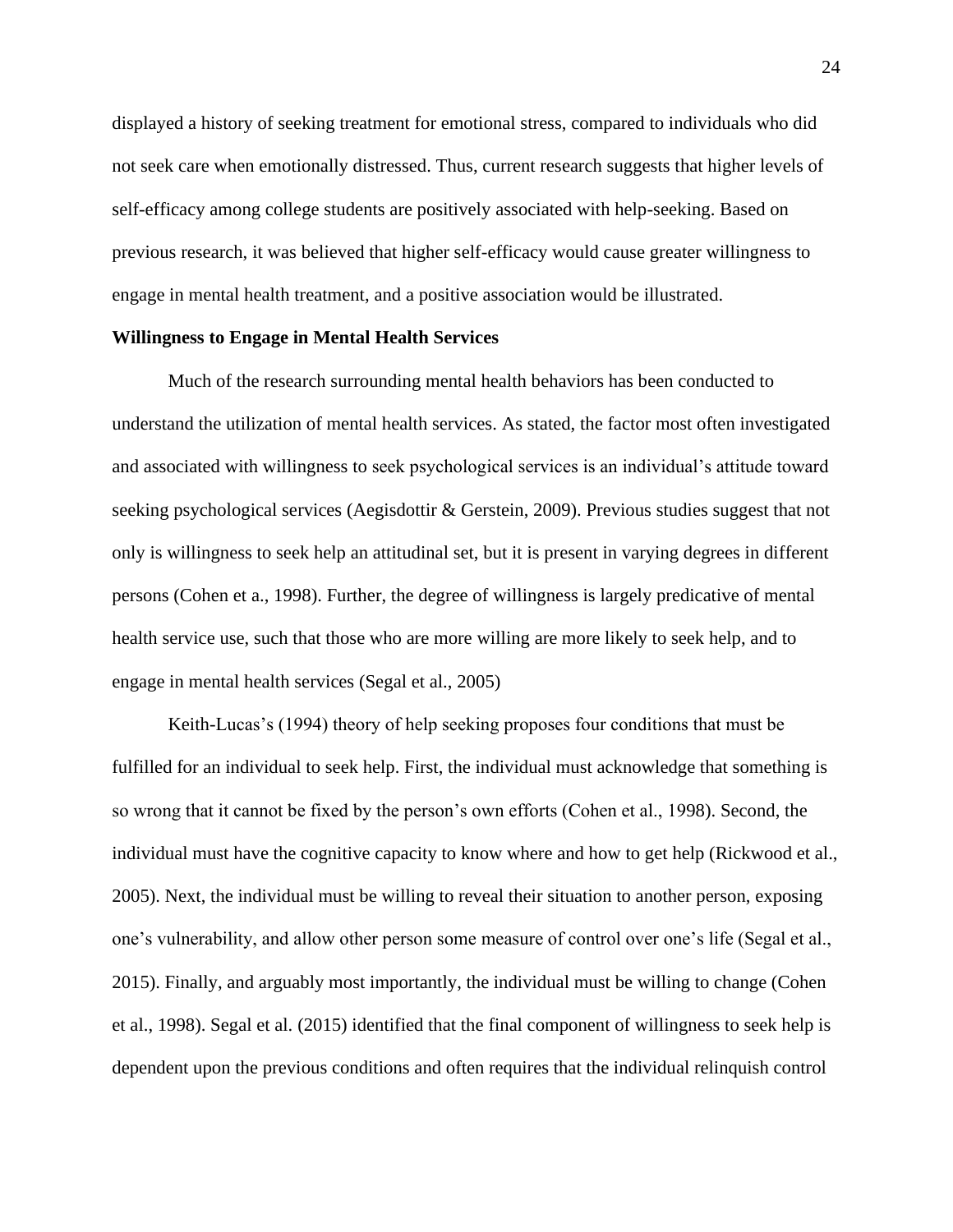to the expert helper and abide by treatment recommendations. Thus, the willingness component, identified as the final condition prior to treatment-seeking, is often considered the most critical (Cohen et al., 1998).

Developing the factors associated with willingness to seek help or engage in mental health services will be important, especially to identify new means of intervention (Hunt & Eisenberg, 2010). Research has identified that self-efficacy is fundamental in promoting recovery, by increasing the likelihood that individuals with mental health problems will engage in self-help groups and treatment programming (Carpinello et al., 2000). It was also found that persons higher in self-efficacy may be more willing to seek help, and will likely take an active role in their care, including advocating for their needs (Gecas, 1989). Further, self-efficacy was reported by participants as a means of coping and buffering the side effects of stress (Carpinello et al., 2000). Therefore, mental health self-efficacy is considered a predominant component and associated with willingness to engage in mental health services.

As alluded to above, an individual's willingness to seek treatment also encompasses a number of personal and attitudinal factors. For example, willingness is influenced by concerns about discussing mental health issues with a counselor or psychologist, concerns about confidentiality, preference for trusting informal sources of support with problems, and concerns about the stigma associated with mental health treatment (Salaheddin & Mason, 2016), to name a few. The direct contact and assistance that is offered by college counseling centers involve open communication between students and mental health professionals. However, self-disclosure of mental health problems to a staff member or campus official can be a difficult decision for students, particularly if they come forward without a formal diagnosis or documented support for their problem (Woodhead et al., 2020). There is a heightened risk associated with making oneself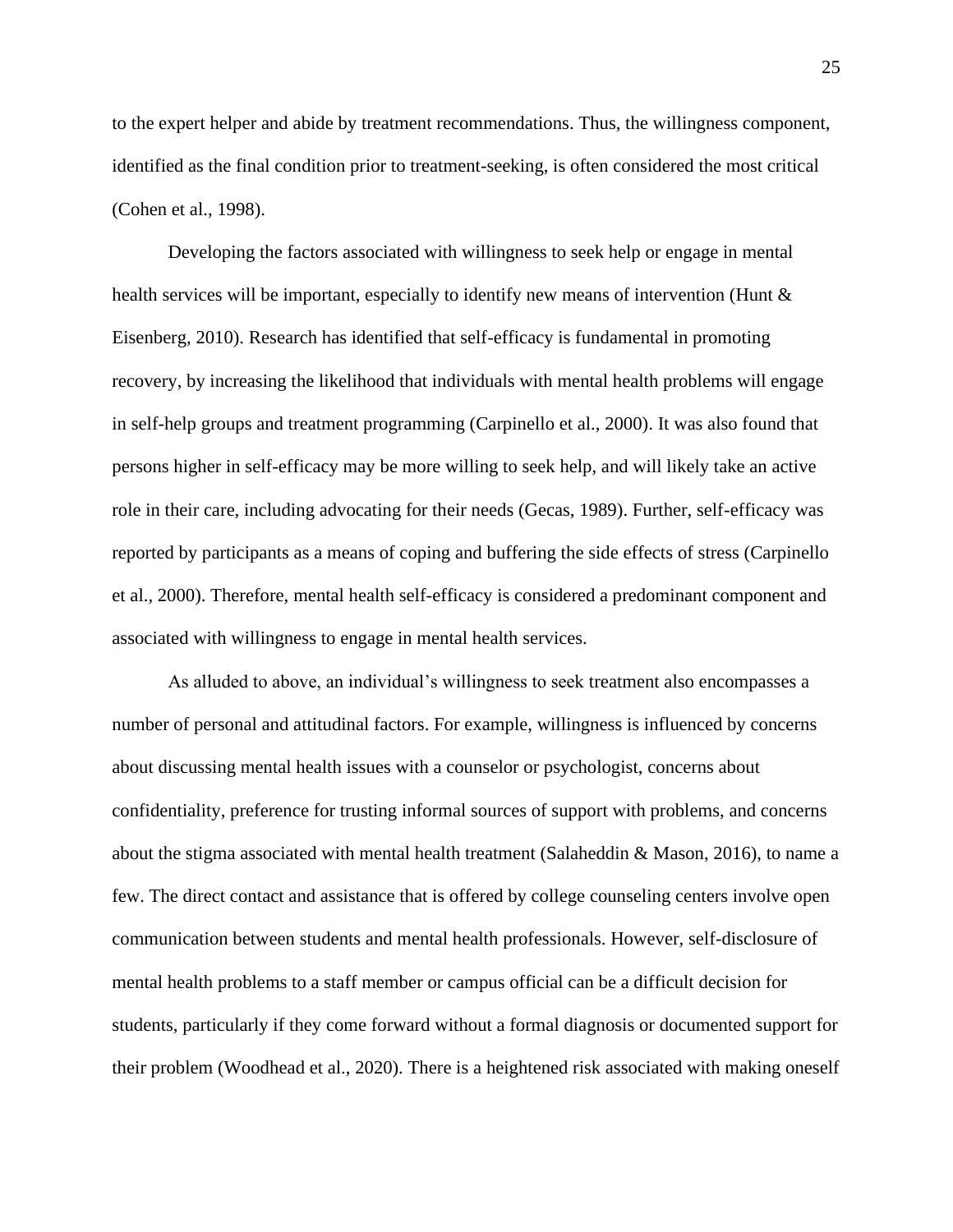vulnerable by disclosing personal information related to mental health problems. Researchers have begun to investigate these personal factors including stigma, and uncover reasons why college students may be so hesitant to disclose information pertaining to their mental health. Student hesitation to disclose may delay necessary intervention and present challenges to treating those with mental health problems (Woodhead et al., 2020).

In theory, stigma is often broken down between public stigma and self-stigma. While public stigma refers to the "endorsement of prejudice and discrimination toward people with mental illness from the general population," self–stigma is derived from "people with mental illness who internalize stigma, and thus experience diminished self–esteem and self– efficacy" (Corrigan & Watson, 2002). This occurs when an individual identifies himself with the stigmatized group and applies corresponding stereotypes and prejudices to the self (Eisenberg et al., 2009). Self-stigma is also a key to attitudes and intentions to seeking counseling (Bathje  $\&$ Pryor, 2011) and college students are likely to weigh the costs and benefits of seeking help before they may choose to come forward (Oswalt et al., 2020).

It is recognized that the decision to disclose and act upon mental health concerns is complex and may be influenced by the reaction and actions taken by faculty and staff (Woodhead et al., 2020). In a study conducted by Salzer et al. (2008), students were instructed to provide reasons why they may be unlikely to report mental health problem. They found 56% of participants reported feeling embarrassed about disclosing their problems to faculty and similarly, 56% of those surveyed also reported a fear of being stigmatized by faculty. Other concerns expressed by 42% of surveyed students include a fear of being stigmatized by peers and worries of a lack in cooperation from faculty (Woodhead et al., 2020). Self-stigma is now considered a key factor associated with mental health problems that may impede utilization of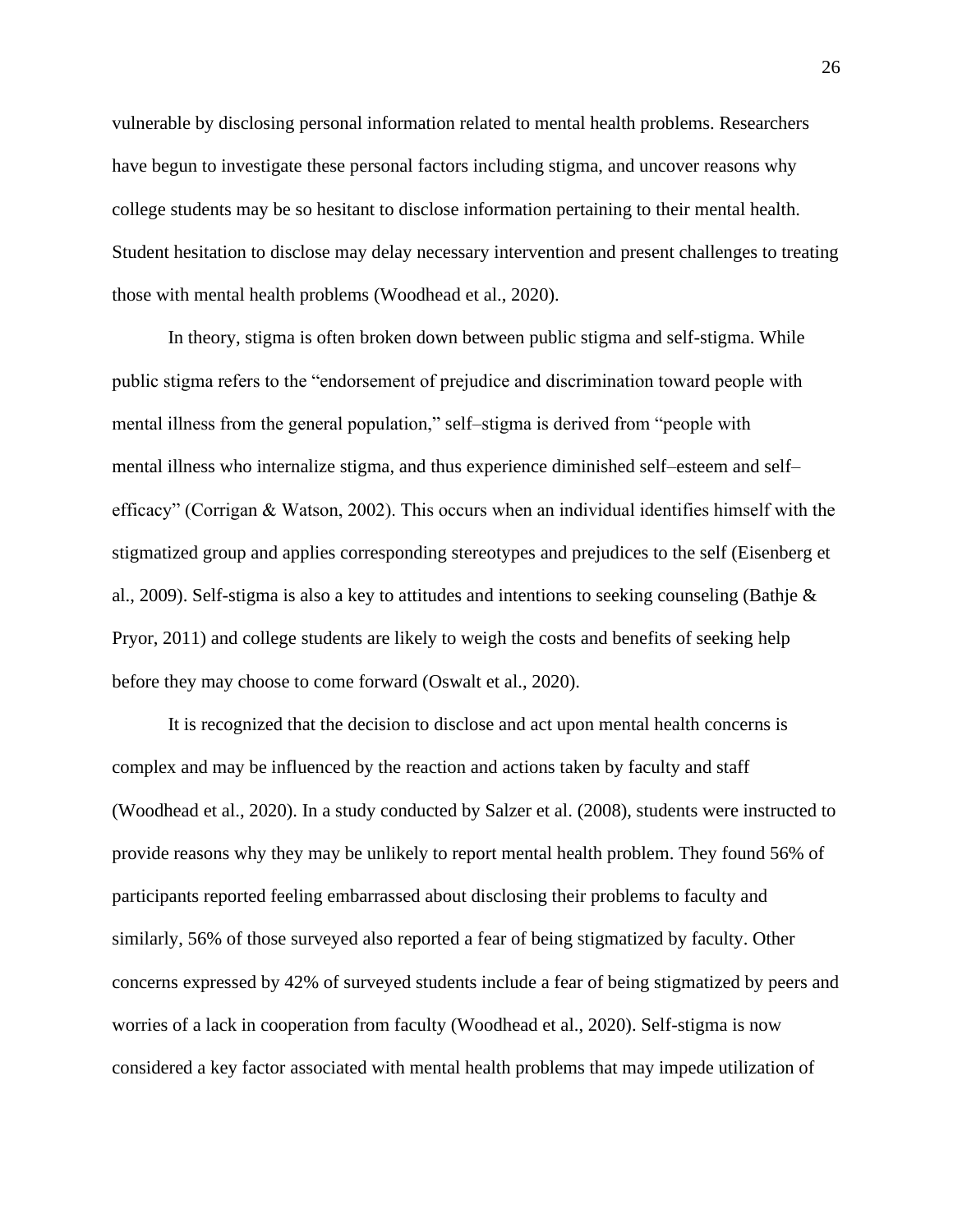mental health services (Hogan, 2003). Given the above concerns, and apparent influence of selfstigma, the willingness measure that will be examined in this study, the Beliefs About Psychological Services Scale (BAPS; Ægisdóttir, S., & Einarsdóttir, S. 2012) was selected as it encompasses Stigma Tolerance. Given previous research, it was hypothesized that the relationship between mental health problems and willingness exists through mental health selfefficacy. Therefore, it was hypothesized that mental health self-efficacy would mediate the association between mental health symptoms and willingness to engage in mental health services.

#### <span id="page-27-0"></span>**Other Variables that May Contribute to Willingness to Engage in Mental Health Services**

There were additional variables and information collected in this study which may be associated with willingness to engage in mental health services but were not included as predictors. These variables of interest were presented solely to collect supplementary data from participants and will be utilized in follow-up research. For example, the survey included questions to identify previous or current experience with off-campus mental health services. The survey also included information to identify the presence of one or more mental health diagnoses and the healthcare professional who provided the diagnosis. Additionally, the survey included questions to address whether participants felt that they would benefit from on-campus mental health services. Lastly, the survey asked participants to identify the location of the Office of Counseling Services on campus. As mentioned, data from these questions were collected exclusively as variables of interest to be utilized in future post-hoc analyses.

#### <span id="page-27-1"></span>**COVID-19**

Given the timing of the study and recent global events, it was necessary to recognize the potential impact of COVID-19. The study was designed prior to the initiation of the pandemic;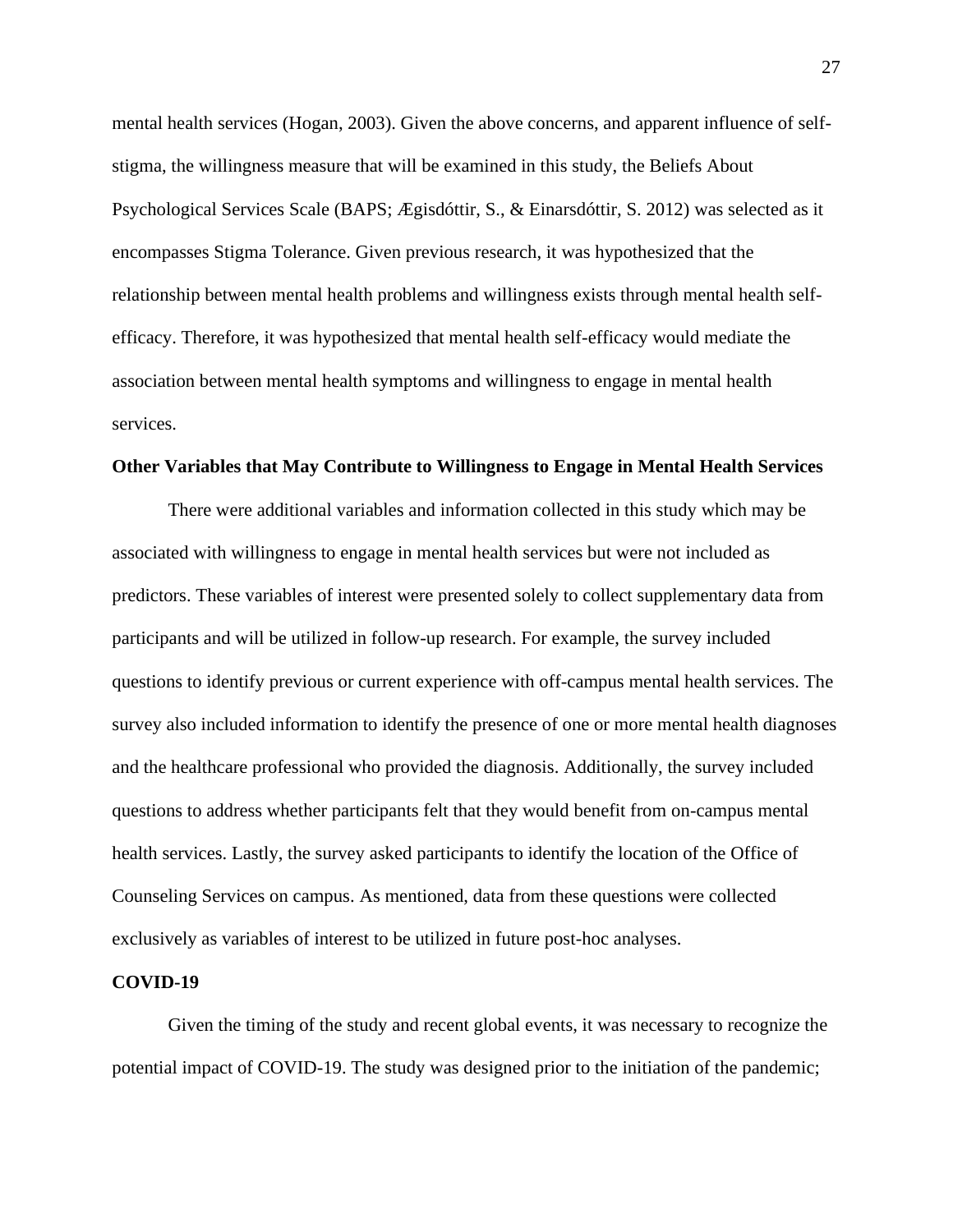however, data were collected during the first semester that university operations were back in session following COVID-19 restrictions. Therefore, survey questions were presented to identify students who either lived completely on-campus, lived off-campus and commuted to campus for classes, and those who lived off-campus and took classes exclusively online due to COVID-19. Further, survey questions identified the various types of courses offered, either in-person, online, or a mixture of both. Participants were also asked if their decisions to enroll in those type of courses were due to concerns about COVID-19. Lastly, a few questions were recognized in the survey to address participants' personal mental health related to COVID-19. All the abovementioned variables related to COVID-19 were not included as predictors or covariates in the present model but will be utilized in follow-up research.

#### <span id="page-28-0"></span>**Purpose of the Study**

The purpose of the study was to address the relationship between mental health symptoms (i.e., depression, anxiety, and stress) and willingness to engage in mental health services. First, it was hypothesized that higher levels of mental health symptoms would be associated with lower levels of mental health self-efficacy. Second, it was hypothesized that mental health self-efficacy scores would be positively associated with willingness to engage in mental health services. Lastly, it was hypothesized that mental health self-efficacy would mediate the association between symptoms of depression, anxiety, and stress and willingness to engage in mental health services.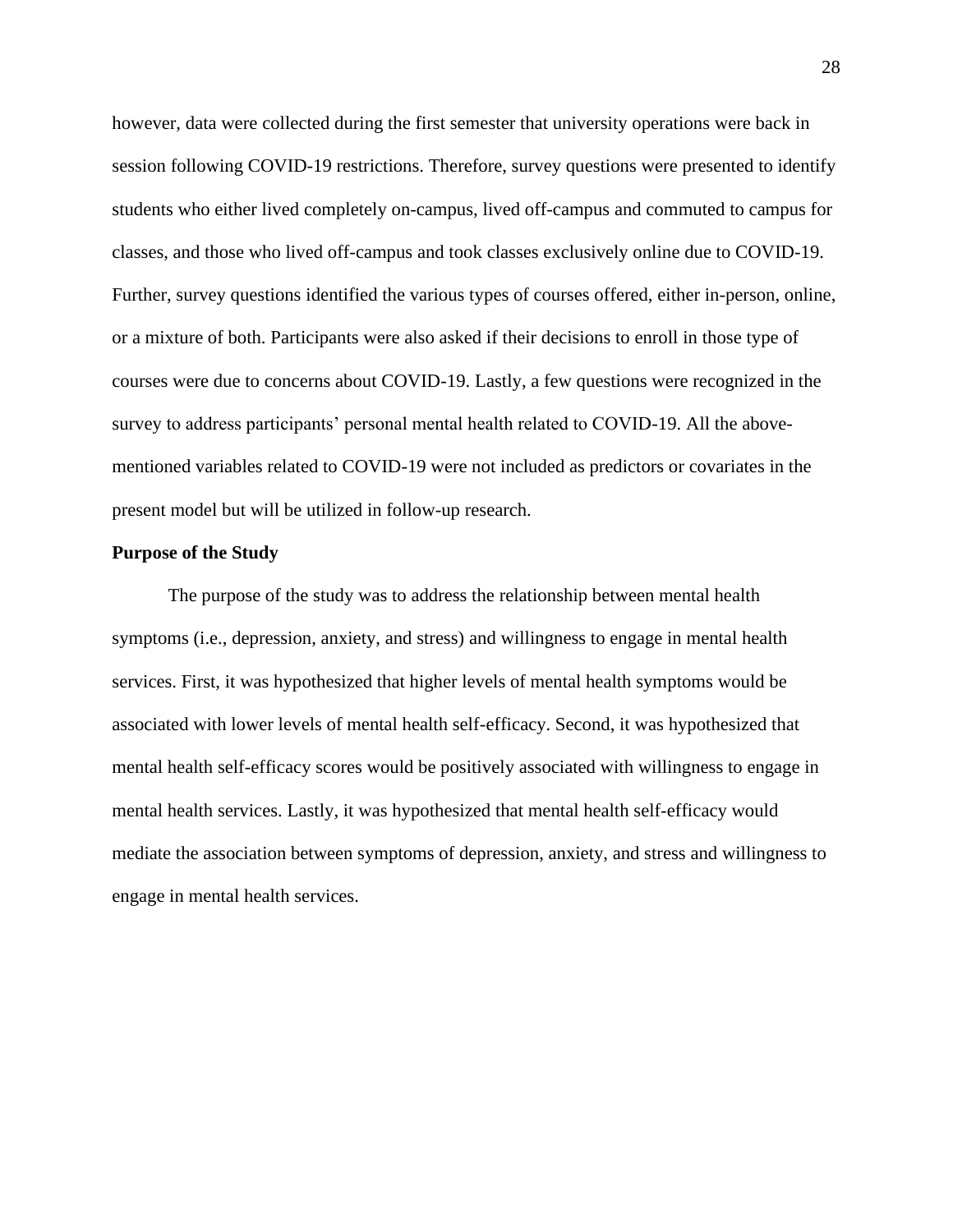#### **CHAPTER III**

#### **METHOD**

#### <span id="page-29-1"></span><span id="page-29-0"></span>**Participants and Recruitment**

Participants consisted of 185 first-year freshman students between the ages of 18-25 enrolled at a large southeastern university. The sample included both students who resided on campus and commuters, all of whom recently transitioned to college. All students had access to on-campus counseling centers and other mental health resources at the time of the study. The average age was 19.29 years old (*SD* = 4.00). Most participants were female (*n* = 136; 73.5%) and White  $(n = 72, 38.9\%)$ , followed by Black/African-American  $(n = 69, 37.3\%)$ , two or more races (*n* =15, 8.1%), Asian (*n* = 13, 7.0%), Hispanic (*n* =13, 7.0%), and Other (*n* =1, 0.5%). Most participants were full-time (*n* =175, 94.6%) and first semester freshman (*n* =174, 94.1%). Additional sample demographic information can be found in Table 1. Eligibility criteria included that the participant was 18 years or older, a first-year student, and had no previous or current experience with on-campus mental health services.

Participants were recruited by both the Registrar's office and an online psychology research pool (SONA) in which the participants were enrolled in psychology courses at the university. As stated, participants were asked to provide information pertaining to their own personal mental health symptoms and beliefs about treatment-seeking. The self-report method was selected because it is suited to recognize concepts such as mental health self-efficacy and willingness to seek treatment. According to theory, these concepts involve judgments about one's ability (Bandura, 1977) and a decision-making process that can be measured by survey methods. The study followed a cross-sectional approach as it involved groups of participants who differ in the target variables but may share specific mental health symptoms.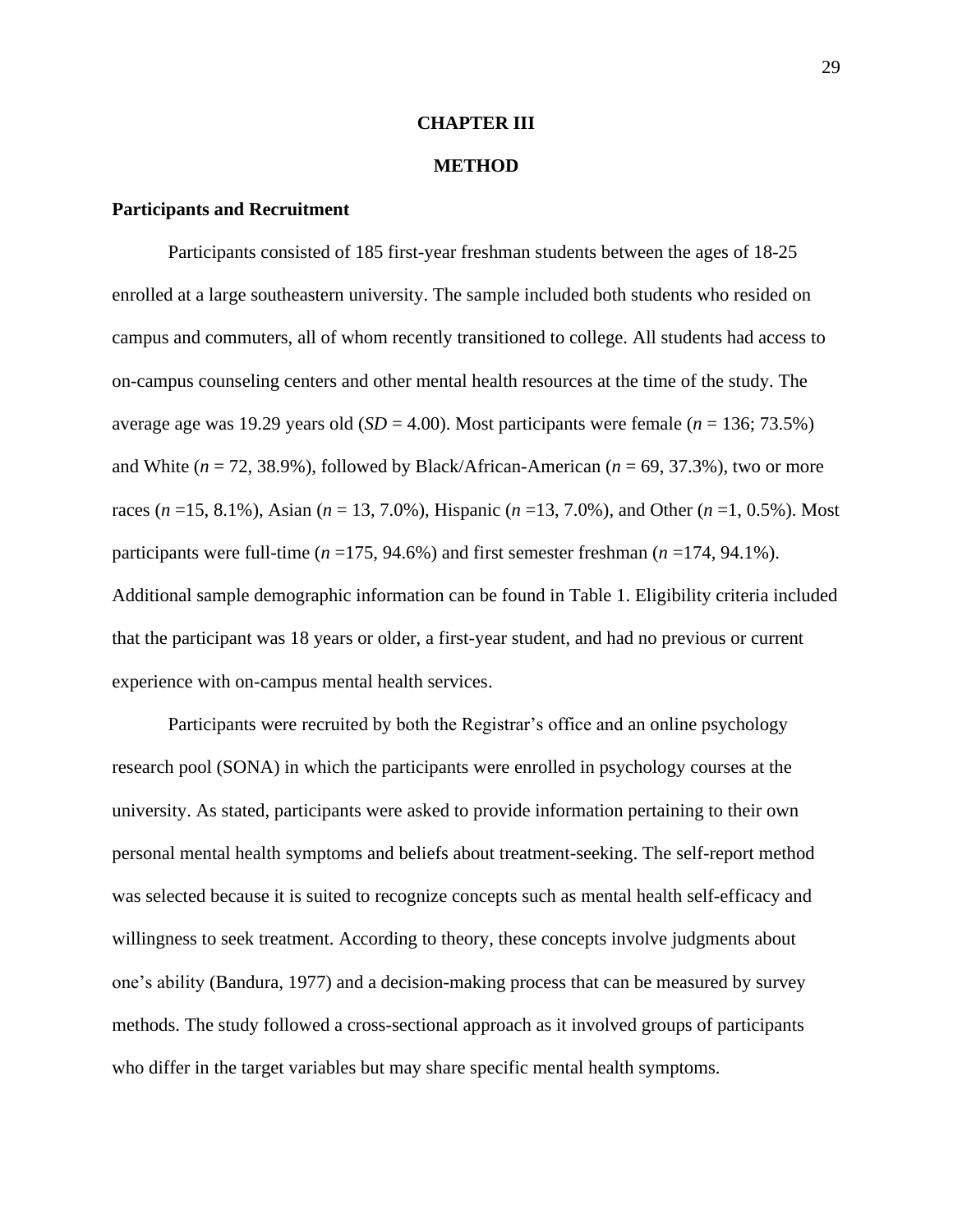#### Table 1 .

*Sample Demographics*

| <b>Characteristic</b>              | $N\binom{0}{0}$ |
|------------------------------------|-----------------|
| Gender                             |                 |
| Male                               | 44(23.8)        |
| Female                             | 136(73.5)       |
| Transgender                        | 3(1.6)          |
| Other                              | 2(1.1)          |
| Race/Ethnicity                     |                 |
| White                              | 72(38.9)        |
| Black/African-American             | 69(37.3)        |
| Asian                              | 13(7.0)         |
| Hispanic                           | 13(7.0)         |
| Two or more races                  | 15(8.1)         |
| Other                              | 1(.5)           |
| Missing                            | 2(1)            |
| <b>Enrollment Status</b>           |                 |
| Part-time                          | 10(5.4)         |
| Full-time                          | 175(94.6)       |
| <b>Semester Status</b>             |                 |
| First semester                     | 174(94.1)       |
| Second semester                    | 11(5.9)         |
| <b>Student Location Status</b>     |                 |
| Off-campus student/commuter        | 48(25.9)        |
| Off-campus student/online learner  | 66(35.7)        |
| On-campus student                  | 71(38.4)        |
| Course Type                        |                 |
| All online classes                 | 76(41.1)        |
| Some online/some in-person classes | 109(58.9)       |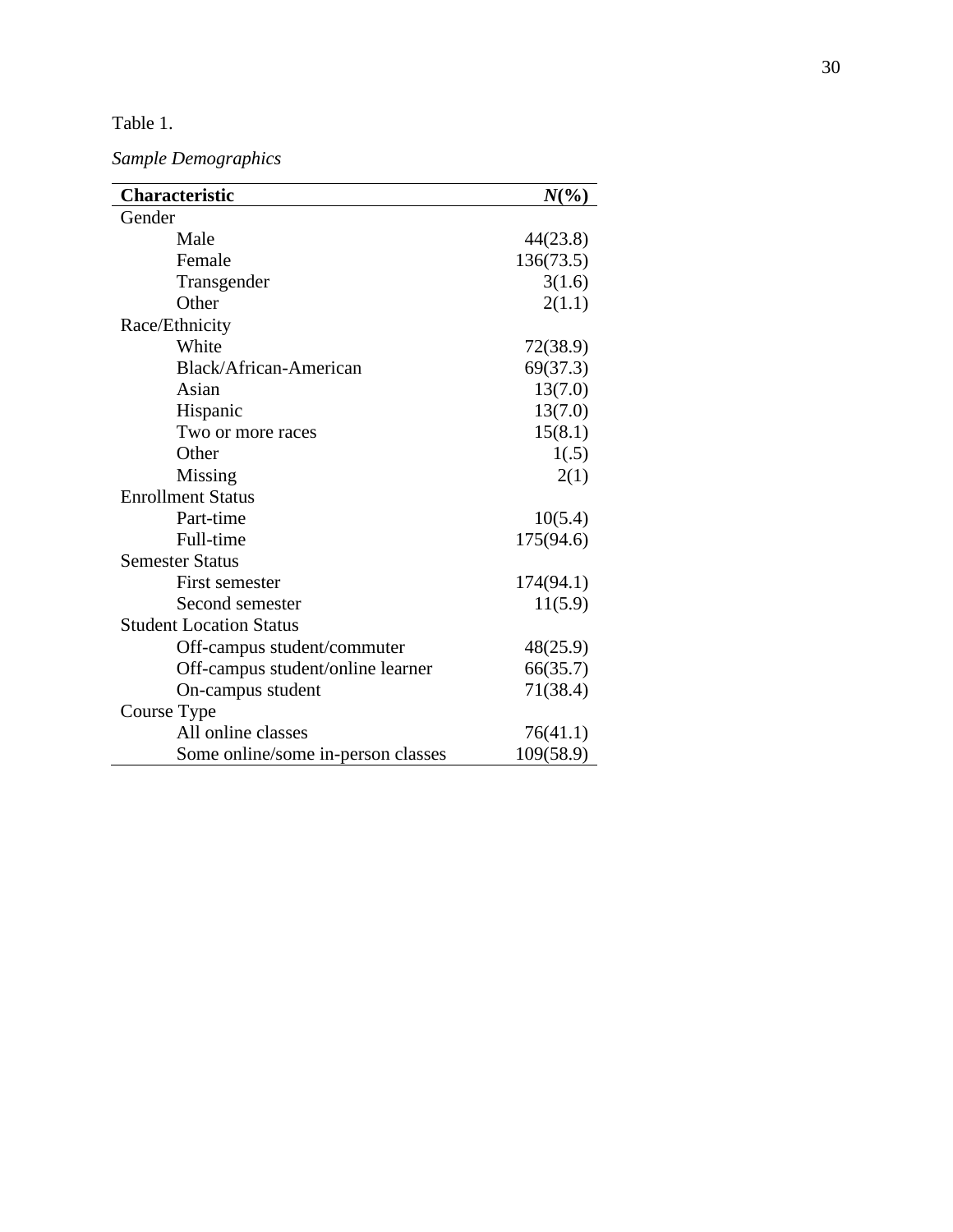#### <span id="page-31-0"></span>**Procedure**

Data collection did not occur until human subjects' approval was obtained. The study was conducted during the Fall 2020 semester. The investigator worked with the Office of Counseling Services who served as a consultant to this project. A campus-wide anonymous survey link created in Qualtrics was sent via email to all university freshmen. This e-mail was sent from the Registrar's office. Data were also collected through an online psychology research pool (SONA). First-year freshmen were selected as the targeted population given that they represent the emerging adulthood developmental age range, had recently transitioned to college, had access to on-campus mental health resources, and were unlikely to have previously utilized on-campus mental health services.

Participants were sent the study survey link in the email. When participants clicked on the link, there were a series of Yes/No screening questions to determine eligibility. First, participants were asked to verify their status as a freshman (first-year student) enrolled at the university. If participants responded negatively, they were re-directed to a separate window which thanked them and explained that they were not eligible for the study. Participants who endorsed that they were freshmen, were asked whether they had ever received or were currently receiving mental health services from an ODU mental health professional. As stated, the study was designed to obtain responses from college students with no previous experience with oncampus mental health services. Therefore, participants who responded "Yes" to either of these prompts were re-directed to a separate window which thanked them and explained that they were not eligible for the study. Participants who were re-directed to the separate window were also notified that they were unable to receive research credit. Lastly, data from 5 participants with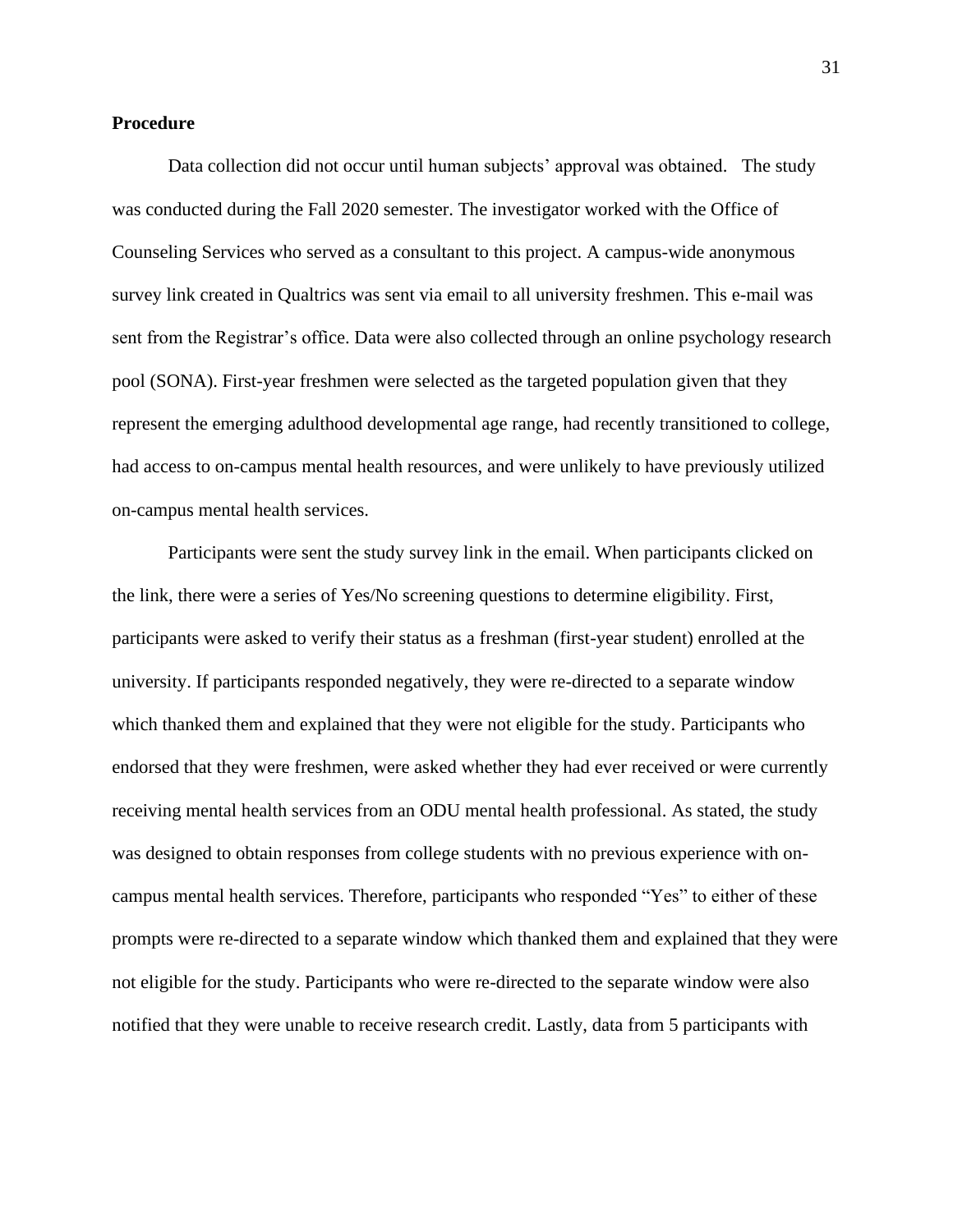previous or current experience with on-campus mental health services were deleted prior to analyses.

Once eligibility was determined following the screening questions, potential participants read the notification statement describing the purpose of the study, information about their rights as participants, and contact information for the researchers. Participants then clicked "I read the notification statement" and "Yes, I wish to participate" prior to starting the survey. At the bottom of the email, a link was provided to redirect participants to a separate window containing the survey. The survey included empirical measures to identify mental health problems, mental health self-efficacy, and willingness to engage in mental health services described below.

#### <span id="page-32-0"></span>**Measures**

**Mental Health Problems.** The *Depression, Anxiety, and Stress Scales* (DASS-21; Lovibond & Lovibond, 1995) is a shortened version of the DASS-42 (Lovibond & Lovibond, 1995) that assesses 21 self-administered negative emotional symptoms (e.g., depression, 7 items; stress, 7 items; and anxiety, 7 items). The depression subscale assesses dysphoria, hopelessness, devaluation of life, self-deprecation, lack of interest or involvement, anhedonia, and inertia. Sample items are "I felt life was meaningless" and "I couldn't seem to experience any positive feeling at all". The anxiety subscale assesses autonomic arousal, skeletal muscle effects, situational anxiety, and subjective experience of anxious affect. Sample items are "I felt I was close to panic" and "I felt scared without any good reason". The stress subscale is sensitive to levels of chronic non-specific arousal. This subscale also measures difficulty relaxing, nervous arousal, being easily agitated, irritable, and inpatient. Sample items are "I was worried about situations in which I might panic and make a fool of myself" and "I found it difficult to relax." Item scores are summed for each subscale to yield a total subscale score. For the depression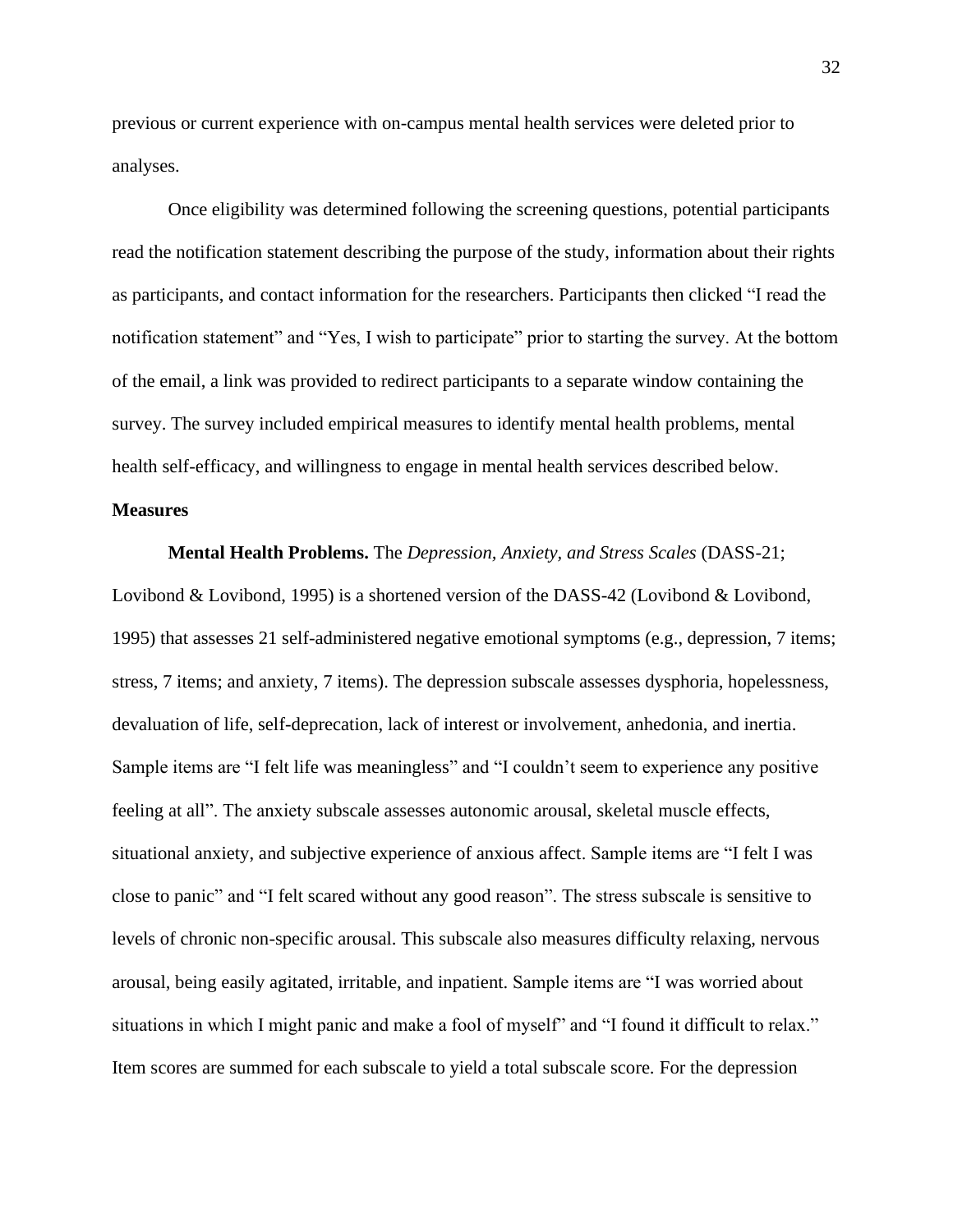subscale, scores range from 0-9; scores above 10 met the clinical cut-off for depression. For the anxiety subscale, normal scores range between 0-7, whereas pathological scores range from 8 to 20. Finally, for the stress subscale, normal scores range from 0-14, whereas scores above 15 suggest levels that are indicative of a stress disorder (Lovibond & Lovibond, 1995). In the present study, items were summed from all three subscales so that each participant was assigned a total DASS-21 score. The sample had an average score of 33.15 (*SD* = 26.28). Cronbach's alpha for the DASS-21 is reported in Table 2.

**Mental Health Self-Efficacy.** The *Mental Health Self-Efficacy Scale* (MHSES; Clarke et al., 2014) is 6-item self-report measure developed according to Bandura's guidelines for constructing self-efficacy questionnaires (Bandura, 2006). In order to develop the MHSES, Clarke et al. (2015) originally developed a cluster of items to assess self-efficacy related to one's capability to perform behaviors related to mental health self-care. After agreement among the researchers, the MHSES was reduced to 6 final items (Clarke et al., 2014). The items are structured first with: "How confident are you that you…" and followed by the six items presented as statements. Sample items are "You will be able to effectively manage any stress, anxiety or depression that you do experience" and "You can keep your stress, anxiety or depression from interfering with the things that you want to do." Participants were instructed to rate each statement on a 10-point Likert scale ranging from 1 ("Not at all confident") to 10 ("Completely confident"). In the present study, a total score was calculated with higher scores indicating higher levels of mental health self-efficacy. The sample had an average score of 21.98  $(SD = 6.07)$ . Cronbach's alpha for the MHSES is reported in Table 2.

**Willingness to Engage in Mental Health Services.** The *Beliefs About Psychological Services Scale* (BAPS; Ægisdóttir & Einarsdóttir, 2012) is an 18-item measure that assesses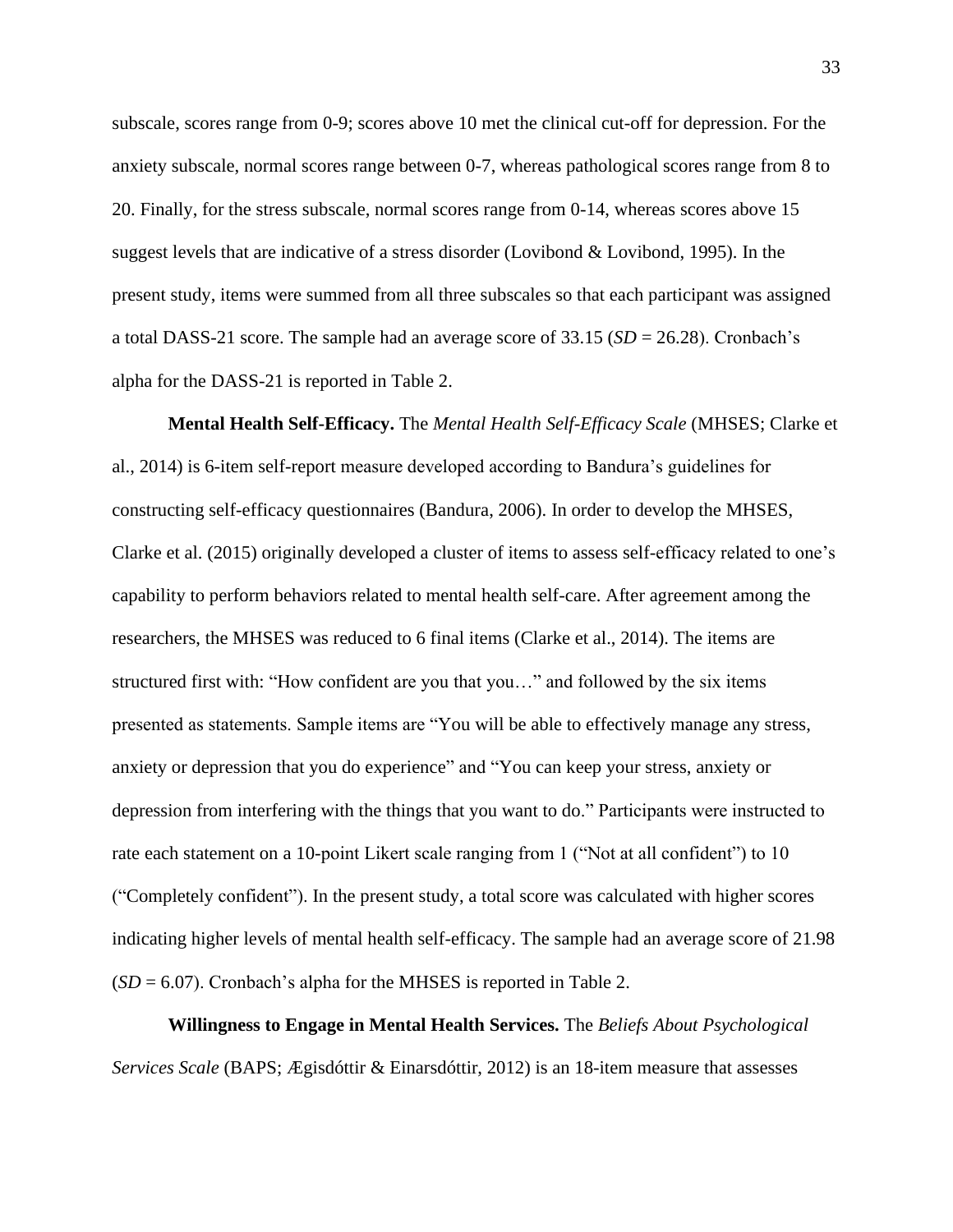attitudes toward seeking psychological help from psychologists. The proposed study used a modified version of the BAPS so that the word "psychologist" was displayed as "psychologist/counselor" when presented to the participants. This modification was made given that the term "counselor" is the general term used across college campuses to classify the mental health professionals that are available to college students. The scale was derived from the theory of planned behavior (TPB; Ajzen, 1985, 1987). The measure includes statements regarding psychologists' characteristics and individuals' perceived outcome from psychotherapy, labeling (negative views) and stigma related to seeking psychological help, and the likelihood of engaging in psychotherapy. Sample items include "I would be willing to confide my intimate concerns to a psychologist/counselor" and "Having received help from a psychologist/counselor stigmatizes a person's life." The BAPS consists of three subscales: Intent, Stigma Tolerance, and Expertness (Ægisdóttir, S., & Einarsdóttir, S. 2012). In the present study, a few items across the subscales were reverse scored prior to calculating a total score. Higher total scores reflected more positive attitudes towards seeking psychological help. The sample had an average score of 69.46 ( $SD = 11.94$ ). Cronbach's alpha for the BAPS is reported in Table 2.

**Demographics.** To avoid the priming effect and the potential that COVID-19 related questions may have influenced responses on the survey measures, specifically pertaining to mental health symptoms, demographic items were presented at the end. The demographic questionnaire assessed age, self-identified gender, race/ethnicity, full-time/part-time student status, and first/second semester freshman status.

**Additional Variables.** Next, participants were administered a series of Yes/No questions to address potential variables of interest, and to address the influence of COVID-19. These questions were not directly analyzed in the model but will be utilized in follow-up research.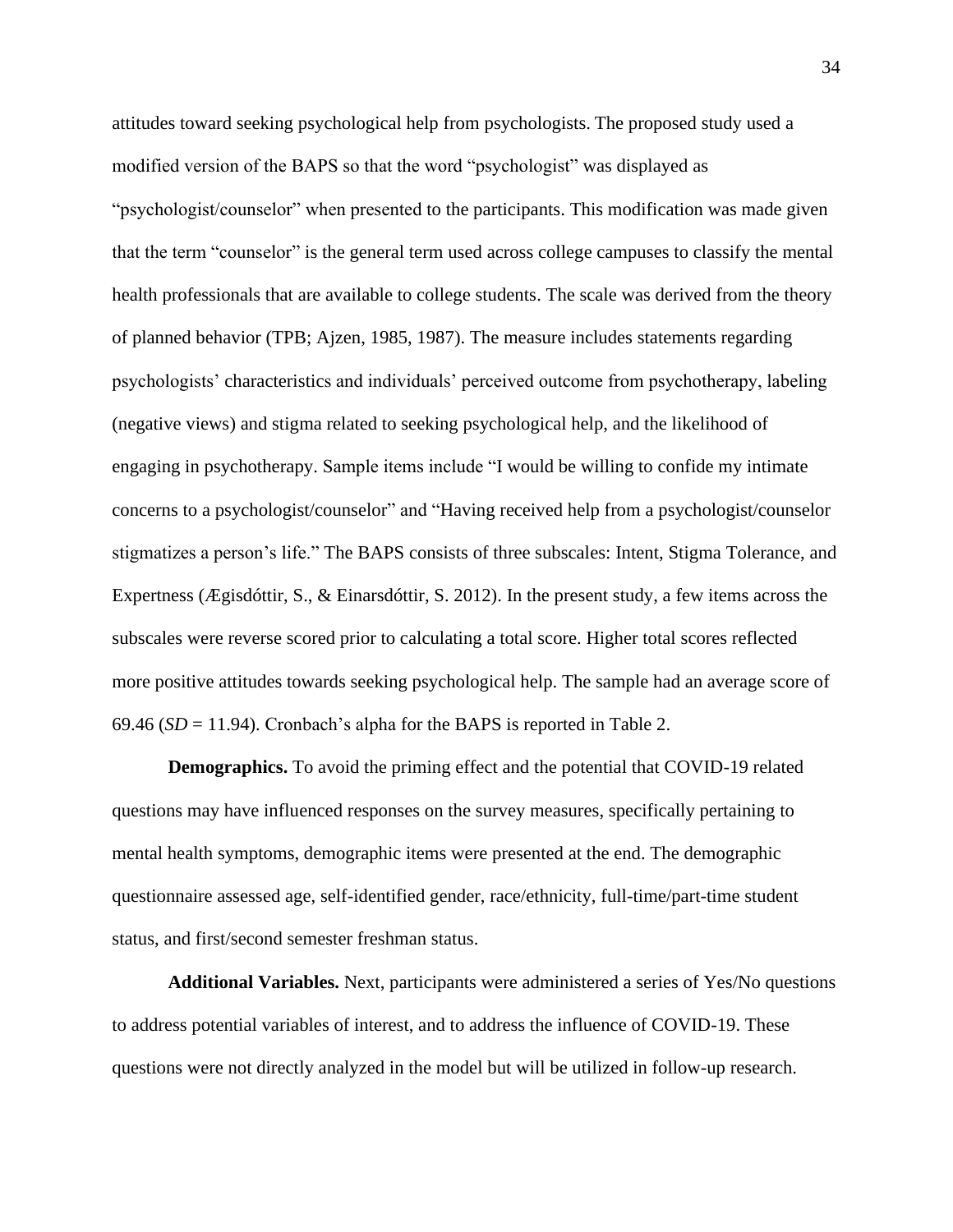First, participants were asked to select their status as a student by selecting either on-campus, off-campus/commuter, or off-campus/online learner. Participants were asked to select the type of courses that they are enrolled in, either all in-person, all online, or some online/some in-person. If participants responded that they were enrolled in either all online or some online courses, they were asked if their decision to enroll in all/some online courses was due to concerns about COVID-19. Participants were asked if they have ever received or are currently receiving mental health services off-campus. Additionally, participants were asked whether they had been previously diagnosed with any type of mental health problem such as depression, anxiety, substance use disorder, etc. If yes, they were asked to provide the type of diagnosis/diagnoses (depression, anxiety disorder, personality disorder, etc.) and the type of mental health professional who diagnosed them (psychiatrist, psychologist, mental health professional, etc.) from a list provided. Further, participants were asked if they feel that they would benefit from on-campus mental health services. If yes, they were asked to select which services they would be most likely to utilize from list provided. Participants were asked if they were be able to locate the counseling center on campus. If yes, they were asked to write-in the name of building which encompasses the counseling center. Lastly, participants were asked if they were able to locate the career development office on campus. If yes, they were asked to write-in the name of the building which encompasses the career development office.

Finally, participants were asked to indicate how much their personal mental health has been impacted by COVID-19 based on a scale provided. Participants were asked a series questions to specifically identify symptoms of depression and anxiety related to COVID-19. These questions were selected from two questionnaires obtained from the *COVID-19 Impact on Health and Wellbeing Survey* (UT Health Rio Grande Valley, 2020) which has been utilized to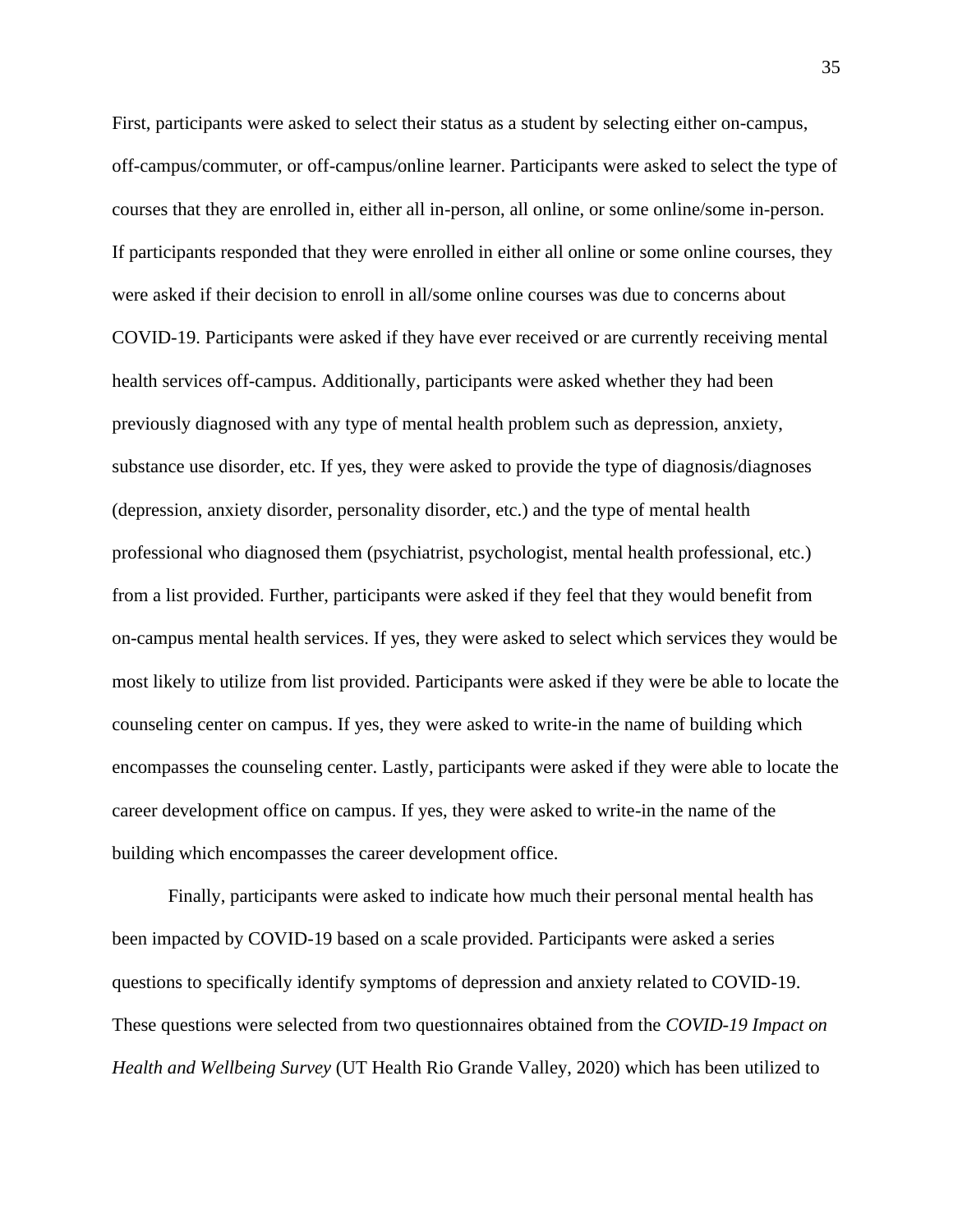identify COVID-related depression and COVID-related anxiety/stress. Given the unprecedented event of the pandemic, these questions were included to address the potential impact of COVID-19 on personal mental health.

**Power Analysis.** No prior studies have examined whether mental health self-efficacy (determined by the MHSES) influenced willingness to engage in mental health services (determined by the BAPS). However, a medium expected effect size was chosen and supported by a former study which found that mental health symptoms (identified by the DASS-21 total score) had a moderate to strong negative correlation ( $r = -0.31$ ,  $p = 0.048$ ) with mental health self-efficacy (Clarke et al., 2014). A power analysis using G\*Power 3.1.3 (Faul et al., 2007) revealed that a sample size of 68 is sufficient to detect a medium effect size for a mediation model with 0.8 empirical power ( $\alpha$  = .05). However, there are additional references (e.g., Kline, 2015) which recommend that this projected sample size be slightly larger.

<span id="page-36-0"></span>More specifically, Kline (2015) suggests that a power analysis for a mediation includes a 20:1 ratio such that each parameter estimated in the model requires 20 participants. The present study had 4 parameters [1] mental health symptoms predicting willingness to engage in mental health services, [2] mental health symptoms predicting mental health self-efficacy, [3] mental health self-efficacy predicting willingness to engage in mental health services, [4] the relationship between mental health symptoms and mental health self-efficacy predicting willingness to engage in mental health services. Therefore, according to this justification, a sample size of 80 was recommended. Due to the potential for attrition, I planned to collect data from at least 100 participants; a final sample size of 185 was obtained.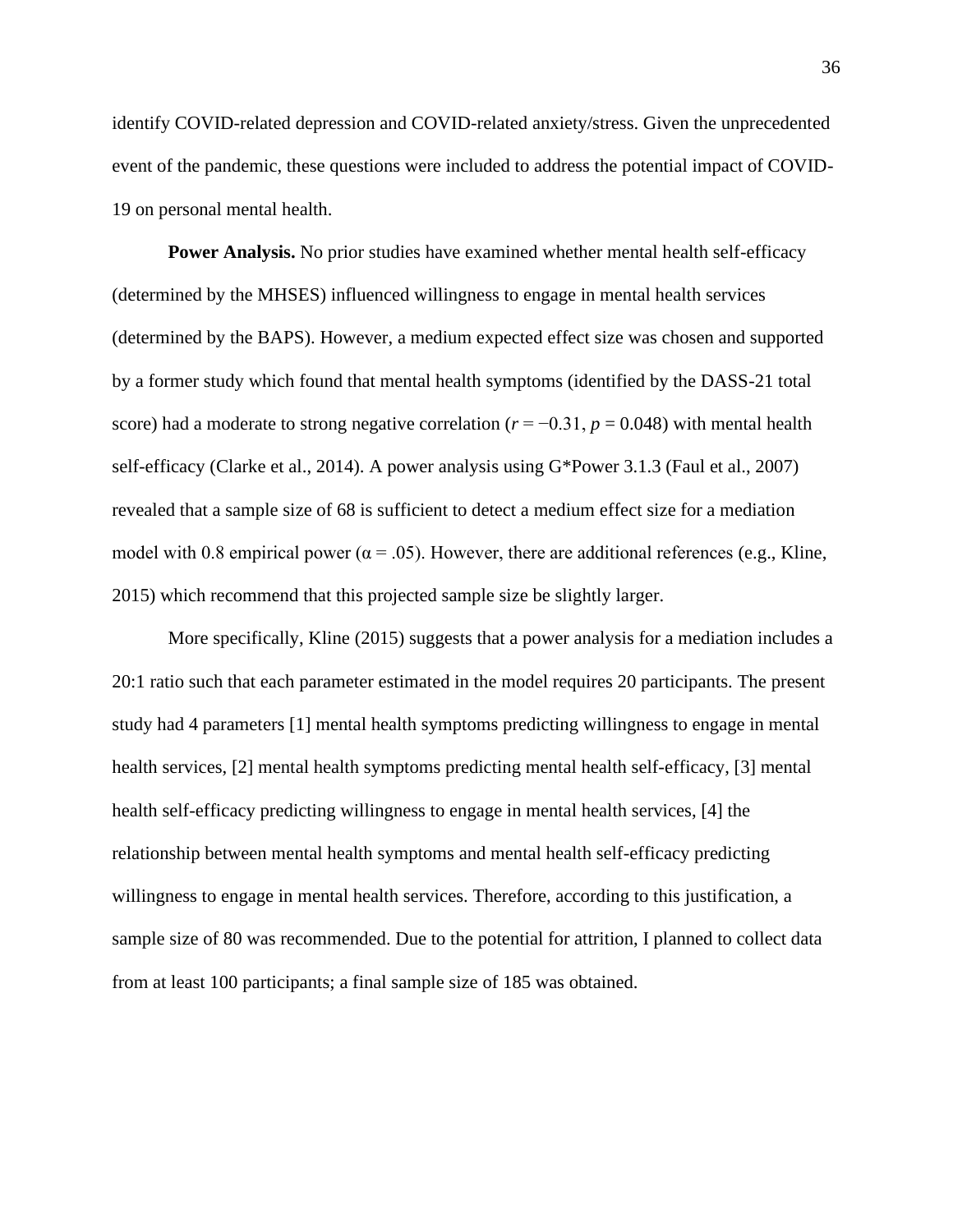#### **CHAPTER IV**

#### **RESULTS**

#### <span id="page-37-1"></span><span id="page-37-0"></span>**Missing Data and Outliers**

Before analyses, missing data and outliers were addressed. The raw data included 201 eligible participants. Eleven participants were removed who elected not to participate. Four participants were deleted who did not answer the second screening question "Have you ever received mental health services from an ODU mental health professional?" One participant was deleted who did not answer the third screening question "Are you currently receiving mental health services from an ODU mental health professional?"

At this point, the remaining missing data was addressed. Three participants completed the notification statement and screening questions, however, had missing data for all 3 measures. Therefore, data from these participants were removed. One participant completed the notification statement, screening questions, and the DASS-21, but had missing data for the remaining two measures. Therefore, data were also deleted for this participant. Finally, after removing the above-mentioned cases, a final sample size of 185 was obtained for analyses.

In SPSS, univariate outliers were examined via boxplots. An asterisk on the boxplot denotes the extreme values more than 3 standard deviations from the mean. After visual inspection, there were no outliers identified. Multivariate outliers were assessed using Cook's D, Mahalanobis distance and studentized deleted residuals. There were no outliers identified for the DASS-21, MHSES, or BAPS scores.

#### <span id="page-37-2"></span>**Preliminary Analyses**

The data were inspected and statistical assumptions were checked. Using a mediation model, the data were checked for multicollinearity using the cut-off values of above 10 for VIF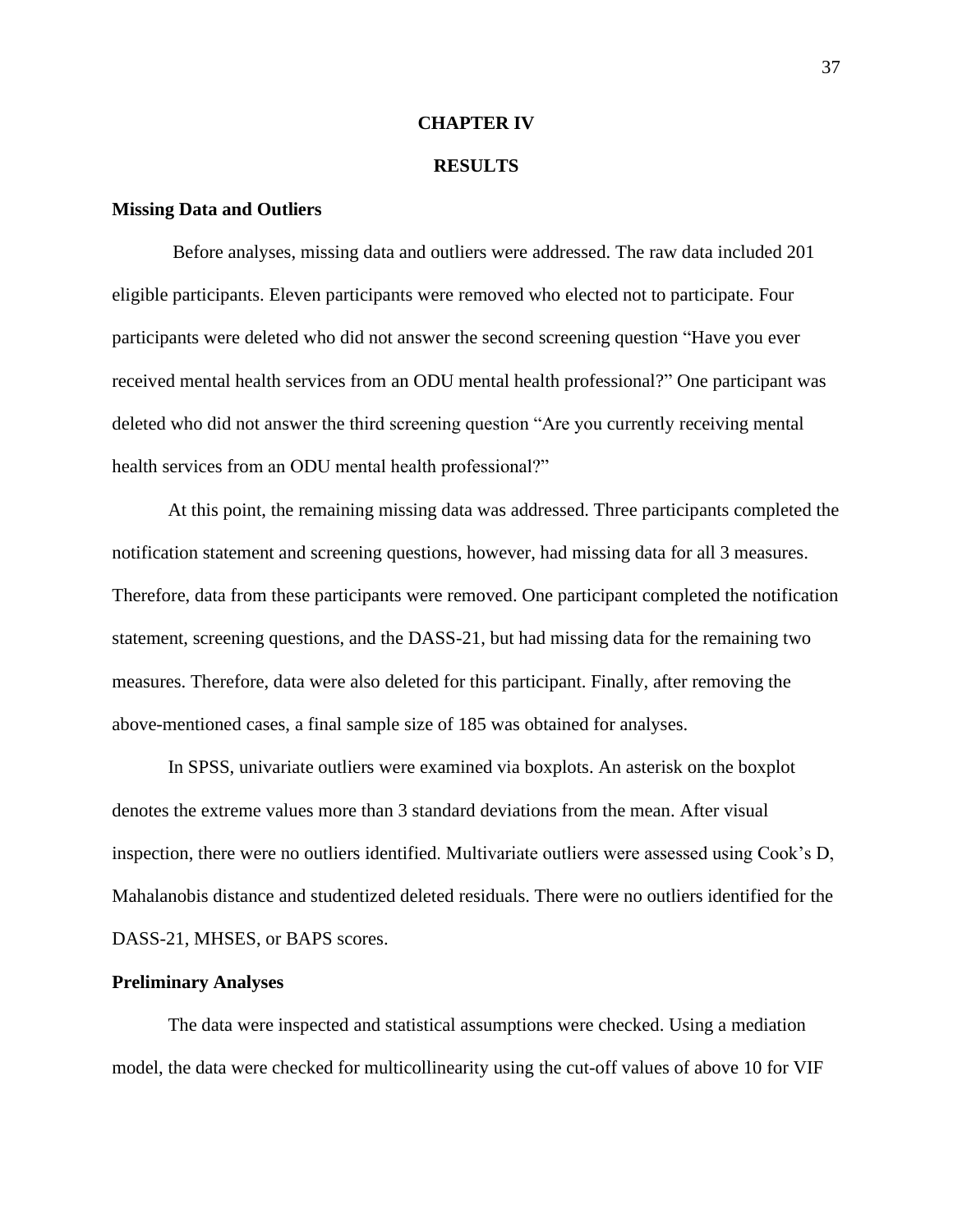and below 0.2 for tolerance (O'Brien, 2007). No values from the study variables violated the assumption of multicollinearity. Next, histograms were created to test the assumption of normality and the distribution was visually assessed; the data displayed a normal curve. The data were assessed for skewness and kurtosis using levels of +/- 2, which is considered standard cutoff points in research practice (George & Mallery, 2010). After checking the data with these cutoff points, the assumptions of skewness and kurtosis were met.

Next, to check for linearity, a scatterplot of the unstandardized residuals was created and to check for heteroscedasticity, a scatterplot was created of the standardized residuals. The scores for the DASS-21 demonstrated a linear relationship with MHSES and BAPS scores. The scores for the MHSES demonstrated a linear relationship with the BAPS scores. Additionally, independence was assessed using the Durbin-Watson test and the acceptable range of 1.5-2.5, to measure autocorrelation otherwise known as serial correlation (Field, 2009). The Durbin-Watson test indicated that this assumption was not violated.

Lastly, the data were checked to ensure that there was no error in measuring the variables. All three of the questionnaires have been used in previously research and have demonstrated acceptable alphas. In the present study, Cronbach's alphas were tested for all three of the measures to see if the scores had good reliability with the specific sample. All alpha values were above .70 which demonstrated acceptable reliability (Cortina, 1993). Cronbach's alphas are shown in Table 2.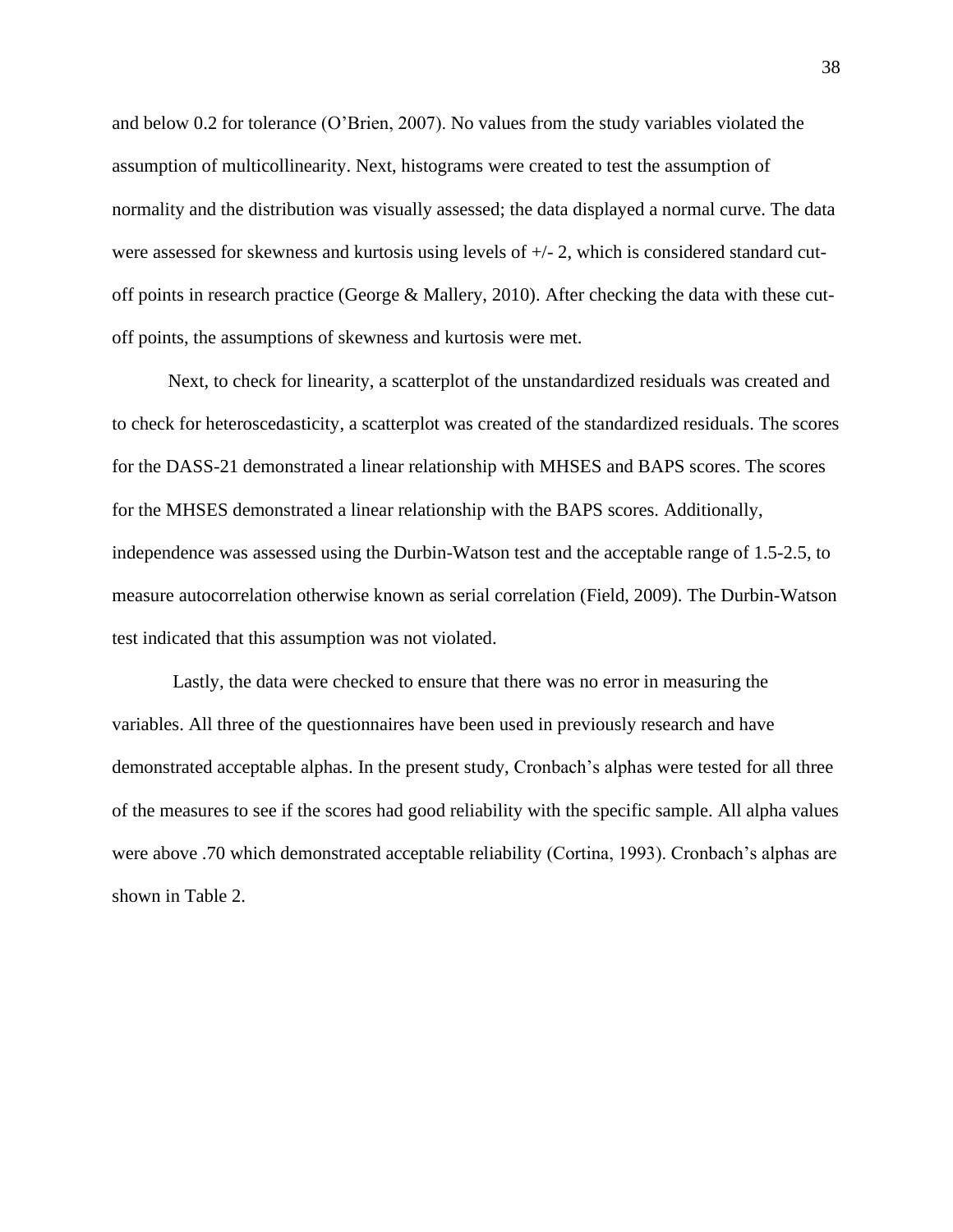Table 2.

*Internal Consistency of Predictor Variables*

| <b>Variable</b>                        | Cronbach's |
|----------------------------------------|------------|
|                                        | Alpha      |
| <b>Mental Health Problems</b>          | .94        |
| Mental Health Self-Efficacy            | .90        |
| Willingness to Engage in Mental Health | .82        |
| <b>Services</b>                        |            |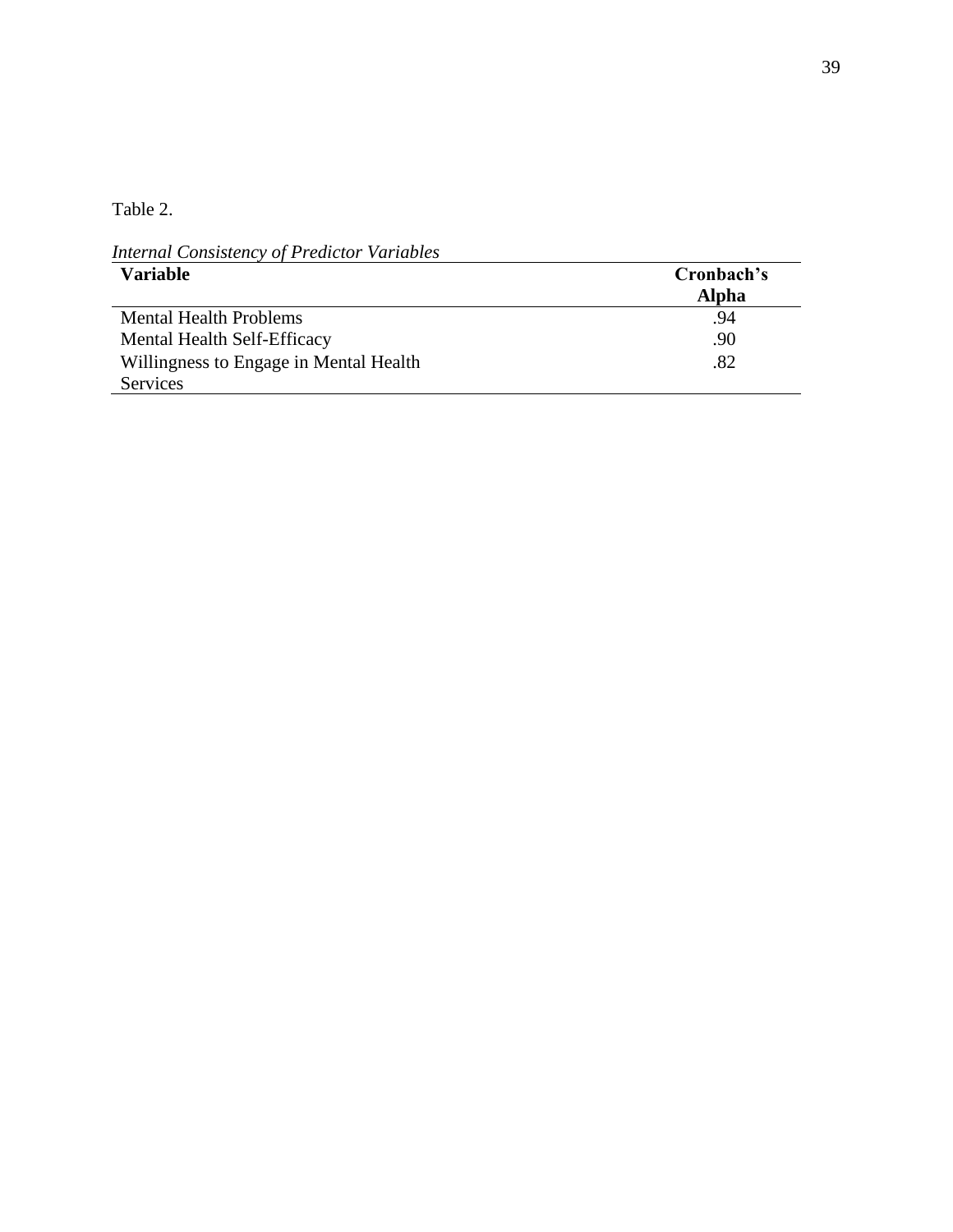### <span id="page-40-0"></span>**Secondary Analyses**

Once the scores for each of the measures were calculated and inspected, and transformations were conducted as appropriate, a series of Pearson correlations were conducted between scores on the DASS-21, MHSES, and BAPS. As indicated in Table 3, mental health problems were significantly and negatively correlated with mental health self-efficacy (*r* = - .573). However, mental health problems were not significantly correlated with beliefs about psychological services  $(r = -0.011)$ . Additionally, the negative correlation between mental health self-efficacy and beliefs about psychological services  $(r = -.091)$  was not statistically significant.

To examine the relationship between mental health problems, mental health self-efficacy and willingness to engage in mental health services, a mediation analysis was conducted using model 4 within PROCESS Version 3.4 (Hayes, 2017) in SPSS. Regression coefficients were analyzed to determine indirect and direct effects from the model. The relationship between mental health problems and mental health self-efficacy was significant ( $\beta$  = -.573, *p* = .000). indicating a direct effect. The relationship between mental health problems and willingness to engage in mental health services was not significant ( $\beta$  = -.145, *p* = .296), indicating that there was no direct effect. Lastly, the relationship between mental health self-efficacy and willingness to engage in mental health services was not significant ( $\beta$  = -.094,  $p$  = .108). There was no indirect effect of mental health problems on willingness to engage in mental health services through the association of mental health self-efficacy. Therefore, the model did not demonstrate partial mediation. *Figure 3 d*epicts the results of the mediation analysis.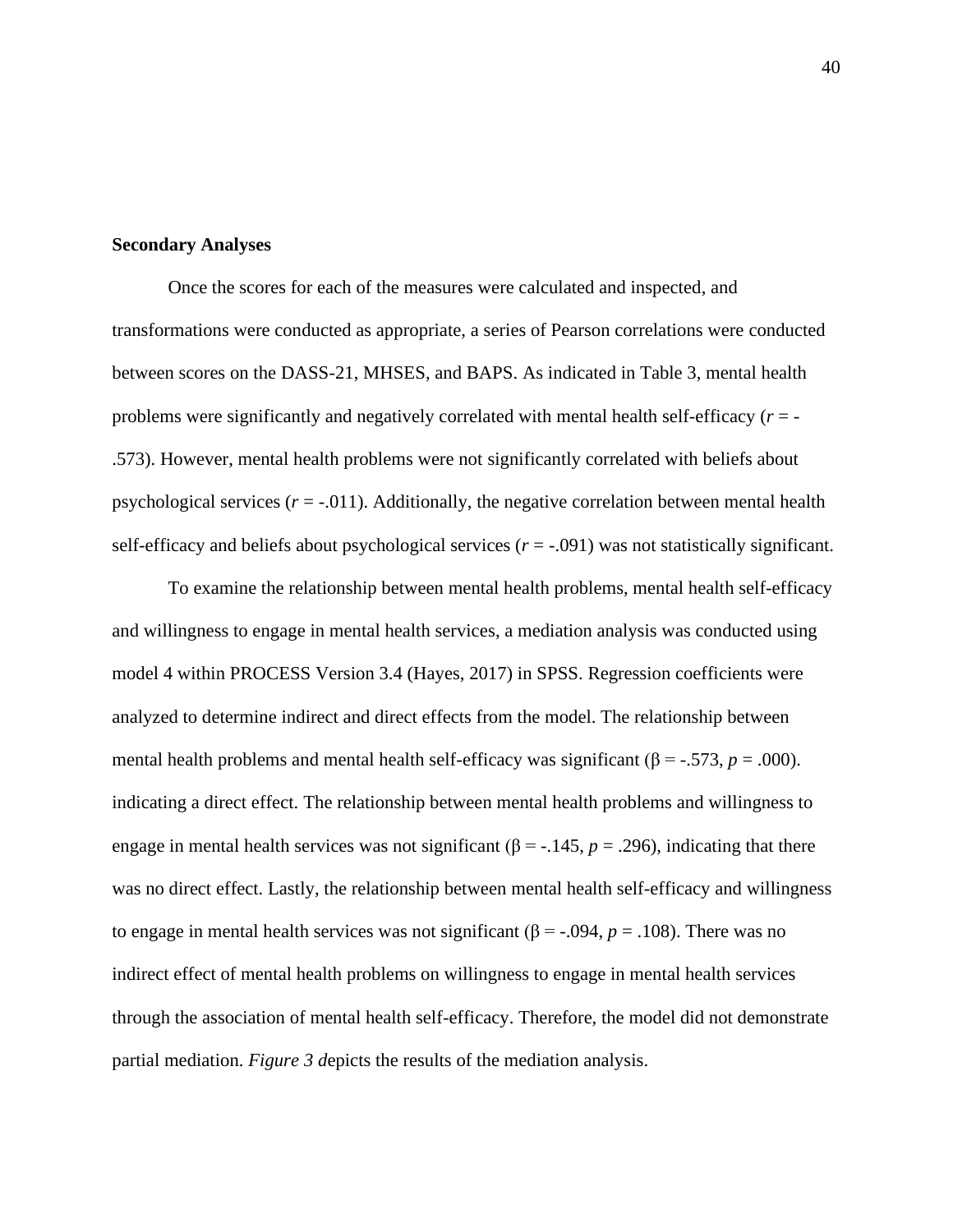| 1. Mental Health Problems                          | $-573**$ | $-011$  |
|----------------------------------------------------|----------|---------|
| 2. Mental Health Self-Efficacy                     |          | $-.091$ |
| 3. Willingness to Engage in Mental Health Services |          |         |

Table 3.

*Bivariate Correlations and Descriptive Statistics Among Study Variables Note. \*\*p < .01.*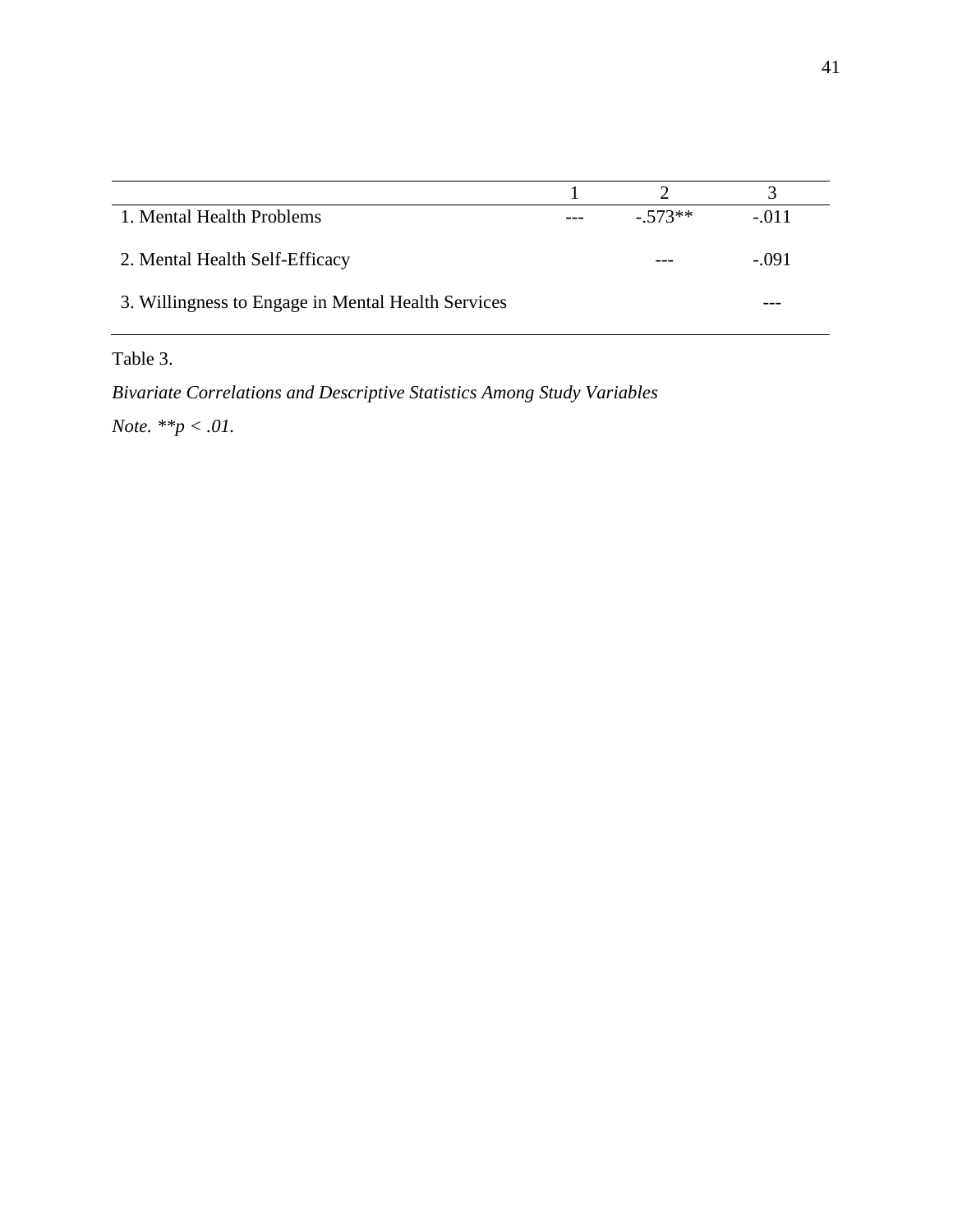

*Figure 3.* This figure depicts the partial mediation model that was tested in the present study with the significant regression coefficient indicated.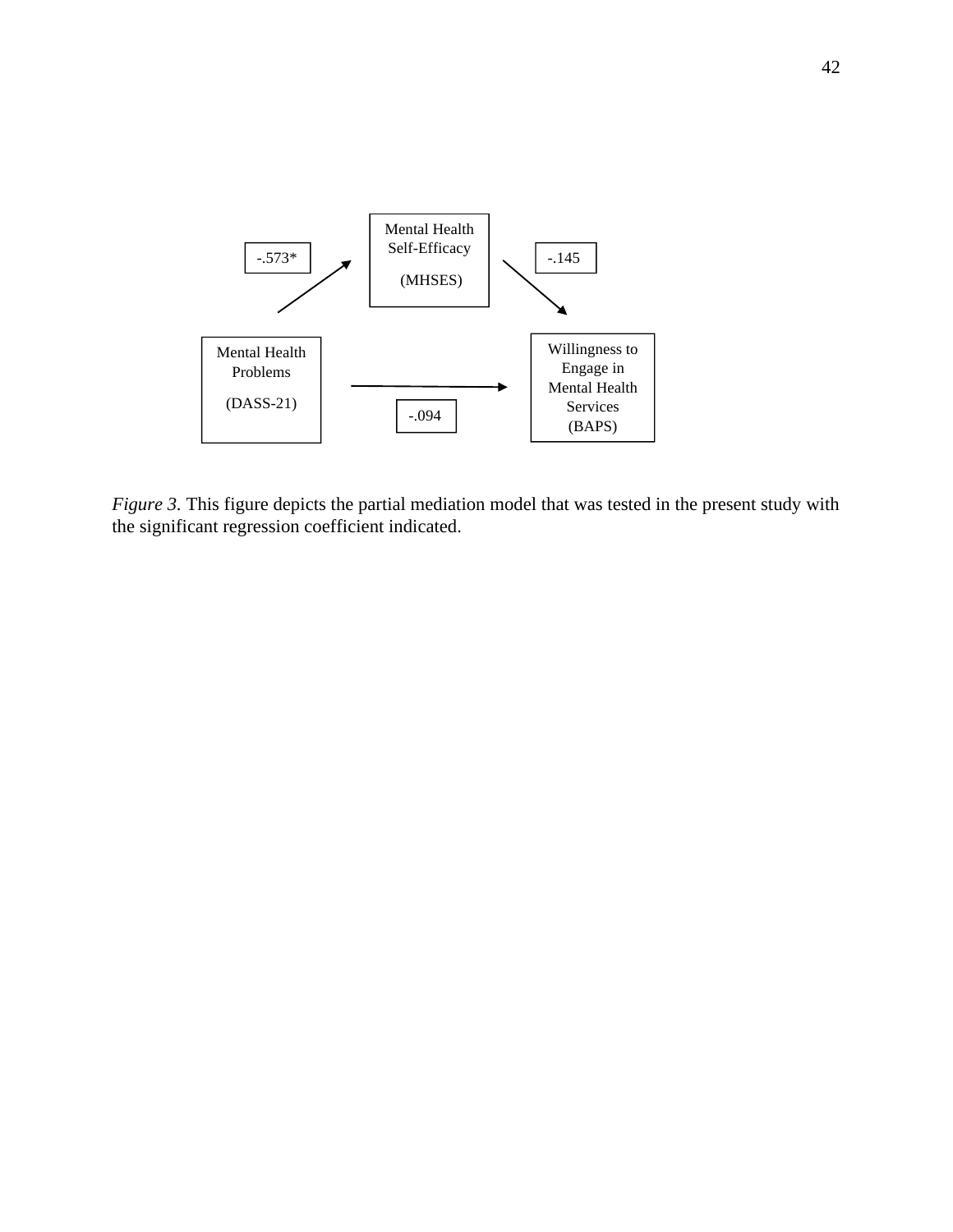#### **CHAPTER V**

#### **DISCUSSION**

<span id="page-43-1"></span><span id="page-43-0"></span>The purpose of the present study was to investigate the relationship between mental health problems, mental health self-efficacy, and willingness to engage in mental health services. It was theorized that college students' self-efficacy may influence mental health outcomes by impacting an individual's decision to change their behavior and execute a course of action (Bresó et al., 2011). Further, self-efficacy may influence the degree of willingness that an individual possesses, such that those who are more willing are more likely to follow through and seek mental health treatment (Segal et al., 2005). In the present study, it was predicted that those who report greater mental health problems would also report lower levels of mental health selfefficacy. Additionally, it was predicted that those who reported higher levels mental health selfefficacy would report greater willingness to engage in mental health services. Lastly, it was predicted that mental health self-efficacy would mediate the relationship between mental health problems and willingness to engage in mental health services.

The results indicated that mental health problems were significantly and negatively associated with mental health self-efficacy. Thus, participants who reported greater mental health problems reported lower levels of mental health self-efficacy. According to theory, self-efficacy beliefs can be high or low, and when individuals feel less efficacious, they interpret potentially threatening expectations as unmanageable and feel even more stress (Bavojdan et al., 2011). Based on these assumptions, it was theorized that participants with symptoms of mental health problems are increasingly at risk for lower levels of self-efficacy. In the present study, the negative relationship between mental health problems and mental health self-efficacy demonstrates that students with greater mental health problems are less likely to report mental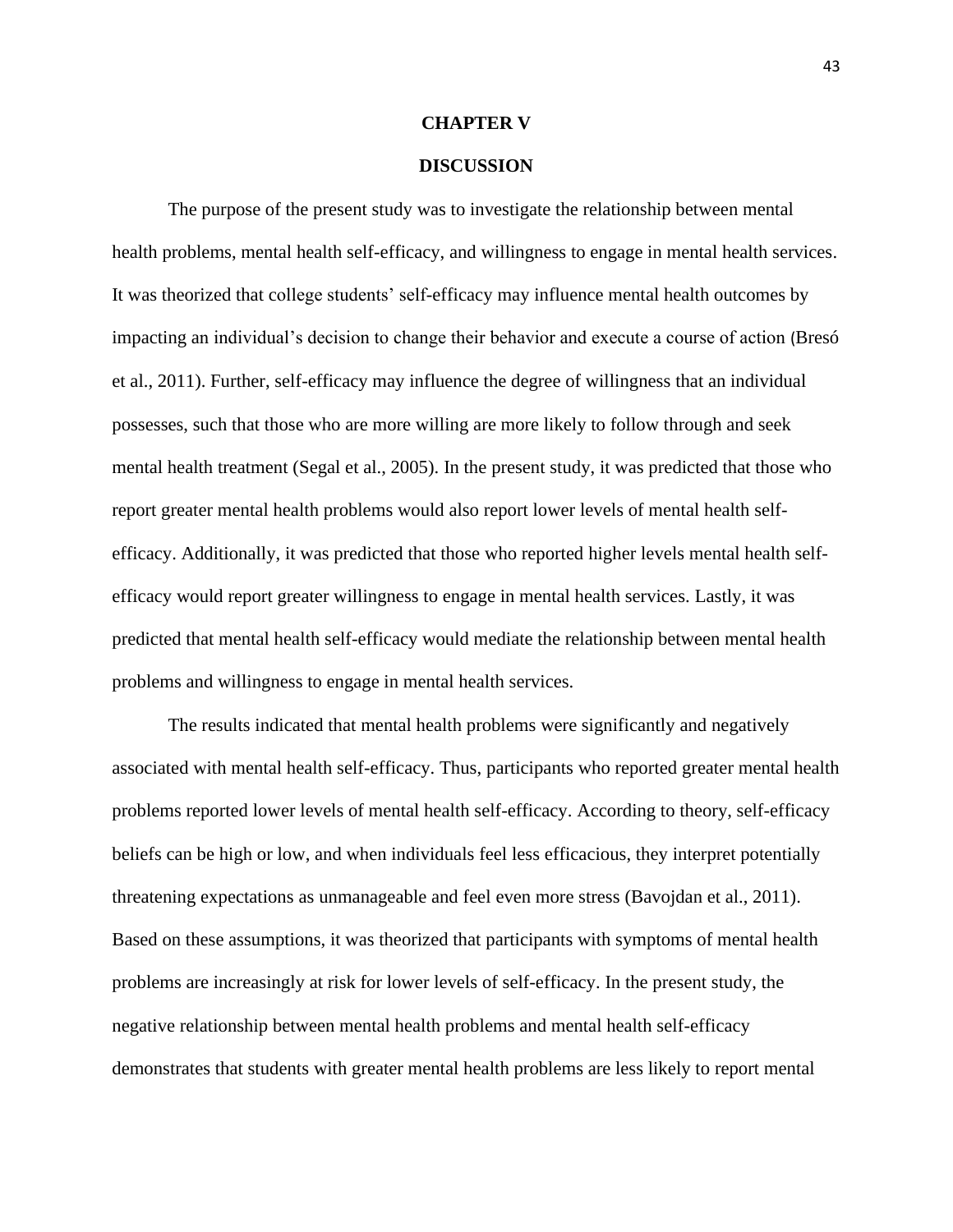health self-efficacy. Thus, individuals with mental health problems may feel additional distress and believe that their current mental health problems are uncontrollable.

This finding is especially important considering the level of mental health symptoms reported in the larger population of college students and in the present sample. Twenty percent of U.S college students are diagnosed each year with a mental health problem including depression, anxiety, and stress (Blanco et al., 2008). In the present study, the DASS-21 was used to identify the incidence of these specific mental health problems, which can be broken down into subscale scores for further analysis. The average participant score for the depression subscale was 11.05, which exceeds the DASS-21 cut-off for depression set at 10 (Lovibond & Lovibond, 1995). Similarly, the average participant score for the anxiety subscale was 9.08, which exceeds the DASS-21 cut-off for anxiety set at 8 (Lovibond & Lovibond, 1995). Lastly, the average participant score for the stress subscale was 13.02, which exceeds the DASS-21 cut-off for severe stress set at 13 (Lovibond & Lovibond, 1995). The sample demonstrated levels of depression and anxiety, consistent with meaningful mental health problems.

Given the high levels of mental health symptoms reported in the current study and the negative association between mental health symptoms and mental health self-efficacy, these findings highlight the concerning presence of mental health problems among college students, and the need for service reform at the college level. For example, offering additional on-campus screening opportunities for students with mental health symptoms to recognize mental health problems before they become debilitating. Additionally, it may be beneficial to increase oncampus mental health outreach and intervention programs to decrease feelings of distress among students with mental health problems and improve levels of mental health self-efficacy. Further, given the number of students who were off-campus or learning remotely over the course of the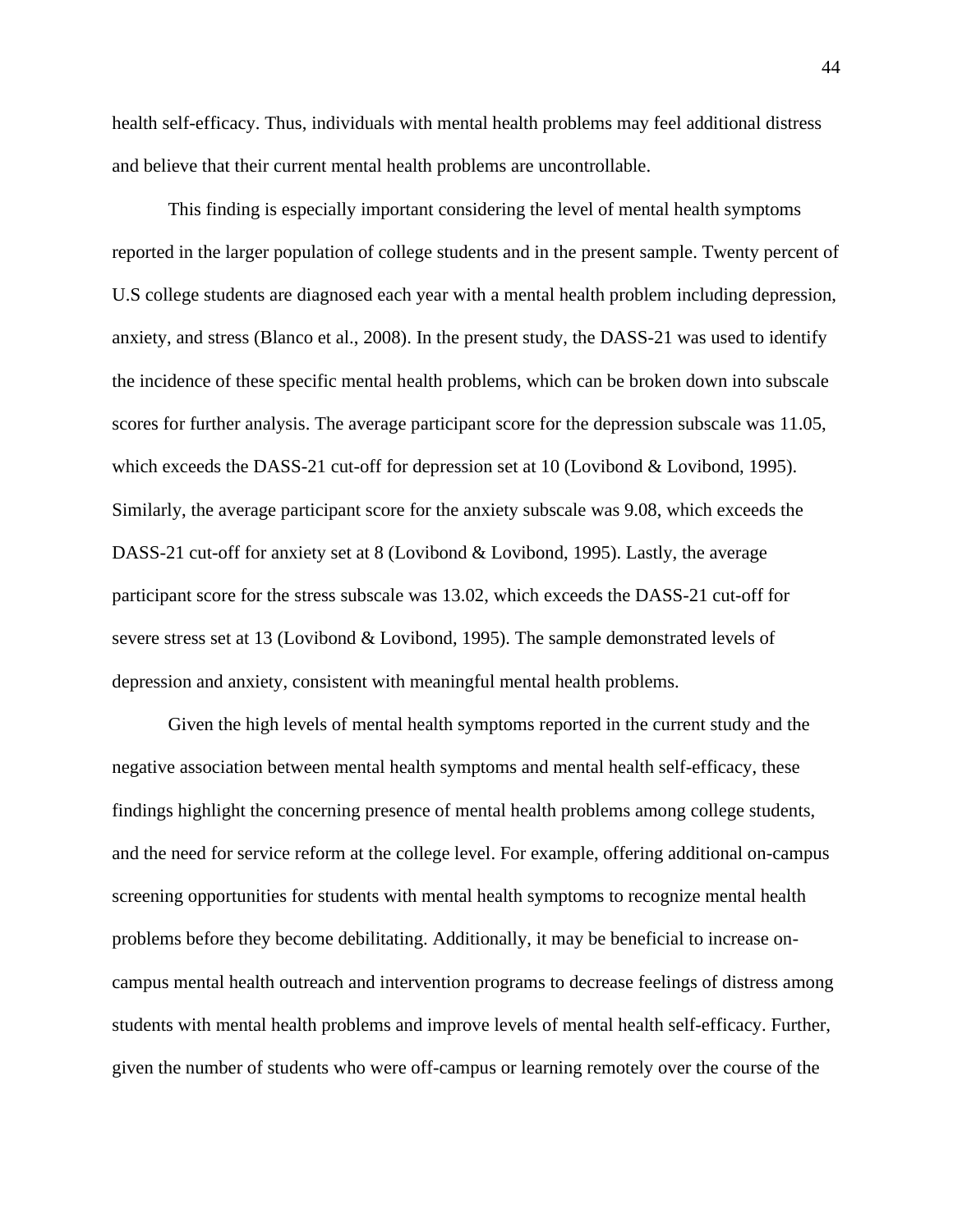study, it would be beneficial to increase online prevention programs and adjust the university service delivery approach. Globally, universities should continue to offer telehealth options to students particularly during the COVID-19 pandemic. Further, it is possible that COVID-19 will have a lasting change to higher education as some students will continue to take online courses. In the future, universities should continue to offer this option for students, especially as some students may prefer the greater privacy that telehealth may provide. Doing this would likely increase individual feelings of mental health self-efficacy and promote treatment-seeking among students with mental health problems.

Second, it was predicted that those who reported higher mental health self-efficacy would report greater willingness to engage in mental health services. However, mental health selfefficacy was not significantly associated with willingness to engage in mental health services. Therefore, mental health self-efficacy did not predict whether students were more willing to engage in mental health services. Although the construct of mental health self-efficacy may be important, this finding suggests mental health self-efficacy may not predict willingness to seek mental health services directly. It may be beneficial to examine mental health self-efficacy further and to determine other ways in which mental health self-efficacy may influence decisions to engage in mental health services.

Third, it was predicted that mental health self-efficacy would mediate the relationship between mental health problems and willingness to engage in mental health services. Mental health self-efficacy did not mediate the relationship between mental health problems and willingness to engage in mental health services. Therefore, the relationship between mental health problems and willingness to engage in mental health services cannot be explained by mental health self-efficacy. These findings suggest that there may be other factors which may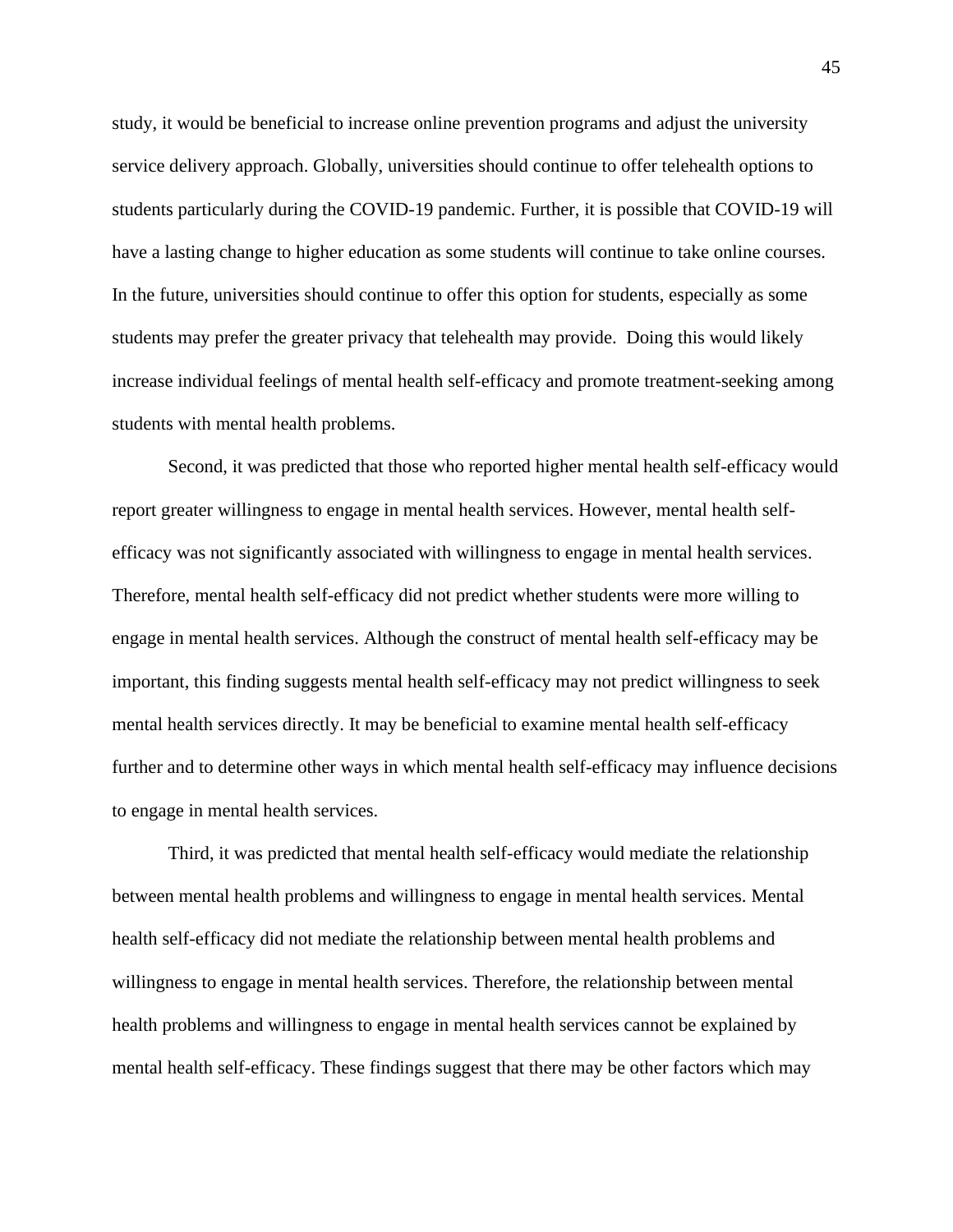mediate the relationship between college students' mental health problems and willingness to engage in mental health services. For example, knowledge of the mental health services offered on campus, access to on-campus mental health services, and the stigma associated with seeking treatment, may serve as significant predictors of willingness to engage in mental health services. It may be beneficial to examine these potential predictors further, to determine if they serve as mediators by influencing college students' willingness to engage in mental health services.

Lastly, it is important to recognize the scope of mental health self-efficacy as a construct. In the present study, mental health self-efficacy was measured using the Mental Health Self-Efficacy scale (MHSES; Clarke et al., 2014). This measure is novel and has only been utilized in a handful of previous studies. In addition, the measure contains 6 items, which are structured broadly and allows room for individual interpretation. For example, the item "You can keep your stress, anxiety, or depression from interfering with the things that you want to do?" may be understood differently by participants. Students may have responded with confidence that they were able to control these symptoms on their own without the help of a mental health professional, thus likely influencing willingness to seek services. In turn, this may have impacted data collection for the variable of mental health self-efficacy associated with treatment-seeking. In the future, it would be beneficial to utilize a more comprehensive measure of self-efficacy with specific mental health outcomes. Doing this would not only reduce participant misunderstanding of the survey items but also isolate the construct of self-efficacy specifically as it pertains to willingness to engage in mental health services.

#### <span id="page-46-0"></span>**Limitations**

There are a few limitations recognized with the present study. Given that the design utilized a cross-sectional approach, causality cannot be inferred. It would be preferred to have a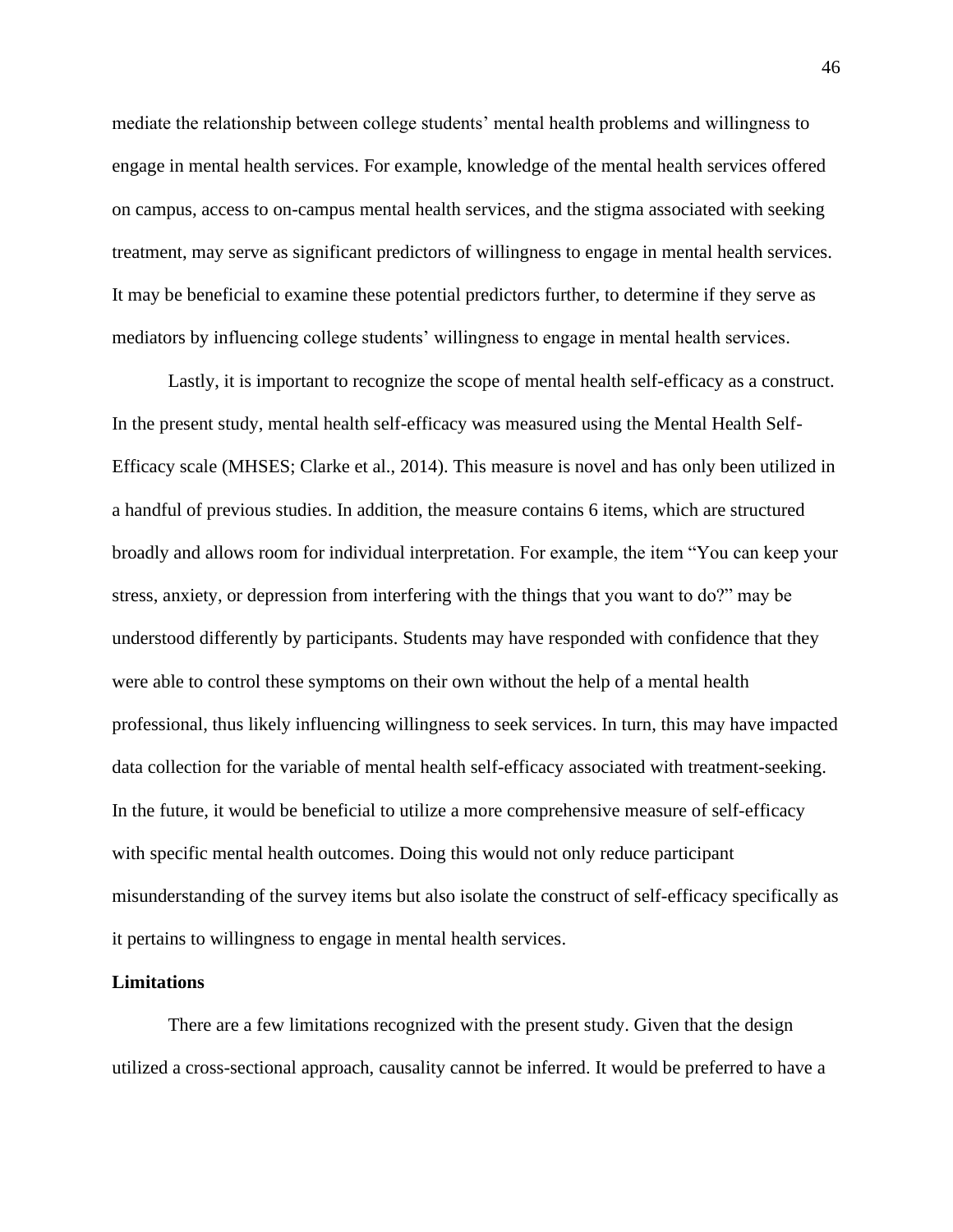longitudinal design to be better able to make causal inferences. Mental health symptoms are ongoing and increasingly susceptible to change over time. It has also been recognized that selfefficacy is context-specific and may change within relatively short periods of time (Bandura, 1997). Therefore, both mental health problems and mental health self-efficacy may not be related to an independent personality trait but rather, largely influenced by individual and situational factors. As a result, it is difficult to capture the variation of these variables within a one-time data collection period.

Additionally, as mentioned, the unprecedented presence of COVID-19 may have influenced the findings of the present study. The survey was during Fall 2020, shortly after restrictions were placed on the participating university which significantly altered the campus environment. For example, students were subject to stay-at-home orders and instructed to follow CDC guidelines. Most of the students in the sample reported that they were taking classes completely online, or in a hybrid format and were forced to adjust to a new learning format. Due to this transition, and the presence of COVID-19 as a severe global health threat, it is likely that students had experienced heightened mental health symptoms. Specifically, it is possible that COVID-19 may have exacerbated symptoms of depression, anxiety, and stress. It is also likely that COVID-19 may have impacted personal feelings of mental health self-efficacy and willingness to engage in mental health services. Students may have been less likely to express mental health self-efficacy or less likely to seek treatment, due to the influence of COVID-19.

#### <span id="page-47-0"></span>**Future Directions**

The results from the present study warrant further research on college students' mental health. Specifically, it is imperative to identify factors that influence students' willingness to engage in mental health services. It is equally as important to investigate the construct of mental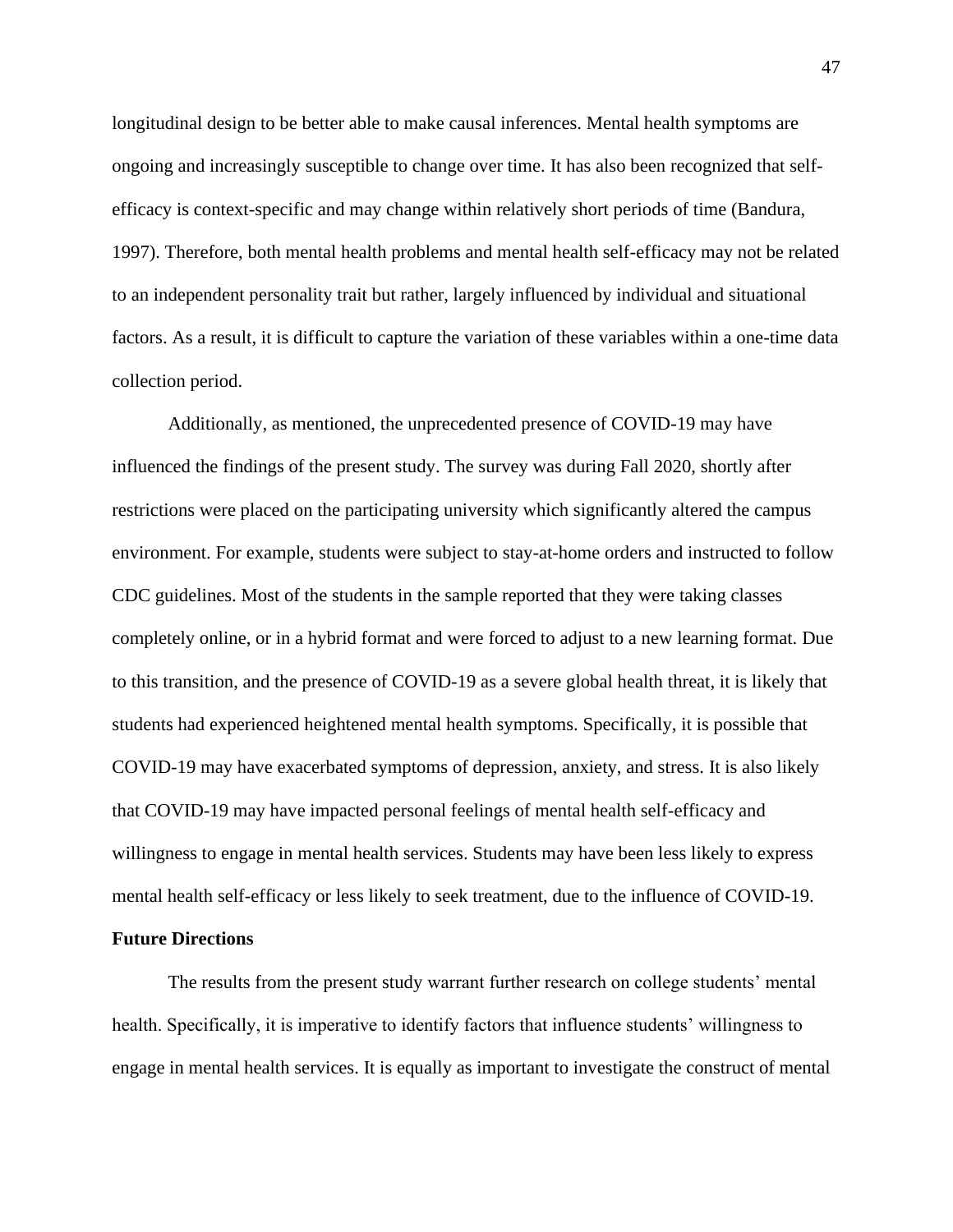health self-efficacy which is a relatively new term that has only recently been applied to mental health research.

Additionally, it is vital to identify additional factors which may influence college students' treatment-seeking. It is important to identify additional factors which may serve as mediators between mental health symptoms and willingness to seek services. It is likely that future research would unveil underlying factors that hinder college students' access to mental health services and what prevents them from seeking treatment.

The present survey obtained additional demographical data from participants such as gender and race/ethnicity which may be utilized in future analyses, to determine if these variables are significant predictors influencing willingness to seek mental health services. Further, the survey included specific questions such as "Do you feel that you would benefit from on-campus mental health services?" and "Are you able to locate the Office of Counseling Services on campus?" These questions may be included as variables and examined as potential predictors in follow-up analyses. As a result, the present study offers an abundance of alternate research paths and prospective models which are intended to be explored in future research.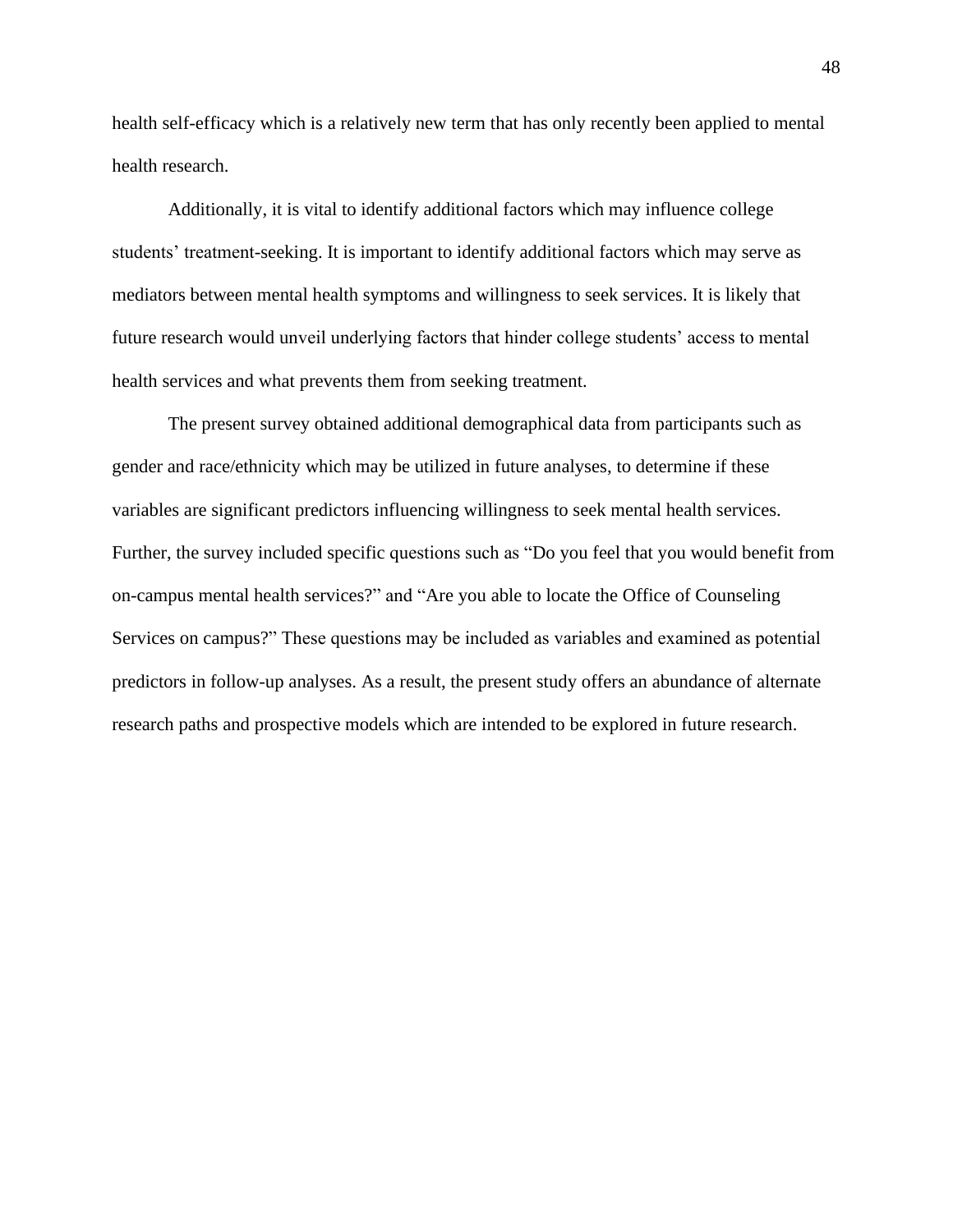#### **CHAPTER VI**

## **CONCLUSION**

<span id="page-49-0"></span>This study explored the relations between mental health symptoms, mental health selfefficacy, and willingness to engage in mental health services. Specifically, this study examined whether mental health self-efficacy mediated the relation between mental health symptoms and willingness to engage in mental health services. Overall, mental health problems were significantly and negatively related to mental health self-efficacy. However, mental health selfefficacy was not significantly related to willingness to seek mental health services, and findings were not consistent with a mediation model. Future research should examine mental health selfefficacy further and investigate additional factors which may influence college students' willingness to seek mental health services and decisions to seek treatment.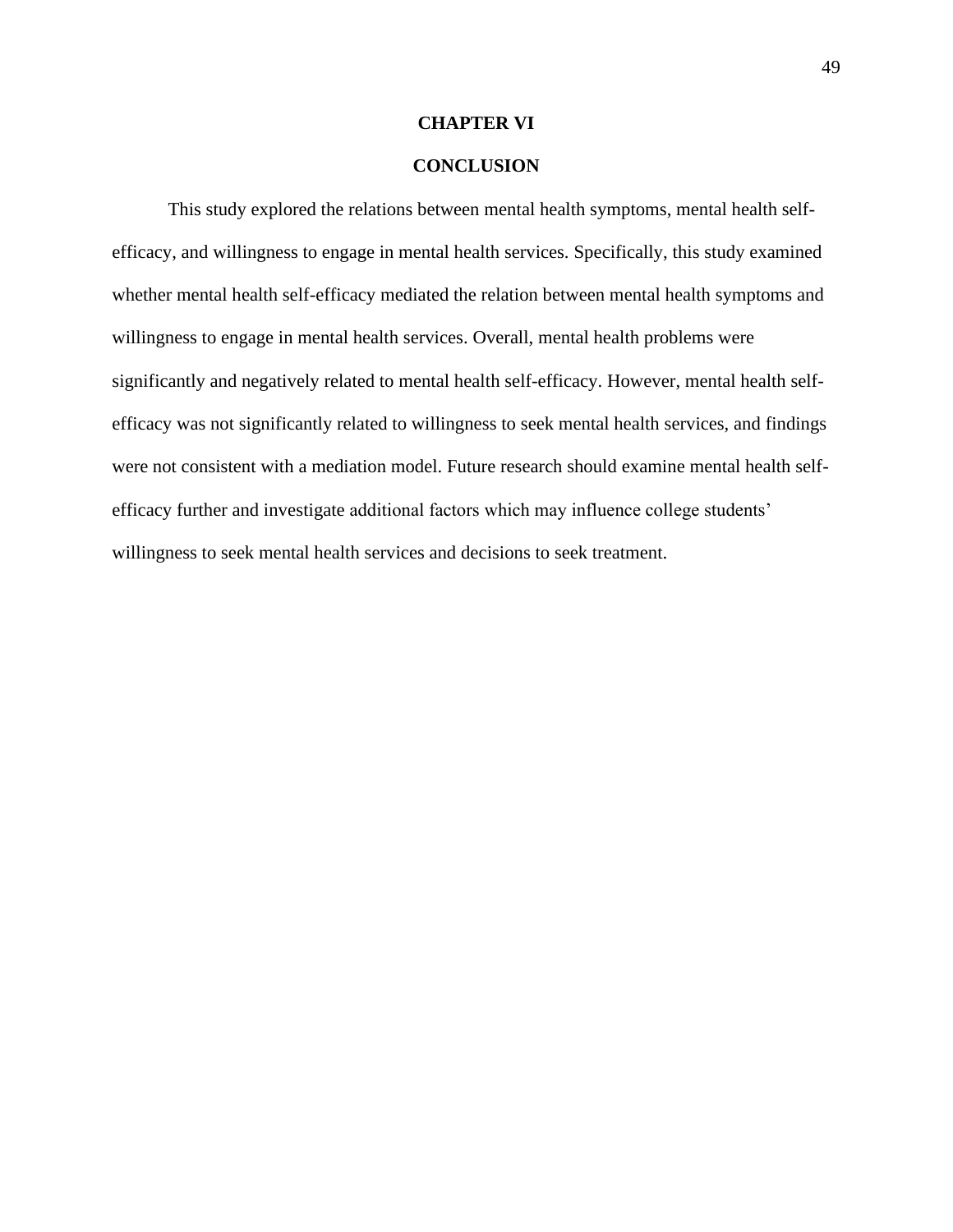#### **REFERENCES**

- <span id="page-50-0"></span>Aegisdottir, S., & Gerstein, L. H. (2009). Beliefs about psychological services (BAPS): Development and psychometric properties. *Counselling Psychology Quarterly*, *22*(2), 197-219. <https://doi.org/10.1080/09515070903157347>
- Ajzen, I. (1985). From intentions to actions: A theory of planned behavior. In J. Kuhl & J. Beckmann (Eds.), *Action Control: From Cognition to Behavior*. Springer-Verlag. (pp.11-39)[.https://doi.org/10.1007/978-3-642-69746-3\\_2](https://doi.org/10.1007/978-3-642-69746-3_2)
- Ajzen, I. (1987). Attitudes, traits, and actions: Dispositional prediction of behavior in personality and social psychology. In L. Berkowitz (Ed.), *Advances in Experimental Social Psychology* (Vol. 20, pp. 1-63). Academic Press.

[https://doi.org/10.1016/S0065-2601\(08\)60411-6](https://doi.org/10.1016/S0065-2601(08)60411-6)

- Ajzen, I. (1991). The theory of planned behavior. *Organizational Behavior and Human Decision Processes*, *50*(2), 179-211. [https://doi.org/10.1016/0749-5978\(91\)90020-T](https://doi.org/10.1016/0749-5978(91)90020-T)
- Ajzen, I. (2002). Perceived behavioral control, self-efficacy, locus of control, and the theory of planned behavior. *Journal of Applied Social Psychology*, *32*(4), 665-683. <https://doi.org/10.1111/j.1559-1816.2002.tb00236.x>
- Arnett, J. J. (1999). Adolescent storm and stress, reconsidered. *American Psychologist*, *54*(5), 317-326. <https://doi.org/10.1037/0003-066X.54.5.317>
- Arnett, J. J. (2000). Emerging adulthood: A theory of development from the late teens through the twenties. *American Psychologist*, *55*(5), 469-480. <https://doi.org/10.1037/0003-066X.55.5.469>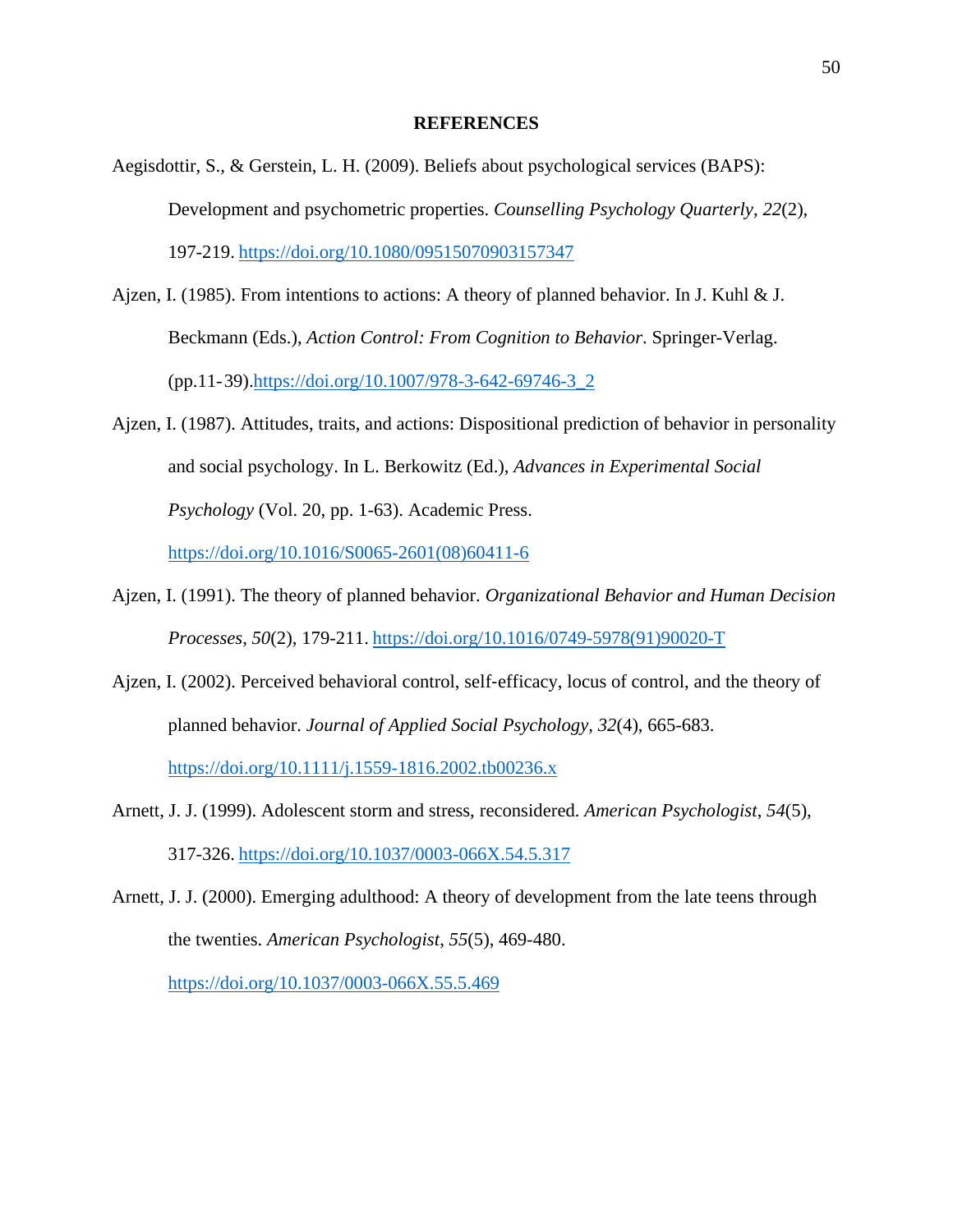- Aselton, P. (2012). Sources of stress and coping in American college students who have been diagnosed with depression. *Journal of Child and Adolescent Psychiatric Nursing*, *25*(3), 119-123.<https://doi.org/10.1111/j.1744-6171.2012.00341.x>
- Baldwin, A. S., Rothman, A. J., Hertel, A. W., Linde, J. A., Jeffery, R. W., Finch, E. A., & Lando, H. A. (2006). Specifying the determinants of the initiation and maintenance of behavior change: an examination of self-efficacy, satisfaction, and smoking cessation. *Health Psychology*, *25*(5), 626.<https://doi.org/10.1037/0278-6133.25.5.626>
- Balon, R., Beresin, E. V., Coverdale, J. H., Louie, A. K., & Roberts, L. W. (2015). College mental health: A vulnerable population in an environment with systemic deficiencies. *Academic Psychiatry, 39*(5), 495-497.<https://doi.org/10.1007/s40596-015-0390-1>
- Bandura, A. (1977). Self-efficacy: Toward a unifying theory of behavioral change. *Psychological Review, 84*(2), 191-215.<https://doi.org/10.1037/0033-295X.84.2.191>
- Bandura, A. (1997). *Self-efficacy: The exercise of control.* W. H. Freeman and Company.
- Bandura, A. (2006). Guide for constructing self-efficacy scales. In F. Pajares & T. Urdan (Eds.), *Self-Efficacy Beliefs of Adolescents,* 307-337.<https://doi.org/10.12691/jpar-2-1-2>
- Bathje, G., & Pryor, J. (2011). The relationships of public and self-stigma to seeking mental health services. *Journal of Mental Health Counseling*, *33*(2), 161-176. <https://doi.org/10.17744/mehc.33.2.g6320392741604l1>
- Bavojdan, M. R., Towhidi, A., & Rahmati, A. (2011). The relationship between mental health and general self-efficacy beliefs, coping strategies and locus of control in male drug abusers. *Addiction & Health*, *3*(3-4), 111-118.

<https://www.ncbi.nlm.nih.gov/pmc/articles/PMC3905536/>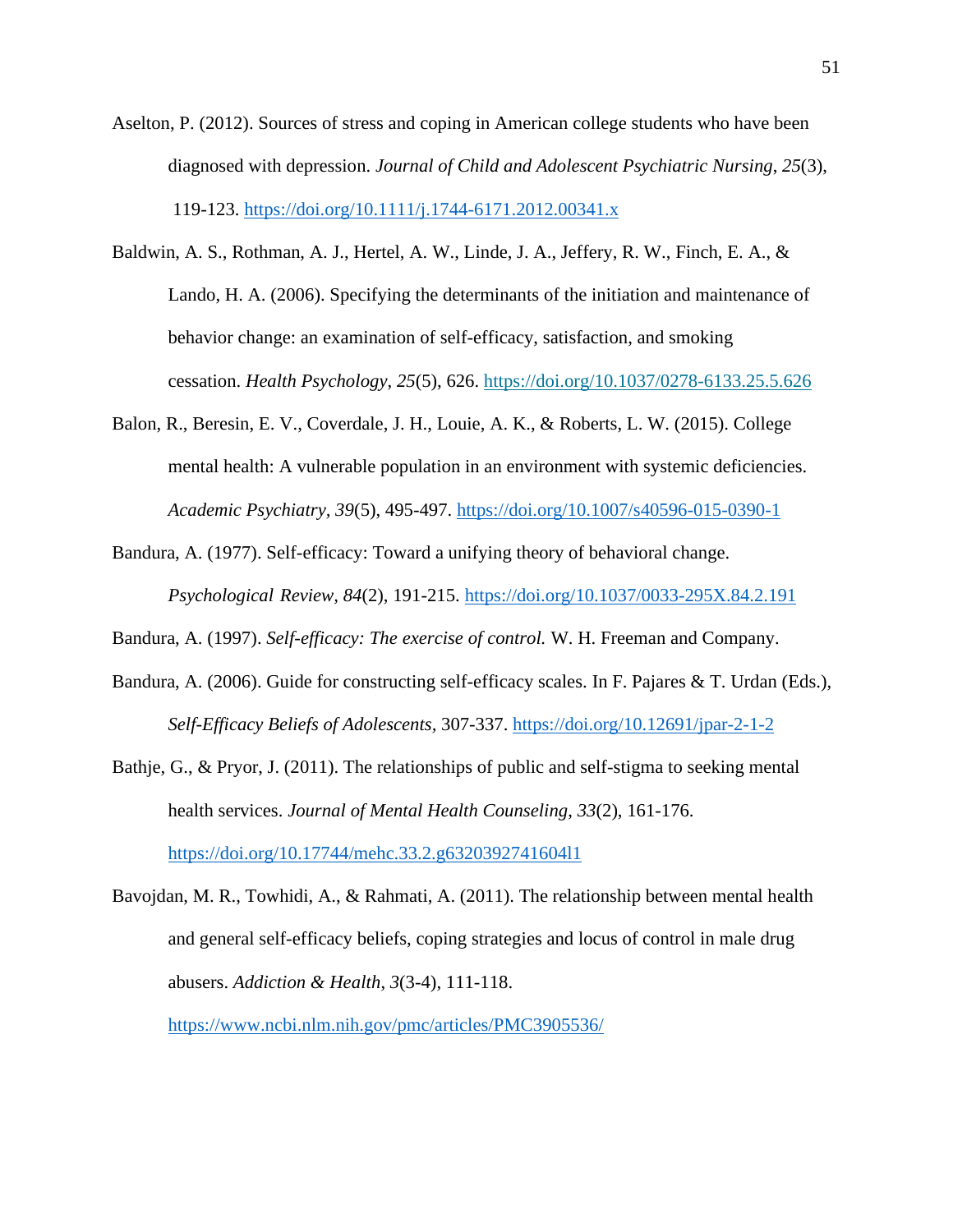Beiter, R., Nash, R., McCrady, M., Rhoades, D., Linscomb, M., Clarahan, M., & Sammut, S. (2015). The prevalence and correlates of depression, anxiety, and stress in a sample of college students. *Journal of Affective Disorders*, *173*(1), 90-96.

<https://doi.org/10.1016/j.jad.2014.10.054>

- Blanco, C., Okuda, M., Wright, C., Hasin, D. S., Grant, B. F., Liu, S. M., & Olfson, M. (2008). Mental health of college students and their non–college-attending peers: Results from the national epidemiologic study on alcohol and related conditions. *Archives of General Psychiatry*, *65*(12), 1429-1437.<https://doi.org/10.1001/archpsyc.65.12.1429>
- Boyd, V., Hattauer, E., Brandel, I. W., Buckles, N., Davidshofer, C., Deakin, S., & Simono, R. B. (2003). Accreditation standards for university and college counseling centers. *Journal of Counseling & Development*, *81*(2), 168-177.

<https://doi.org/10.1002/j.1556-6678.2003.tb00238.x>

- Bray, S. R. (2007). Self-efficacy for coping with barriers helps students stay physically active during transition to their first year at a university. *Research Quarterly for Exercise and Sport*, *78*(2), 61-70.<http://dx.doi.org/10.1080/02701367.2007.10599404>
- Bresó, E., Schaufeli, W. B., & Salanova, M. (2011). Can a self-efficacy-based intervention decrease burnout, increase engagement, and enhance performance? A quasi-experimental study. *Higher Education*, *61*(4), 339-355.<https://doi.org/10.1007/s10734-010-9334-6>
- Bruffaerts, R., Mortier, P., Kiekens, G., Auerbach, R. P., Cuijpers, P., Demyttenaere, K., & Kessler, R. C. (2018). Mental health problems in college freshmen: Prevalence and academic functioning. *Journal of Affective Disorders*, *225*(1), 97-103. <https://doi.org/10.1016/j.jad.2017.07.044>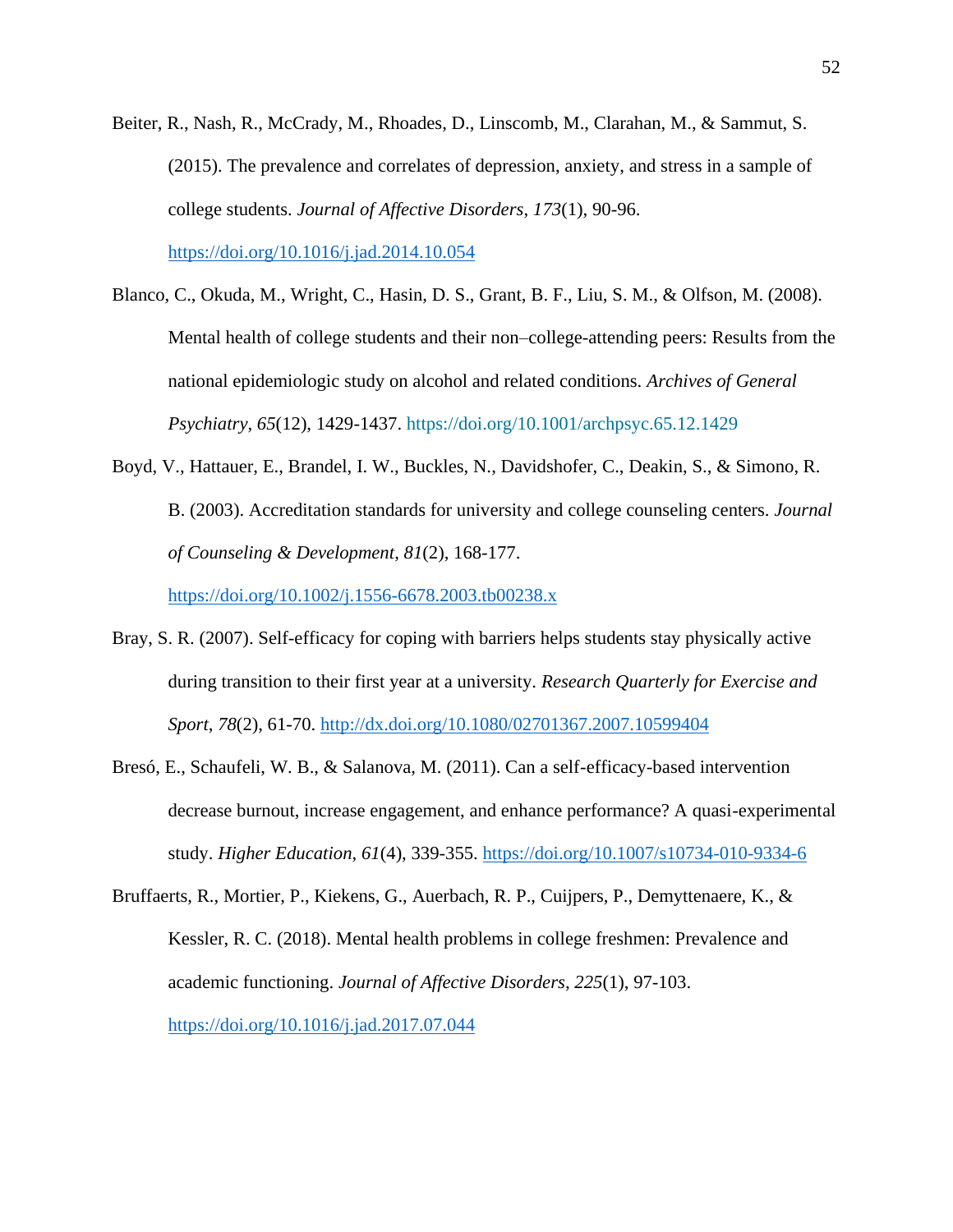- Carpinello, S. E., Knight, E. L., Markowitz, F. E., & Pease, E. A. (2000). The development of the Mental Health Confidence Scale: A measure of self-efficacy in individuals diagnosed with mental disorders. *Psychiatric Rehabilitation Journal*, *23*(3), 236-243. <https://doi.org/10.1037/h0095162>
- Choi, S. I. (2008). *Measurement of attitudes toward counseling: Scale development.* [Doctoral dissertation, Ball State University]. Ball State University Digital Archive. <http://cardinalscholar.bsu.edu/handle/123456789/193425>
- Clarke, J., Proudfoot, J., Birch, M., Whitton, A., Parker, G., Manicavasagar, V., & Hadzi-Pavlovic, D. (2014). Effects of mental health self-efficacy on outcomes of a mobile phone and web intervention for mild-to-moderate depression, anxiety and stress: secondary analysis of a randomised controlled trial. *BMC Psychiatry*, *14*(272), 1-10. <https://doi.org/10.1186/s12888-014-0272-1>
- Cohen, B. Z., Guttmann, D., & Lazar, A. (1998). The willingness to seek help: A cross-national comparison. *Cross-Cultural Research*, *32*(4), 342-357.

<https://doi.org/10.1177/106939719803200402>

- Coker, A. O., Coker, O. O., & Sanni, D. (2018). Psychometric properties of the 21-item Depression Anxiety Stress Scale (DASS-21). *African Research Review*, *12*(2), 135-142. <https://doi.org/10.4314/afrrev.v12i2.13>
- Corrigan, P. W., & Watson, A. C. (2002). The paradox of self‐stigma and mental illness. *Clinical Psychology: Science and Practice*, *9*(1), 35-53. <https://doi.org/10.1093/clipsy.9.1.35>
- Cortina, J. M. (1993). What is coefficient alpha? An examination of theory and applications. *Journal of Applied Psychology*, *78*(1), 98.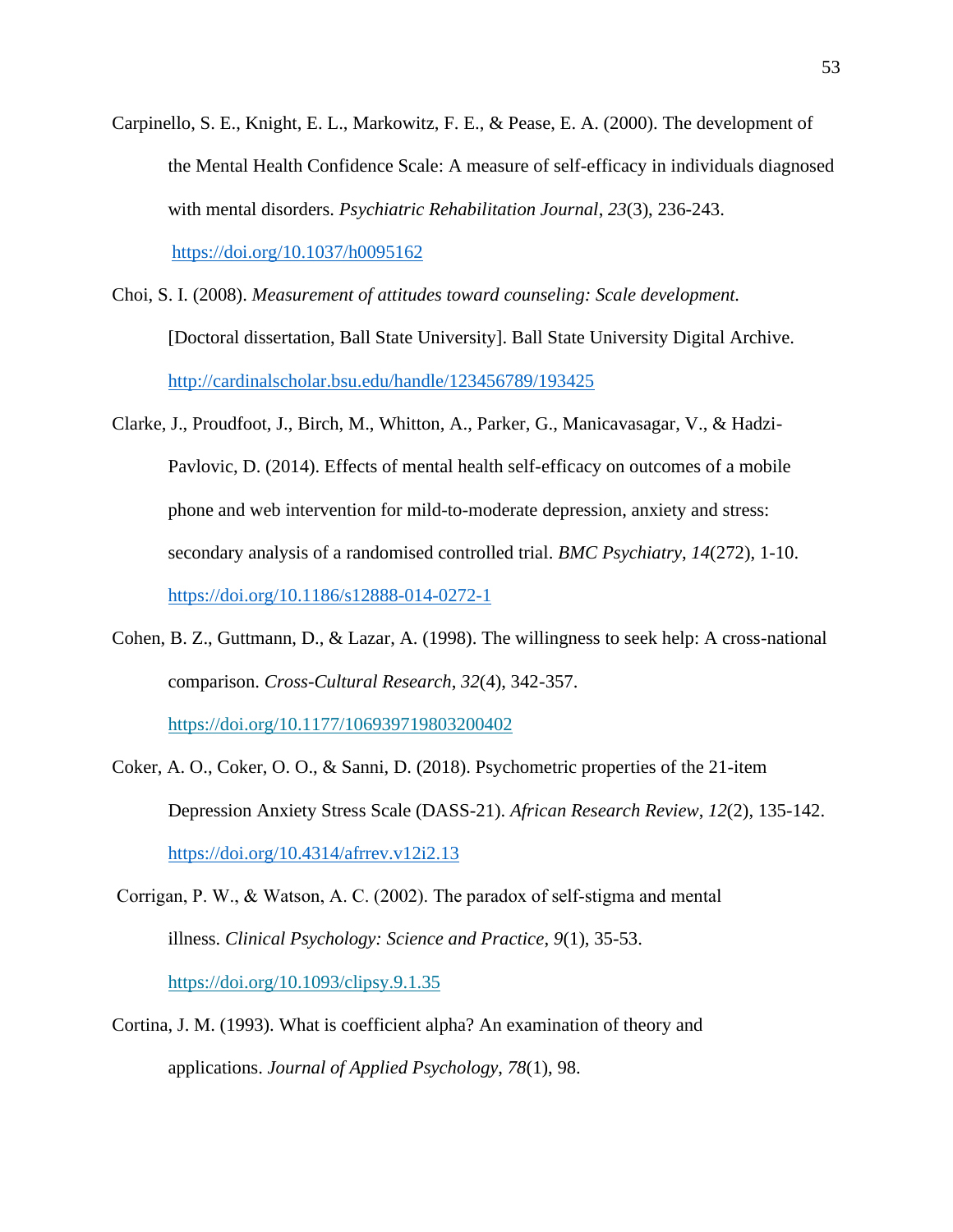[https://doi.org/10.1037/0021-](https://doi.org/10.1037/0021-%099010.78.1.98) 9010.78.1.98

- Crawford, J. R., & Henry, J. D. (2003). The Depression Anxiety Stress Scales (DASS): Normative data and latent structure in a large non‐clinical sample. *British Journal of Clinical Psychology*, *42*(2), 111-131.<https://doi.org/10.1348/014466503321903544>
- Crowne, D. P., & Marlowe, D. (1960). A new scale of social desirability independent of psychopathology. *Journal of Consulting Psychology*, *24*(4), 349-354. <https://doi.org/10.1037/h0047358>
- David, E. J. R., Okazaki, S., & Saw, A. (2009). Bicultural self-efficacy among college students: Initial scale development and mental health correlates. *Journal of Counseling Psychology*, *56*(2), 211-212.<https://doi.org/10.1037/a0015419>
- DiClemente, C. C. (1986). Self-efficacy and the addictive behaviors. *Journal of Social and Clinical Psychology*, *4*(3), 302-315.<https://doi.org/10.1521/jscp.1986.4.3.302>
- Eisenberg, D., Downs, M. F., Golberstein, E., & Zivin, K. (2009). Stigma and help seeking for health among college students. *Medical Care Research and Review*, *66*(5), 522-541. <https://doi.org/10.1177/1077558709335173>
- Ægisdóttir, S., & Einarsdóttir, S. (2012). Cross-cultural adaptation of the Icelandic Beliefs about Psychological Services Scale (I-BAPS). *International Perspectives in Psychology: Research, Practice, Consultation*, *1*(4), 236-251.<https://doi.org/10.1037/a0030854>
- Elshatarat, R. A., Yacoub, M. I., Khraim, F. M., Saleh, Z. T., & Afaneh, T. R. (2016). Selfefficacy in treating tobacco use: A review article. *Proceedings of Singapore Healthcare*, *25*(4), 243-248. <https://doi.org/10.1177/2010105816667137>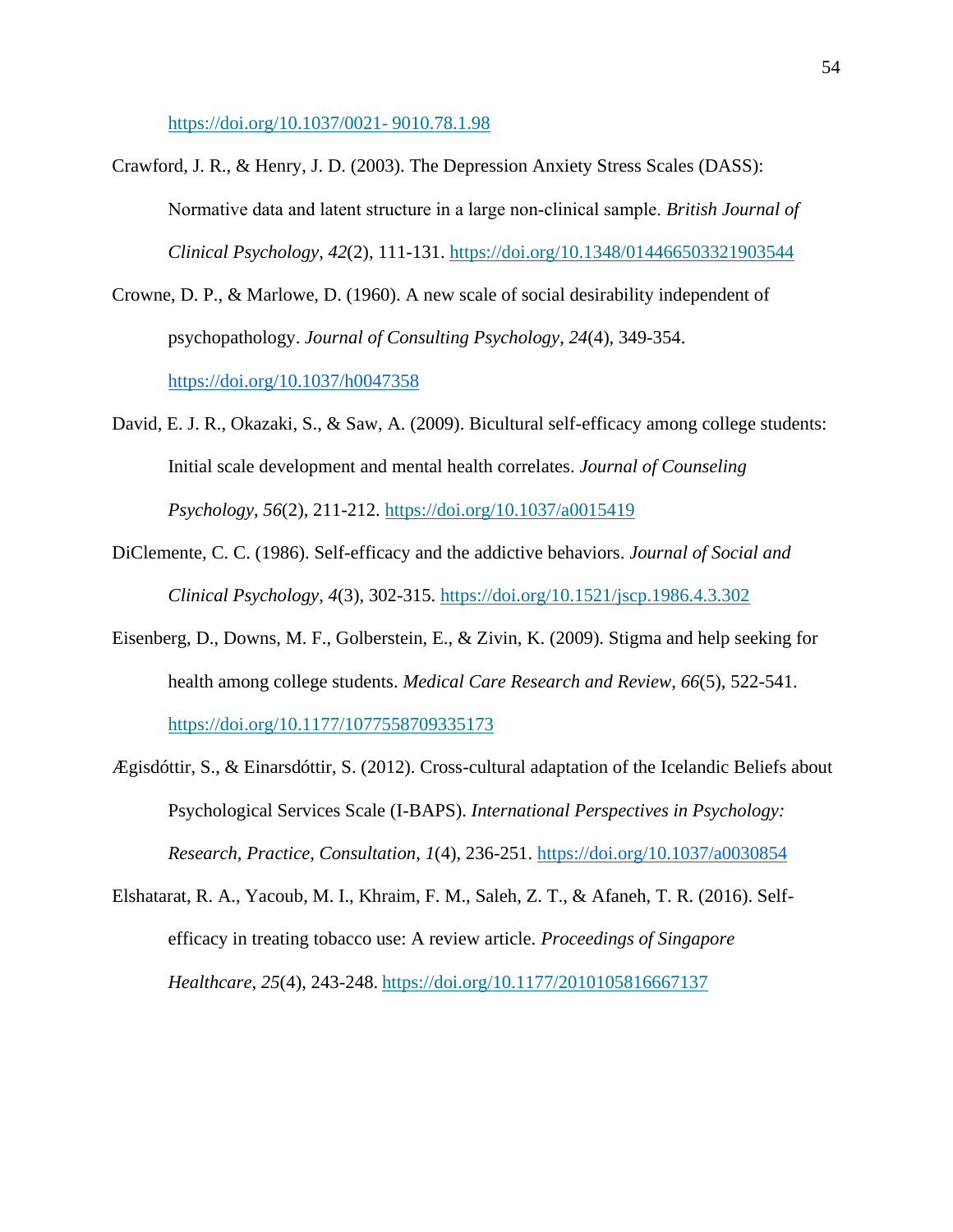- Faul, F., Erdfelder, E., Lang, A.-G., & Buchner, A. (2007). G\*Power 3: A flexible statistical power analysis program for the social, behavioral, and biomedical sciences. *Behavior Research Methods*, *39*(1), 175-191. <https://doi.org/10.3758/BF03193146>
- Field, A. (2009). *Discovering statistics through SPSS: (and sex and drugs and rock'n'roll).* SAGE Publications.
- Fischer, E. H., & Farina, A. (1995). Attitudes toward seeking professional psychological help: A shortened form and considerations for research. *Journal of College Student Development.* 36, 368-373.<https://doi.org/10.12691/rpbs-4-1-2>
- Fischer, E. H., & Turner, J. I. (1970). Orientations to seeking professional help: Development and research utility of an attitude scale. *Journal of Consulting and Clinical Psychology*, *35*(1), 79-90.<https://doi.org/10.1037/h0029636>
- Fishbein, M., & Ajzen, I. (1975). *Belief, Attitude, Intention and Behavior: An introduction to theory and research.* Addison-Wesley.
- Fishbein, M., & Ajzen, I. (1980). *Understanding attitudes and predicting social behavior.* Prentice-Hall.
- Gallagher, R. P. (2013). *National survey of college counseling 2012*. Project Report. The International Association of Counseling Services (IACS).

[http://d-scholarship.pitt.edu/28175/1/NSCCD\\_Survey\\_2012.pdf](http://d-scholarship.pitt.edu/28175/1/NSCCD_Survey_2012.pdf)

Gallagher, R. P. (2015). *National survey of college counseling centers.* Project Report. The International Association of Counseling Services (IACS).

[http://d-scholarship.pitt.edu/28178/1/survey\\_2014.pdf](http://d-scholarship.pitt.edu/28178/1/survey_2014.pdf)

Gallagher, R., Sysko, H., & Zhang, B. (2001). *National survey of counseling center directors.* Project Report. International Association of Counseling Services (IACS).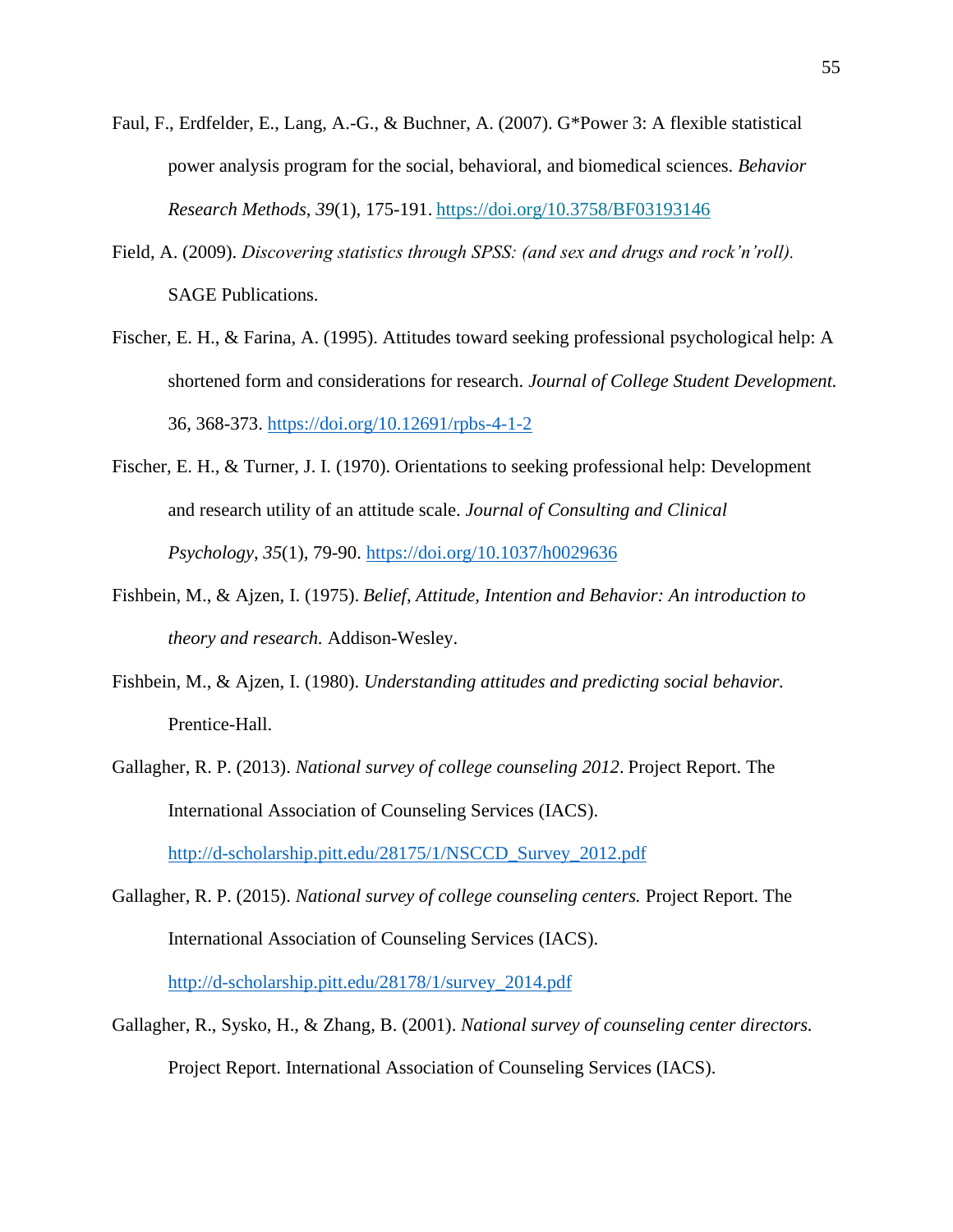[http://d-scholarship.pitt.edu/28161/1/counseling\\_center\\_survey\\_022.pdf](http://d-scholarship.pitt.edu/28161/1/counseling_center_survey_022.pdf)

- Gecas, V. (1989). The social psychology of self-efficacy. *Annual Review of Sociology*, *15(*1), 291-316. <https://doi.org/10.1146/annurev.so.15.080189.001451>
- George, D., & Mallery, M. (2010). *SPSS for windows step by step: A simple guide and reference.* Allyn & Bacon.
- Gruttadaro, D., & Crudo, D. (2012). College students speak: *A survey report on mental health*. National Alliance on Mental Illness*.* 1-24. [https://www.nami.org/Support-Education/Publications-Reports/Survey-Reports/College-](https://www.nami.org/Support-Education/Publications-Reports/Survey-Reports/College-%09Students-Speak_A-Survey-Report-on-Mental-H)[Students-Speak\\_A-Survey-Report-on-Mental-H](https://www.nami.org/Support-Education/Publications-Reports/Survey-Reports/College-%09Students-Speak_A-Survey-Report-on-Mental-H)
- Gunzler, D., Chen, T., Wu, P., & Zhang, H. (2013). Introduction to mediation analysis with structural equation modeling. *Shanghai Archives of Psychiatry*, *25*(6), 390–394. <https://doi.org/10.3969/j.issn.1002-0829.2013.06.009>
- Gwaltney, C. J., Metrik, J., Kahler, C. W., & Shiffman, S. (2009). Self-efficacy and smoking cessation: a meta-analysis. *Psychology of Addictive Behaviors*, *23*(1), 56-57. <https://doi.org/10.1037/a0013529>
- Hayes, A. F. (2017). *Introduction to mediation, moderation, and conditional process analysis: A regression-based approach*. Guilford Press.
- Hogan, M. F. (2003). New Freedom Commission report: The president's New Freedom Commission: recommendations to transform mental health care in America. *Psychiatric Services*, *54*(11), 1467-1474. <https://doi.org/10.1176/appi.ps.54.11.1467>
- Hunt, J., & Eisenberg, D. (2010). Mental health problems and help-seeking behavior among college students. *Journal of Adolescent Health*, *46*(1), 3-10. <https://doi.org/10.1016/j.jadohealth.2009.08.008>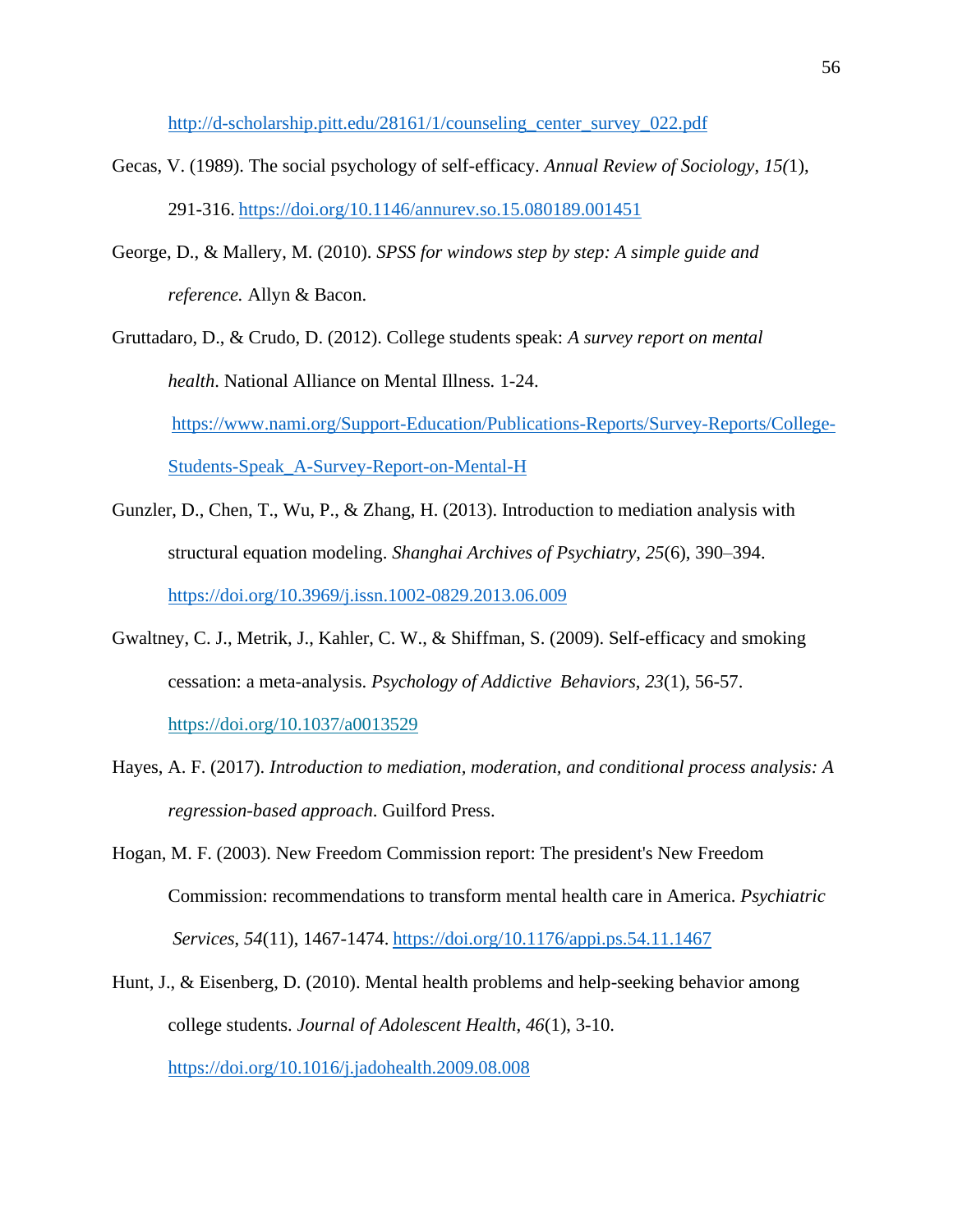IBM Corp. (2017). *IBM SPSS Statistics for Windows, Version 26.0*. IBM Corp.

- Jackson, E. S., Tucker, C. M., & Herman, K. C. (2007). Health value, perceived social support, and health self-efficacy as factors in a health-promoting lifestyle. *Journal of American College Health*, *56*(1), 69-74.<https://doi.org/10.3200/JACH.56.1.69-74>
- Kessler, R.C., Berglund, P., Demler, O., Jin, R., Merikangas, K.R., & Walters, E.E. (2005). Lifetime prevalence and age-of-onset distributions of DSM-IV disorders in the National Comorbidity Survey Replication. *Archives of General Psychiatry*, *62*(1), 593-602. <https://doi.org/10.1001/archpsyc.62.6.593>
- Kline, R. B. (2015). *Principles and practice of structural equation modeling*. Guilford publications.
- Le, M. T. H., Tran, T. D., Holton, S., Nguyen, H. T., Wolfe, R., & Fisher, J. (2017). Reliability, convergent validity and factor structure of the DASS-21 in a sample of Vietnamese adolescents. *PloS One*, *12*(7).<https://doi.org/10.1371/journal.pone.0180557>
- Lovibond, S. H., & Lovibond, P. F. (1995). *Manual for the Depression Anxiety Stress Scales*. Psychology Foundation.
- McAuley, E. (1993). Self-efficacy and the maintenance of exercise participation in older adults. *Journal of Behavioral Medicine*, *16*(1), 103-113.

<https://doi.org/10.1006/pmed.1995.1053>

McFarland, J., Hussar, B., Zhang, J., Wang, X., Wang, K., Hein, S., Diliberti, M., Forrest Cataldi, E., Bullock Mann, F., & Barmer, A. (2019). *The Condition of Education 2019* (NCES 2019-144). U.S. Department of Education. Washington, DC: National Center for Education Statistics.<https://nces.ed.gov/pubsearch/pubsinfo.asp?pubid=2019144>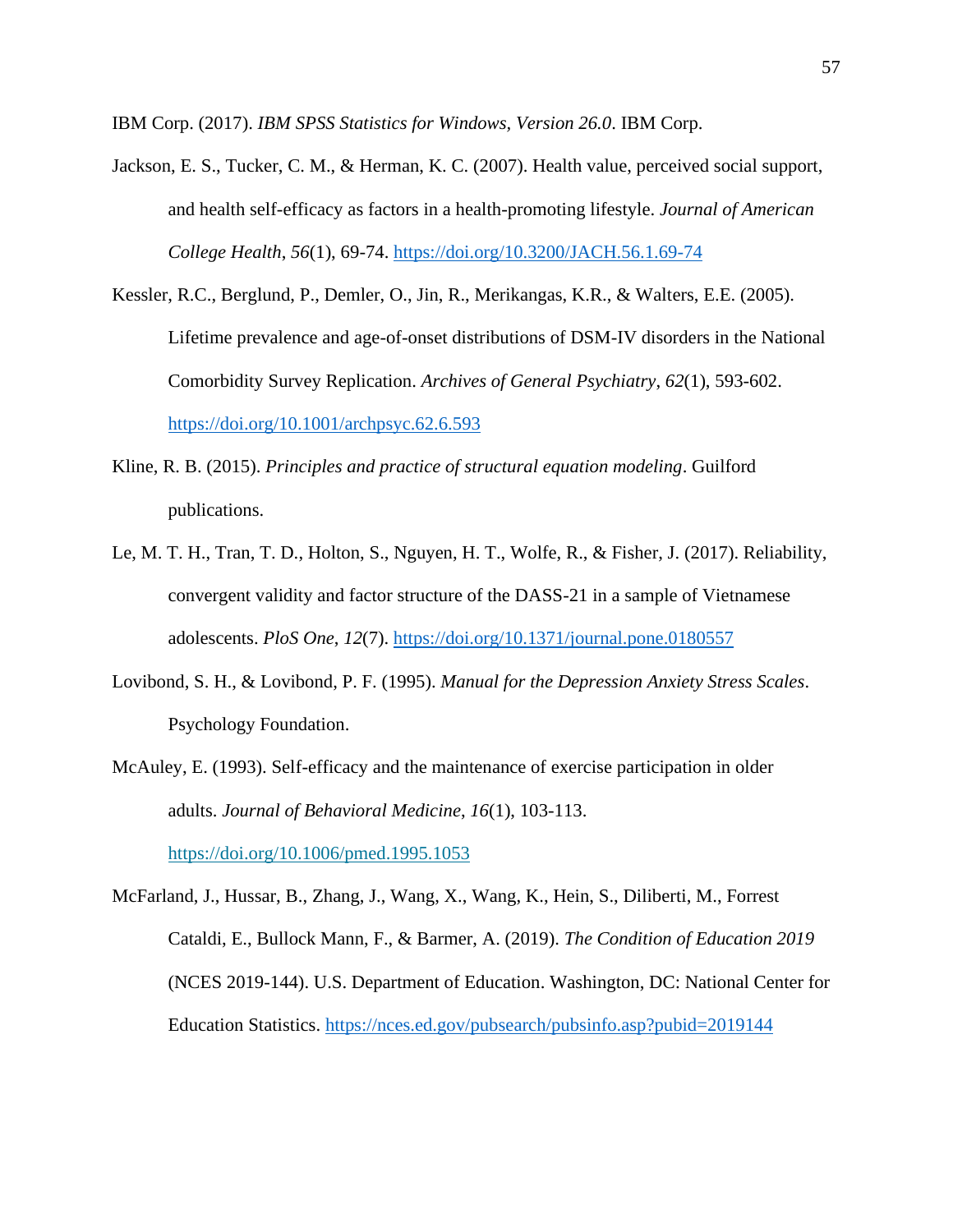- Network, H. M. (2016). *The healthy minds study: 2015-2016 data report*. Retrieved from [https://healthymindsnetwork.org/wp-content/uploads/2019/04/HMS\\_national.pdf](https://healthymindsnetwork.org/wp-content/uploads/2019/04/HMS_national.pdf)
- O'Brien, R. M. (2007). A caution regarding rules of thumb for variance inflation factors. *Quality & Quantity*, *41*(5), 673-690. https://doi.org/ 10.1007/s11135-006-9018-6
- Olander, E. K., Fletcher, H., Williams, S., Atkinson, L., Turner, A., & French, D. P. (2013). What are the most effective techniques in changing obese individuals' physical activity self-efficacy and behaviour: A systematic review and meta-analysis. *International Journal of Behavioral Nutrition and Physical Activity*, *10*(1), 1-15. <https://doi.org/10.1186/1479-5868-10-29>
- Oswalt, S. B., Lederer, A. M., Chestnut-Steich, K., Day, C., Halbritter, A., & Ortiz, D. (2020). Trends in college students' mental health diagnoses and utilization of services, 2009- 2015. *Journal of American College Health*, *68*(1), 41-51.

<https://doi.org/10.1080/07448481.2018.1515748>

- Pedrelli, P., Nyer, M., Yeung, A., Zulauf, C., & Wilens, T. (2015). College students: mental health problems and treatment considerations. *Academic Psychiatry*, *39*(5), 503-511. <https://doi.org/10.1007/s40596-014-0205-9>
- Pender, N. J. (1996). *Health promotion in nursing practice* (3rd ed.). Appleton and Lange.

Pender, N. J. (2011). *Health promotion model manual.* University of Michigan. [https://deepblue.lib.umich.edu/bitstream/handle/2027.42/85350/HEALTH\\_PROMOTIO](https://deepblue.lib.umich.edu/bitstream/handle/2027.42/85350/HEALTH_PROMOTIO%09N_MANUAL_Rev_5-2011.pdf) [N\\_MANUAL\\_Rev\\_5-2011.pdf](https://deepblue.lib.umich.edu/bitstream/handle/2027.42/85350/HEALTH_PROMOTIO%09N_MANUAL_Rev_5-2011.pdf)

Pledge, D. S., Lapan, R. T., Heppner, P. P., Kivlighan, D., & Roehlke, H. J. (1998). Stability and severity of presenting problems at a university counseling center: A 6-year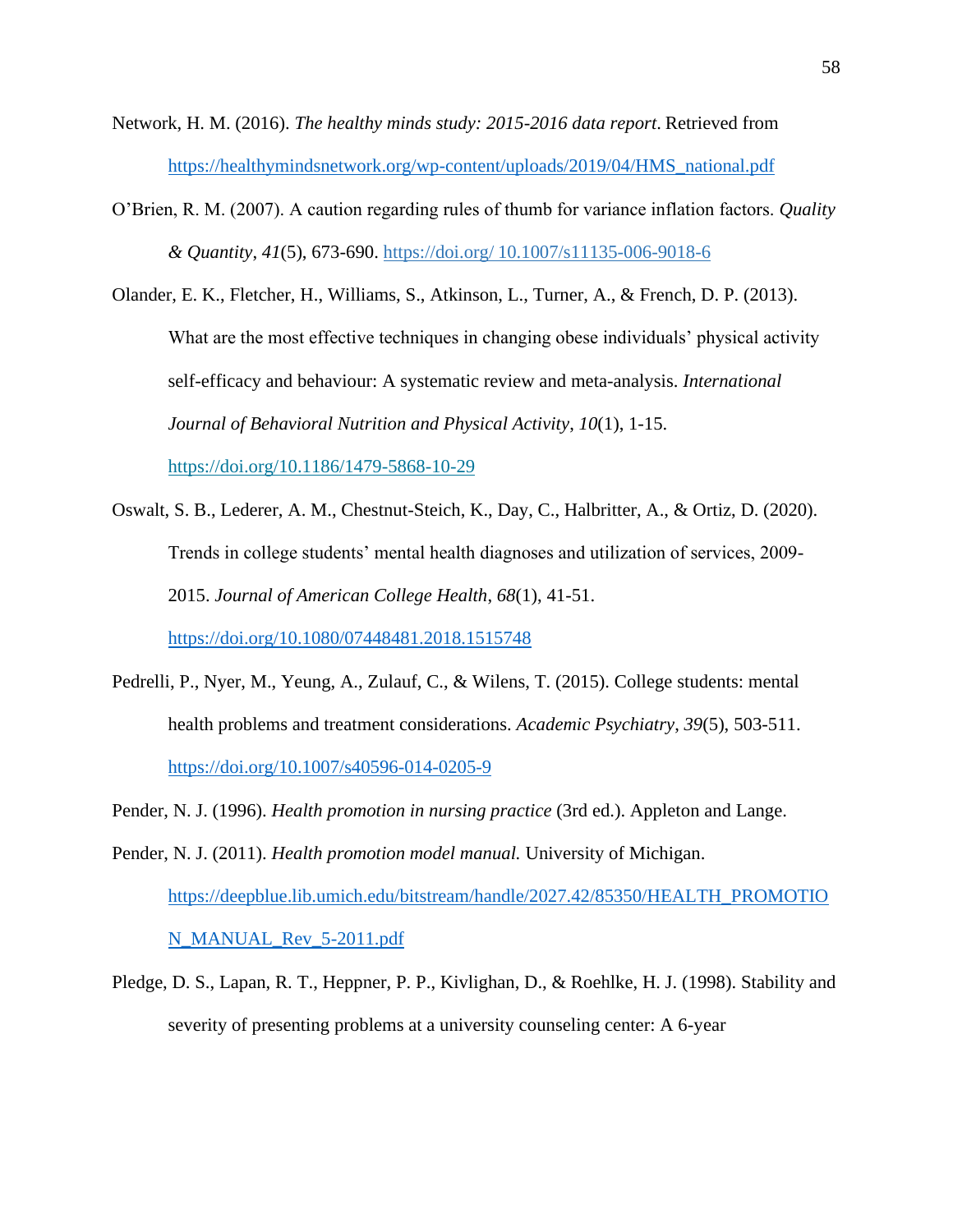analysis. *Professional Psychology: Research and Practice*, *29*(4), 386. <https://doi.org/10.1037/0735-7028.29.4.386>

Reifman, A., Arnett, J. J., & Colwell, M. J. (2007). Emerging adulthood: Theory, assessment and application. *Journal of Youth Development*, *2*(1), 37-48.

<https://doi.org/10.5195/JYD.2007.359>

- Rickwood, D., Deane, F., Wilson, C., & Ciarrochi, J. (2005). Young people's help-seeking for mental health problems. *Australian e-journal for the Advancement of Mental Health*, *4*(3), 218-251.<https://doi.org./10.5172/jamh.4.3.218>
- Rosenthal, B., & Wilson, W. C. (2008). Mental health services: Use and disparity among diverse college students. *Journal of American College Health*, *57*(1), 61-68. <https://doi.org/10.3200/JACH.57.1.61-68>
- Salaheddin, K., & Mason, B. (2016). Identifying barriers to mental health help-seeking among young adults in the UK: A cross-sectional survey. *British Journal of General Practice, 66*(651), 686-692.<https://doi.org/10.3399/bjgp16X687313>
- Salzer, M. S., Wick, L. C., & Rogers, J. A. (2008). Familiarity with and use of accommodations and supports among postsecondary students with mental illnesses. *Psychiatric Services*, *59*(4), 370-375.<https://doi.org/10.1176/ps.2008.59.4.370>
- Segal, D. L., Coolidge, F. L., Mincic, M. S., & O'Riley, A. (2005). Beliefs about mental illness and willingness to seek help: A cross-sectional study. *Aging & Mental Health*, *9*(4), 363- 367.<https://doi.org/10.1080/13607860500131047>
- Storrie, K., Ahern, K., & Tuckett, A. (2010). A systematic review: students with mental health problems- a growing problem. *International Journal of Nursing Practice*, *16*(1), 1-6. <https://doi.org/10.1111/j.1440-172X.2009.01813.x>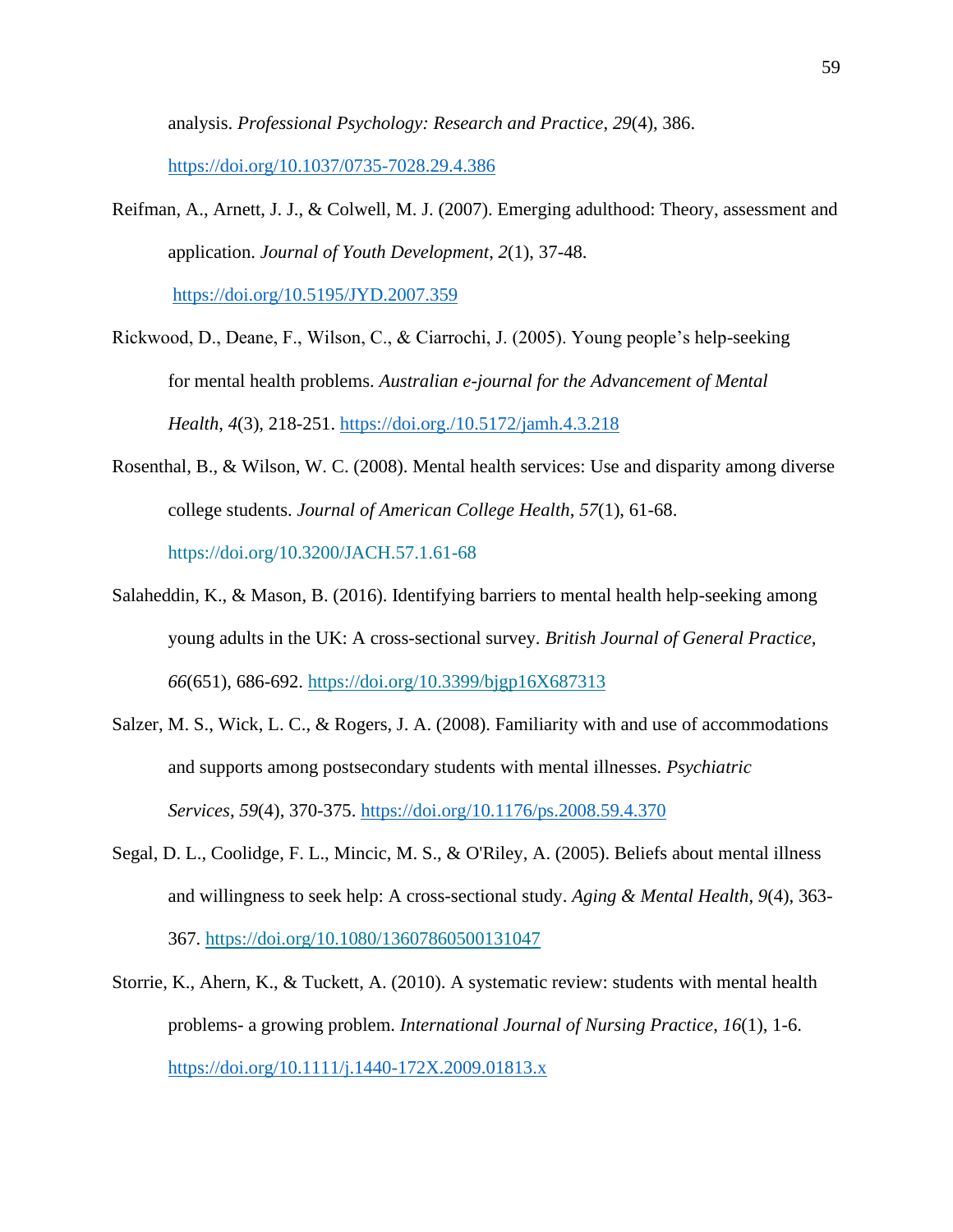Strecher, V. J., McEvoy DeVellis, B., Becker, M. H., & Rosenstock, I. M. (1986). The role of self-efficacy in achieving health behavior change. *Health Education Quarterly*, *13*(1), 73- 92. [https://doi.org/10.1177/109019818601300108](https://doi.org/10.1177%2F109019818601300108)

Sullivan, T.A. (2020). *Census 2020: Understanding the issues*. Springer Nature.

- Tabachnick, B. G., & Fidell, L. S. (2000). *Computer-assisted research design and analysis*. Allyn & Bacon.
- UT Health Rio Grande Valley. (2020). *COVID-19 Impact on Health and Wellbeing Survey* [PDF file]. [https://www.nlm.nih.gov/dr2/COVID\\_Impact\\_on\\_Health\\_Wellbeing\\_Eng.pdf](https://www.nlm.nih.gov/dr2/COVID_Impact_on_Health_Wellbeing_Eng.pdf)
- Woodhead, E. L., Chin-Newman, C., Spink, K., Hoang, M., & Smith, S. A. (2020). College students' disclosure of mental health problems on campus. *Journal of American College Health*, 1-8.<https://doi.org/10.1080/07448481.2019.1706533>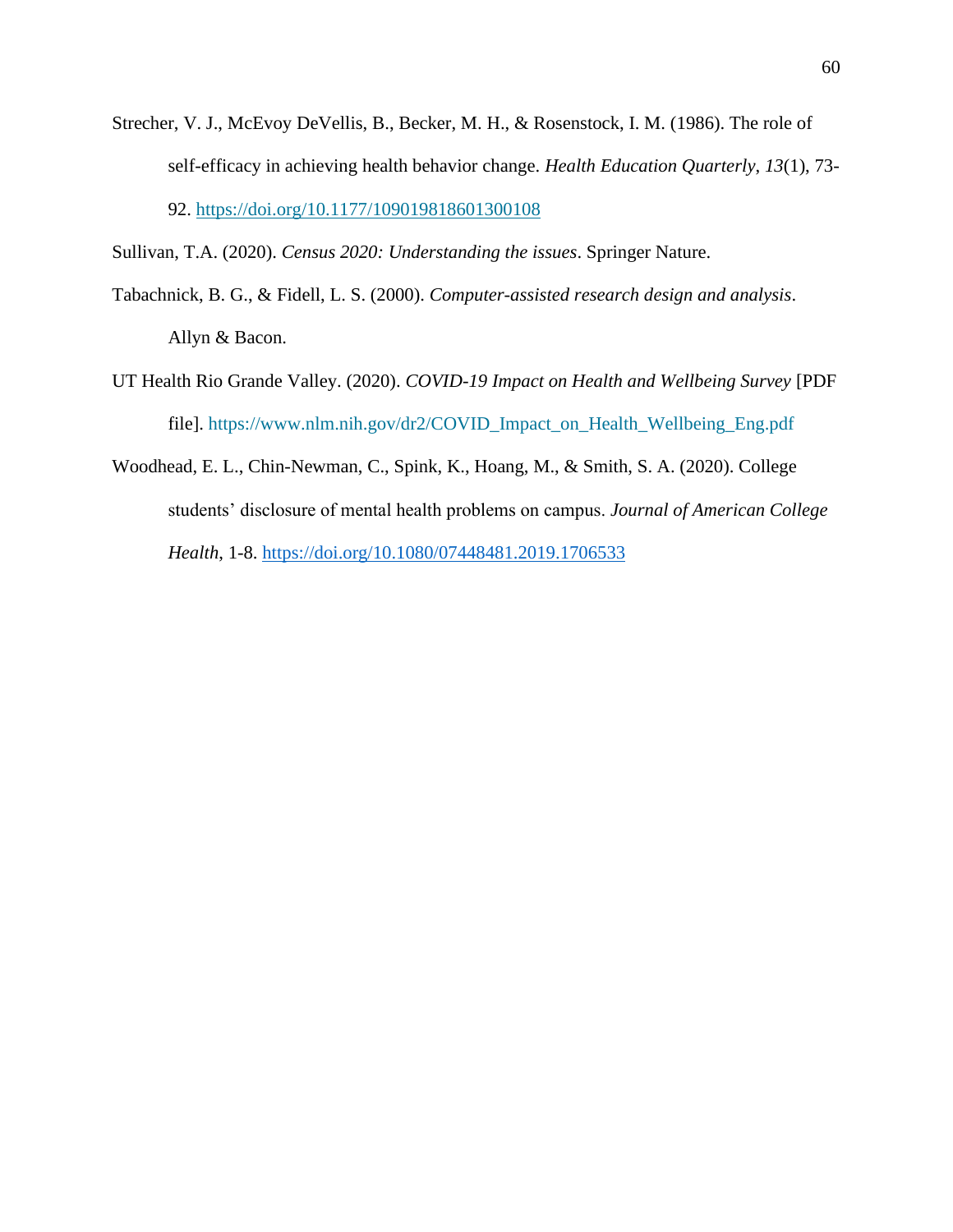# **APPENDIX A**

# **SCREENING QUESTIONS**

Please indicate your response by circling yes/no from the following:

- 1. Are you currently a freshman (first-year student) enrolled at Old Dominion University? Yes No
- 2. Have you EVER RECEIVED mental health services from an ODU mental health professional? Yes No
- 3. Are you CURRENTLY RECEIVING mental health services from an ODU mental health professional?

Yes No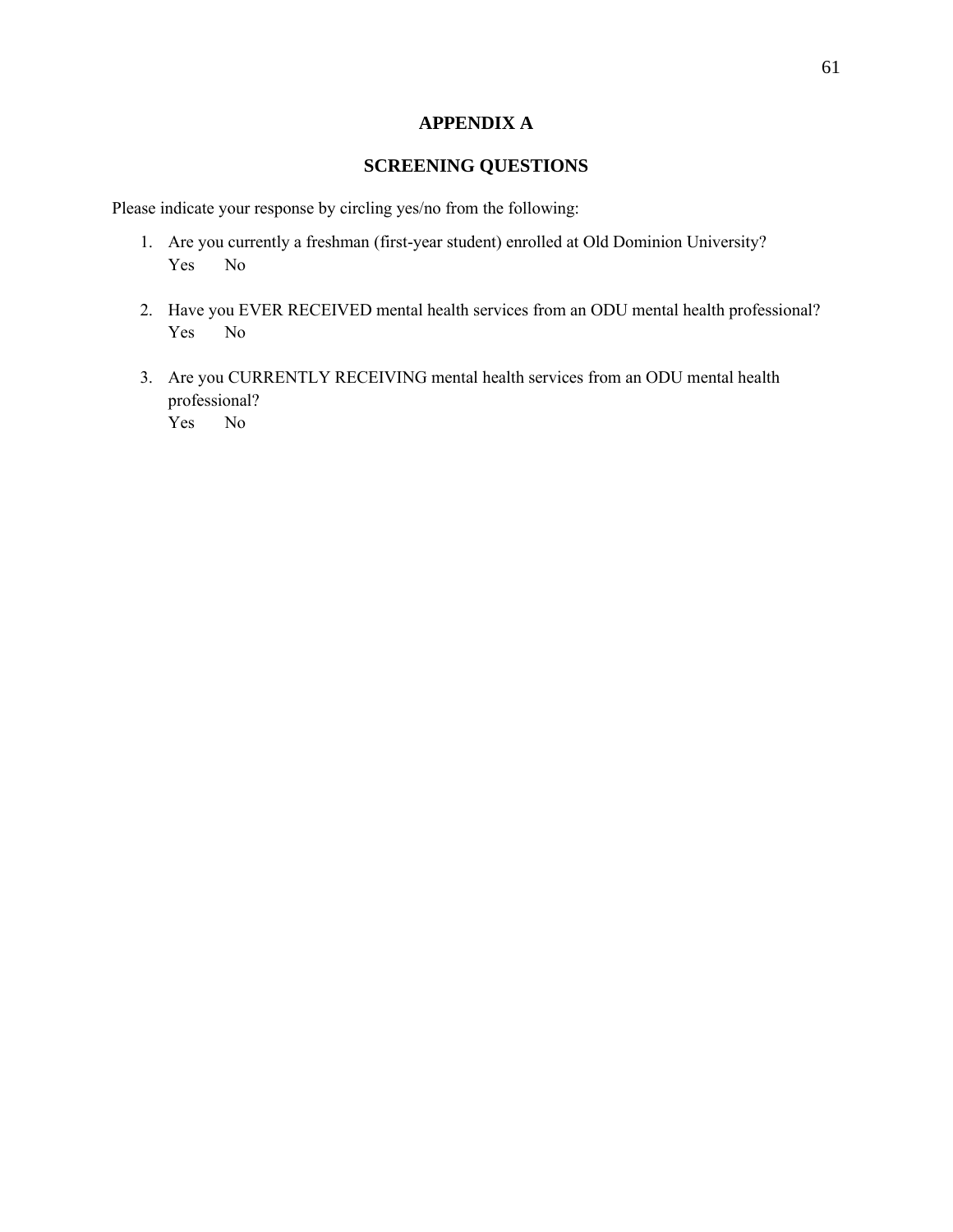#### **APPENDIX B**

# **MENTAL HEALTH SYMPTOMS**

*The Depression, Anxiety, and Stress Scales (DASS-21)*

Please read each statement and circle a number 0,1,2, or 3 which indicates how much the statement applied to you over the **past week**.

The rating scale is as follows:

- 0 Did not apply to me at all
- 1 Applied to me to some degree, or some of the time
- 2 Applied to me to a considerable degree or a good part of time
- 3 Applied to me very much or most of the time
- 1. I found it hard to wind down
- 2. I was aware of dryness in my mouth
- 3. I couldn't seem to experience any positive feeling at all
- 4. I experienced breathing difficulty (e.g. excessively rapid breathing, breathlessness in the absence of physical exertion)
- 5. I found it difficult to work up the initiative to do things
- 6. I tended to over-react to situations
- 7. I experienced trembling (e.g in the hands)
- 8. I felt that I was using a lot of nervous energy
- 9. I was worried about situations in which I might panic and make a fool of myself
- 10. I felt that I had nothing to look forward to
- 11. I found myself getting agitated
- 12. I found it difficult to relax
- 13. I felt down-hearted and blue
- 14. I was intolerant of anything that kept me from getting on with what I was doing
- 15. I felt I was close to panic
- 16. I was unable to become enthusiastic about anything
- 17. I felt I wasn't worth much as a person
- 18. I felt that I was rather touchy
- 19. I was aware of the action of my heart in the absence of physical exertion (e.g sense of heart race increase, heart missing a beat)
- 20. I felt scared without any good reason
- 21. I felt that life was meaningless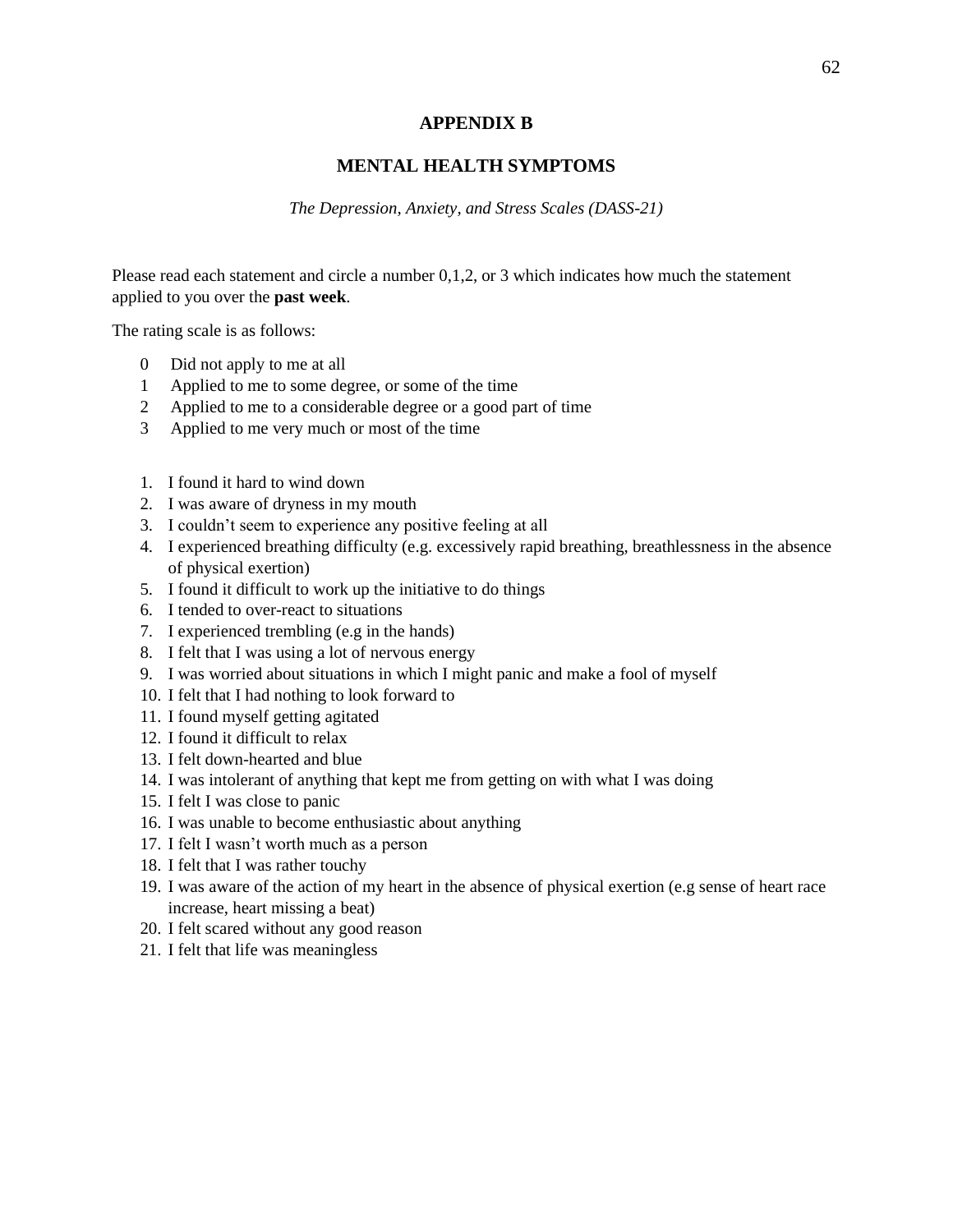## **APPENDIX C**

# **MENTAL HEALTH SELF-EFFICACY**

*Mental Health Self-Efficacy Scale (MHSES)*

Please rate each statement on a 10-point Likert scale ranging from 1 ("Not at all confident") to 10 ("Completely confident").

On an average day in the next month, how **confident** are you that…

- 1. You can keep your stress, anxiety or depression from interfering with the things that you want to do?
- 2. You can do the different tasks and activities needed to manage your stress, anxiety or depression so as to reduce you need to see a doctor?
- 3. You can do things other than just taking medicine to reduce how much your stress, anxiety or depression affects your everyday life?
- 4. You can make your days at least moderately enjoyable?
- 5. You will have moderates amounts of time where you do not experience stress, anxiety or depression?
- 6. You will be able to effectively manage any stress, anxiety or depression that you do experience?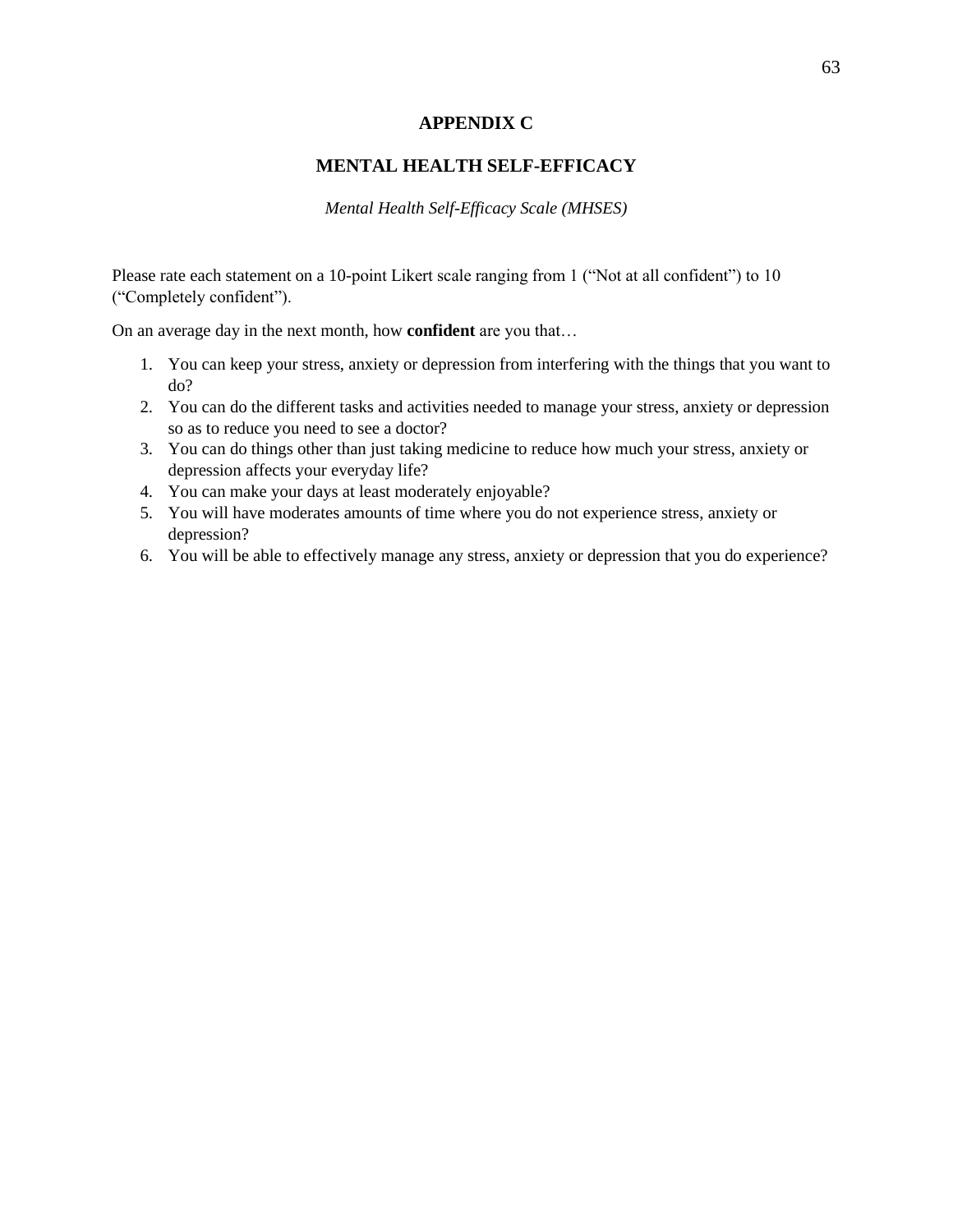#### **APPENDIX D**

#### **WILLINGNESS TO ENGAGE IN MENTAL HEALTH SERVICES**

*Beliefs About Psychological Services Scale (BAPS)-*modified

Please rate the following statements using the scale provided. Place your ratings to the left of each statement by recording the number that most accurately reflects your attitudes and beliefs about seeking psychological services.

(Strong disagree)  $1 - 2 - 3 - 4 - 5 - 6$  (Strongly agree)

- 1. If a good friend asked my advice about a serious problem, I would recommend that he/she see a psychologist/counselor
- 2. I would be willing to confide my intimate concerns to a psychologist/counselor
- 3. Seeing a psychologist/counselor is helpful when you are going through a difficult time in your life
- 4. At some future time, I might want to see a psychologist/counselor
- 5. I would feel uneasy going to a psychologist/counselor because of what some people might think
- 6. If I believed I were having a serious problem, my first inclination would be to see a psychologist/counselor
- 7. Because of their training, psychologists/counselors can help you find solutions to your problems
- 8. Going to a psychologist/counselor means that I am a weak person
- 9. Psychologists/counselors are good to talk to because they do no blame you for the mistakes you have made
- 10. Having received help from a psychologist/counselor stigmatizes a person's life
- 11. There are certain problems that should not be discussed with a stranger such as a psychologist/counselor
- 12. I would see a psychologist/counselor if I were worried or upset for a long period of time
- 13. Psychologists/counselors make people feel that they cannot deal with their problems
- 14. It is good to talk to someone like a psychologist/counselor because everything you say is confidential
- 15. Talking about problems with a psychologist/counselor strikes me as a poor way to get rid of emotional conflicts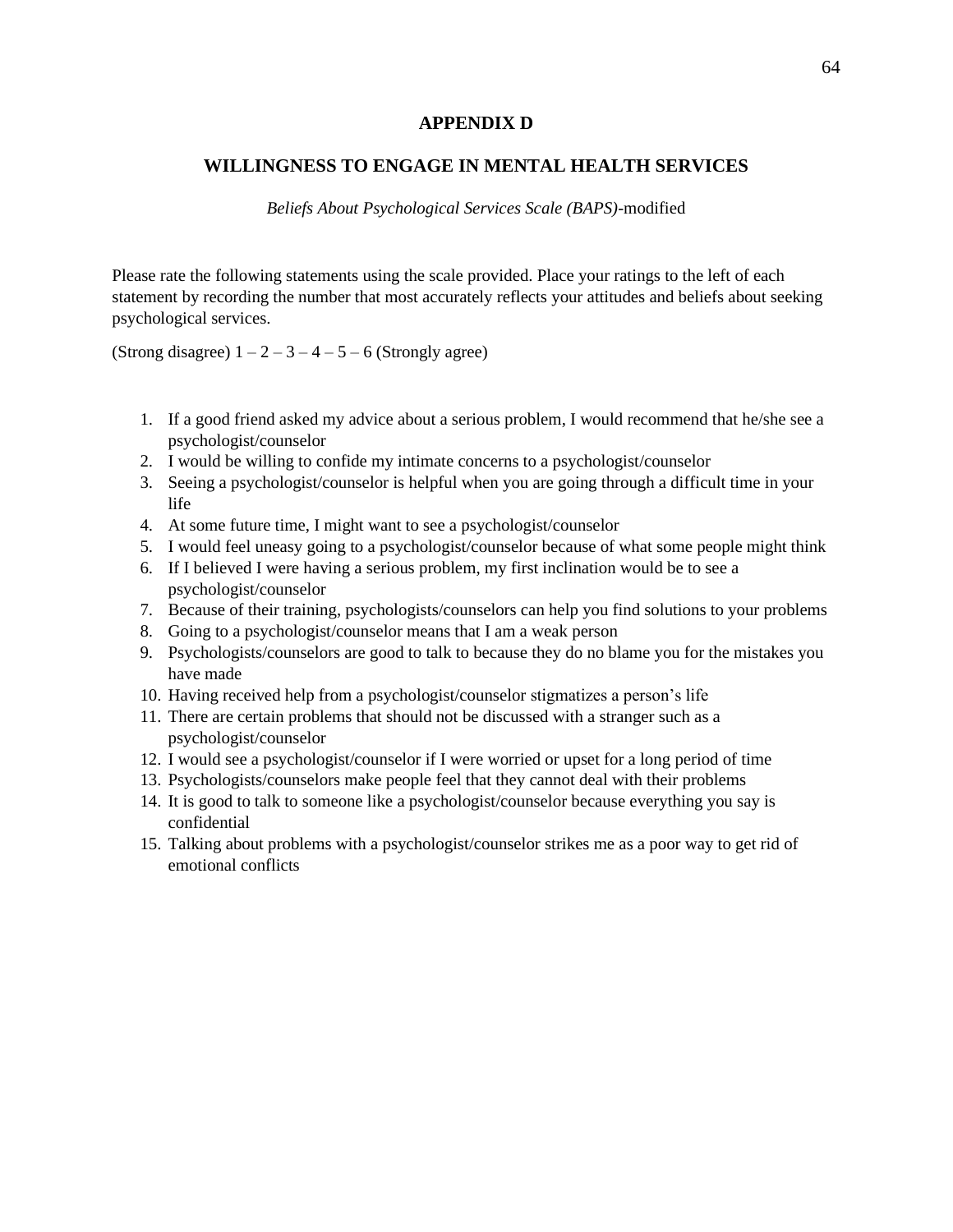#### **APPENDIX E**

#### **DEMOGRAPHIC QUESTIONNAIRE**

- 2. Please indicate your gender by circling one of the following: Male Female Transgender Other Prefer not to respond
- 3. Please indicate your ethnicity/race by circling one of the following: White Black/African-American Asian Native American/Pacific Islander Hispanic Two or more races Unknown Other
- 4. Please indicate if you are a full-time or part-time student by circling one of the following: Full-time Part-time
- 5. Please indicate if you are a first or second semester freshman student by circling one of the following: First semester Second semester
- 6. Please indicate your current student status for the current semester: On-campus student Off-campus student/commuter Off-campus student/online learner
- 7. Please indicate the type of courses you are enrolled in for the current semester:

All in-person classes All online classes Some online classes/some in-person classes

A. If all online,

Was your decision to enroll in all online courses due to your concerns regarding COVID-19? Yes No

B. If some online/some in-person classes,

Was your decision to enroll in some online courses due to your concerns regarding COVID-19? Yes No

- 8. Have you EVER RECEIVED mental health services OFF-CAMPUS? Yes No
- 9. Are you CURRENTLY RECEIVING mental health services OFF-CAMPUS? Yes No
- 10. Have you ever been diagnosed with one or more mental health disorders?

Yes No

A. If yes:

Please identify the diagnosis by circling one or more from the following:

- a. Attention-deficit/hyperactivity disorder (ADHD)
- b. Alcohol or substance abuse disorder
- c. [Anxiety](https://medlineplus.gov/anxiety.html) disorder (including panic [disorder,](https://medlineplus.gov/panicdisorder.html) [obsessive-compulsive](https://medlineplus.gov/obsessivecompulsivedisorder.html) disorder, and [phobias\)](https://medlineplus.gov/phobias.html)
- d. [Depression,](https://medlineplus.gov/depression.html) bipolar [disorder,](https://medlineplus.gov/bipolardisorder.html) or other [mood](https://medlineplus.gov/mooddisorders.html) disorder
- e. Dissociative disorder
- f. Feeding or eating disorder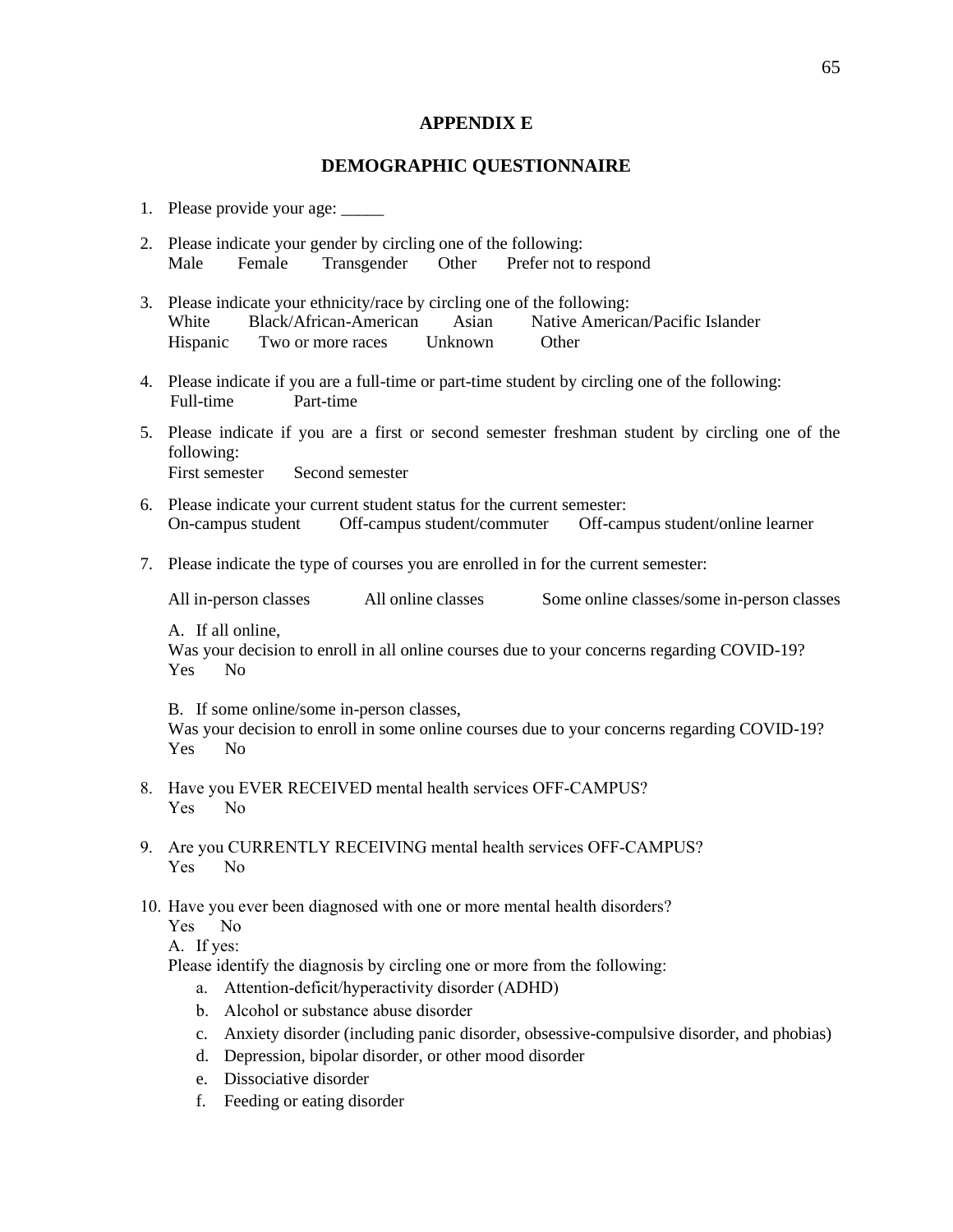- g. Personality disorder
- h. [Psychotic](https://medlineplus.gov/psychoticdisorders.html) disorder (including [schizophrenia\)](https://medlineplus.gov/schizophrenia.html)
- i. Trauma or stress-related disorder
- j. Other

Please identify who diagnosed you with the mental health diagnosis/diagnoses from the following:

- a. Physician/general health practitioner
- b. Psychiatrist
- c. Psychologist
- d. School psychologist
- e. Other mental health professional
- f. Self-diagnosed/no formal diagnosis
- 11. Do you feel that you would benefit from on-campus mental health services?
	- Yes No

A. If yes:

Which of the following services would you be most likely to utilize:

- a. Individual (one-on-one) counseling
- b. Group counseling
- c. Couples counseling
- d. Crisis intervention
- e. Outreach programs
- f. Other
- 12. Are you able to locate the Office of Counseling Services on campus? If yes, please provide the building name in the box below:
- 13. Are you able to locate the Career Development Services on campus? If yes, please provide the building name in the box below:
- 14. On the scale provide, please indicate how COVID-19 has impacted your personal mental health: 1------2------3------4------5------6------7------8------9------10 (has not impacted at all) (has majorly impacted)

Related to COVID-19, over the past TWO weeks, how often have you been bothered by any of the following? (please select one response per question)

15. A. Little interest or pleasure in doing things

\_\_\_Not at all

\_\_\_Several days

- \_\_\_More than half the days
- \_\_Nearly every day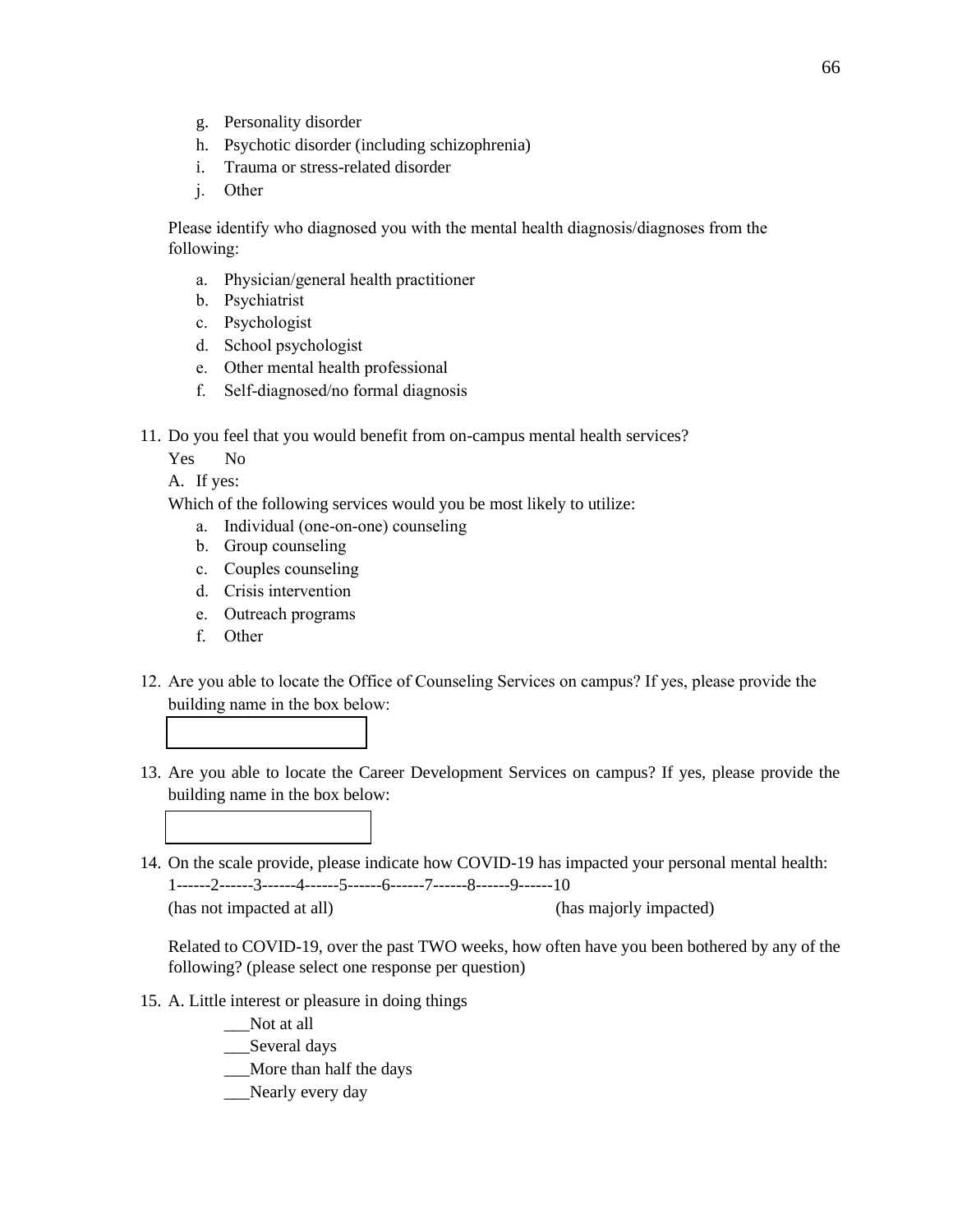- B. Feeling down, depressed , or hopeless
	- \_\_\_Not at all
	- \_\_Several days
	- \_\_\_More than half the days
	- \_\_\_Nearly every day
- C. Feeling nervous, anxious, or on edge
	- \_\_\_Not at all
	- \_\_\_Several days
	- \_\_\_More than half the days
	- \_\_\_Nearly every day
- D. Not being able to stop or control worrying
	- \_\_\_Not at all
	- \_\_\_Several days
	- \_\_\_More than half the days
	- \_\_\_Nearly every day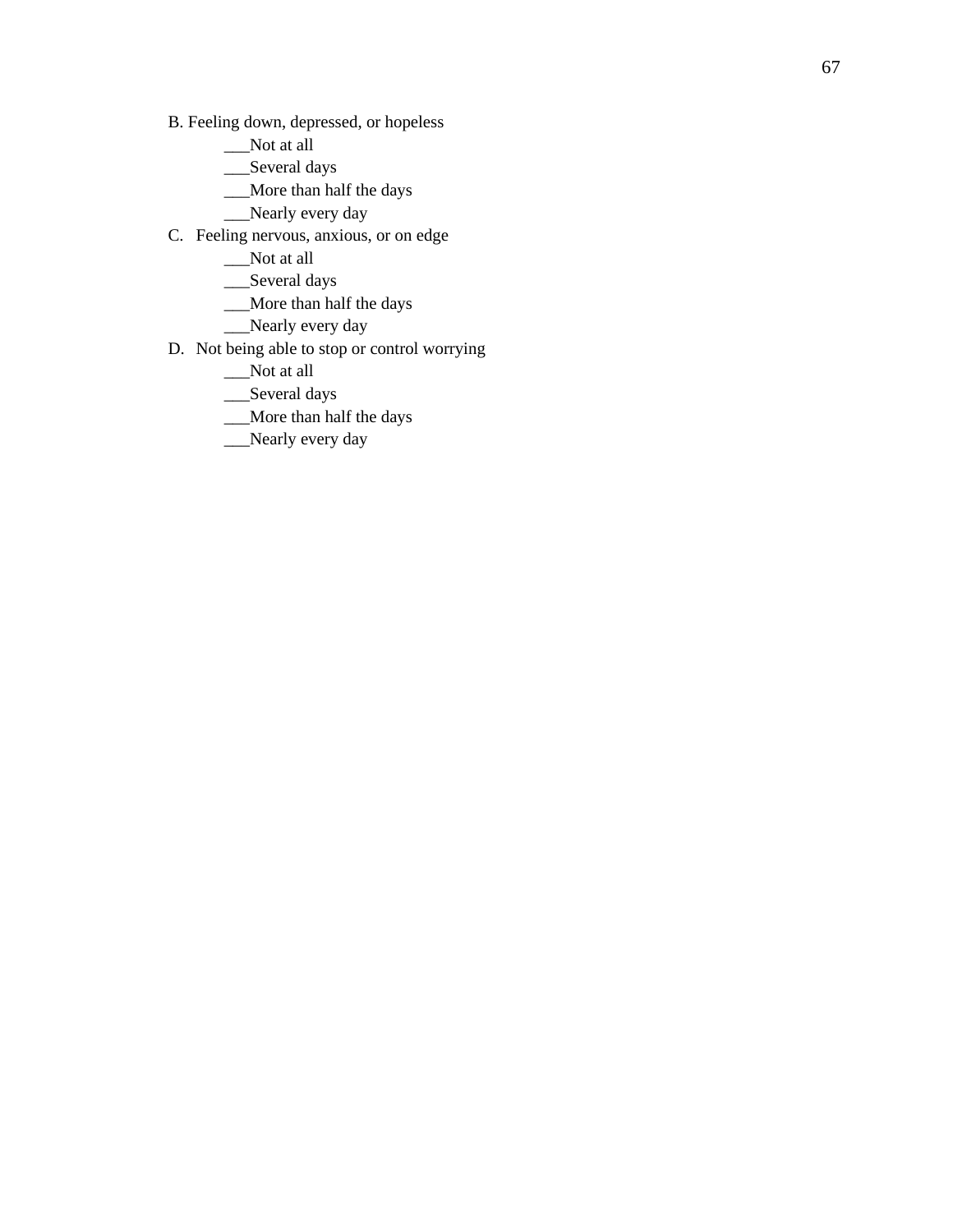## **APPENDIX F**

## **RESOURCES FOR ASSISTANCE**

If any questions left you feeling uncomfortable or upset and you would like further assistance, please contact any of the following resources.

• National Alliance on Mental Illness (NAMI):

1-800-950-NAMI (1-800-950-6264)

<https://www.nami.org/help>

• National Institute of Mental Health (NIMH):

1-866-615-6464

<https://www.nimh.nih.gov/health/find-help/index.shtml>

• Centers for Disease Control and Prevention, Division of Mental Health (CDC):

1-800-CDC-INFO (1-800-232-4636)

<https://www.cdc.gov/mentalhealth/>

• National Suicide Prevention Lifeline

1-800-273-8255

<https://suicidepreventionlifeline.org/>

• American Psychological Association:

1-800-374-2721

<https://www.apa.org/helpcenter/>

• The ODU Counseling Center is an available resource to all students.

757-683-4401

<https://www.odu.edu/counselingservices>